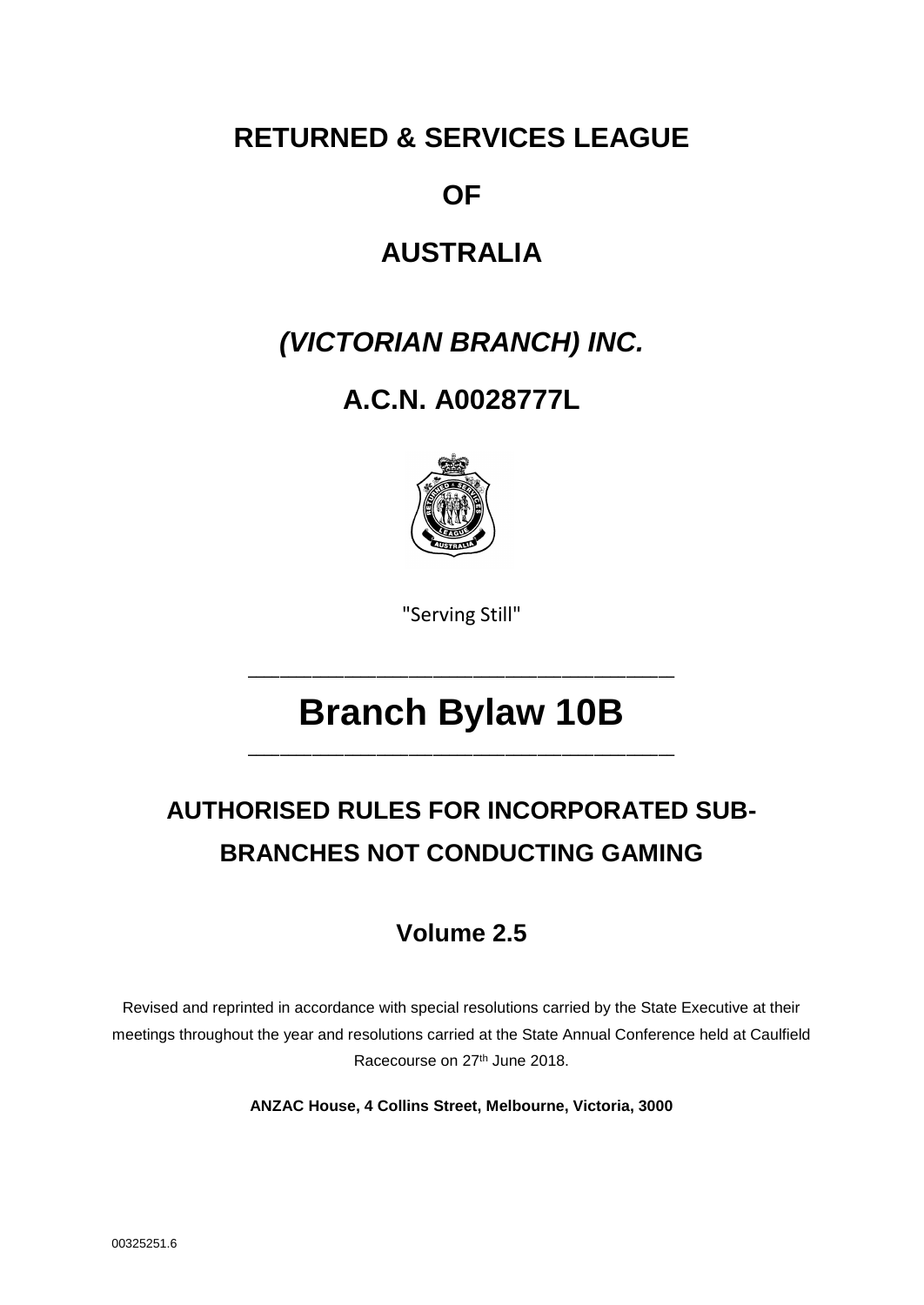# **Table of Contents**

| $\mathbf{1}$ |                                                              |  |
|--------------|--------------------------------------------------------------|--|
| 2.1          |                                                              |  |
| 2.2          |                                                              |  |
| 3            |                                                              |  |
| 4            |                                                              |  |
| 5.1          |                                                              |  |
| 5.2          |                                                              |  |
| 6            |                                                              |  |
| 7            |                                                              |  |
| 8            |                                                              |  |
| 9            |                                                              |  |
| 10           |                                                              |  |
| 10.1         |                                                              |  |
| 10.2         |                                                              |  |
| 10.3         |                                                              |  |
| 10.3A        | Temporary Honorary Membership for Visiting League Members 11 |  |
| 10.4         |                                                              |  |
| 10.5         |                                                              |  |
| 10.6         |                                                              |  |
| 10.7         |                                                              |  |
| 10.8         |                                                              |  |
| 11           |                                                              |  |
| <b>11A</b>   |                                                              |  |
| 12           |                                                              |  |
| 13           |                                                              |  |
| 14           |                                                              |  |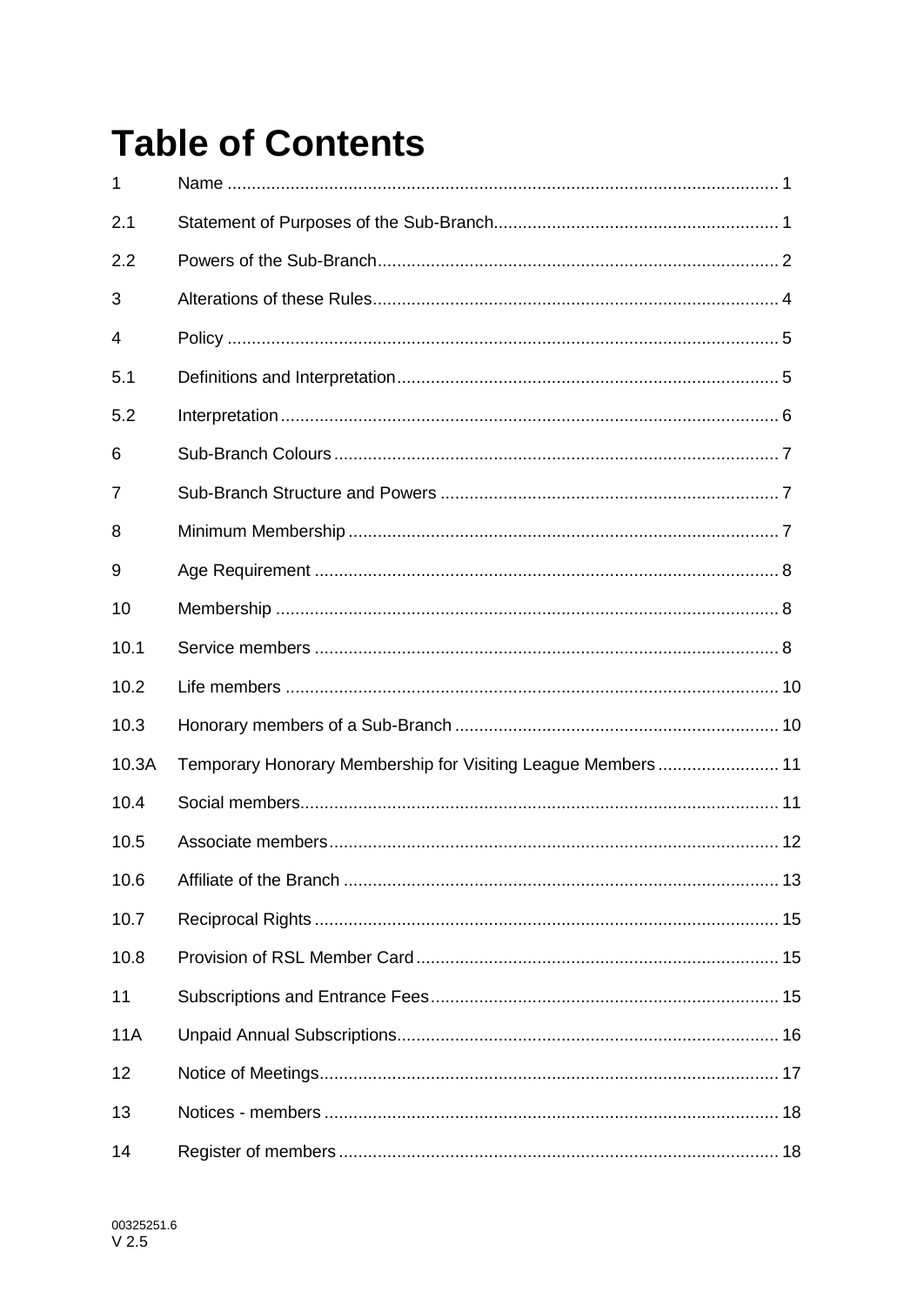| 15   | Sub-Branch Disciplinary Procedure — Service and Life members and Affiliates . 18 |
|------|----------------------------------------------------------------------------------|
| 15A. |                                                                                  |
| 15B. |                                                                                  |
| 16   |                                                                                  |
| 17   |                                                                                  |
| 18   |                                                                                  |
| 19   |                                                                                  |
| 19A  |                                                                                  |
| 20   | Elections of the Sub-Branch Committee (See Branch Bylaw 23 for Voting Detail) 34 |
| 21   |                                                                                  |
| 22   |                                                                                  |
| 22A. |                                                                                  |
| 22B. |                                                                                  |
| 22C. |                                                                                  |
| 23   |                                                                                  |
| 24   |                                                                                  |
| 25   |                                                                                  |
| 26   |                                                                                  |
| 27   |                                                                                  |
| 28   |                                                                                  |
| 29   |                                                                                  |
| 30   | Sale of Real Sub-Branch Property and Creation of Security Interests 50           |
| 31   |                                                                                  |
| 32   |                                                                                  |
| 33   |                                                                                  |
| 34   |                                                                                  |
| 35   |                                                                                  |
| 36   |                                                                                  |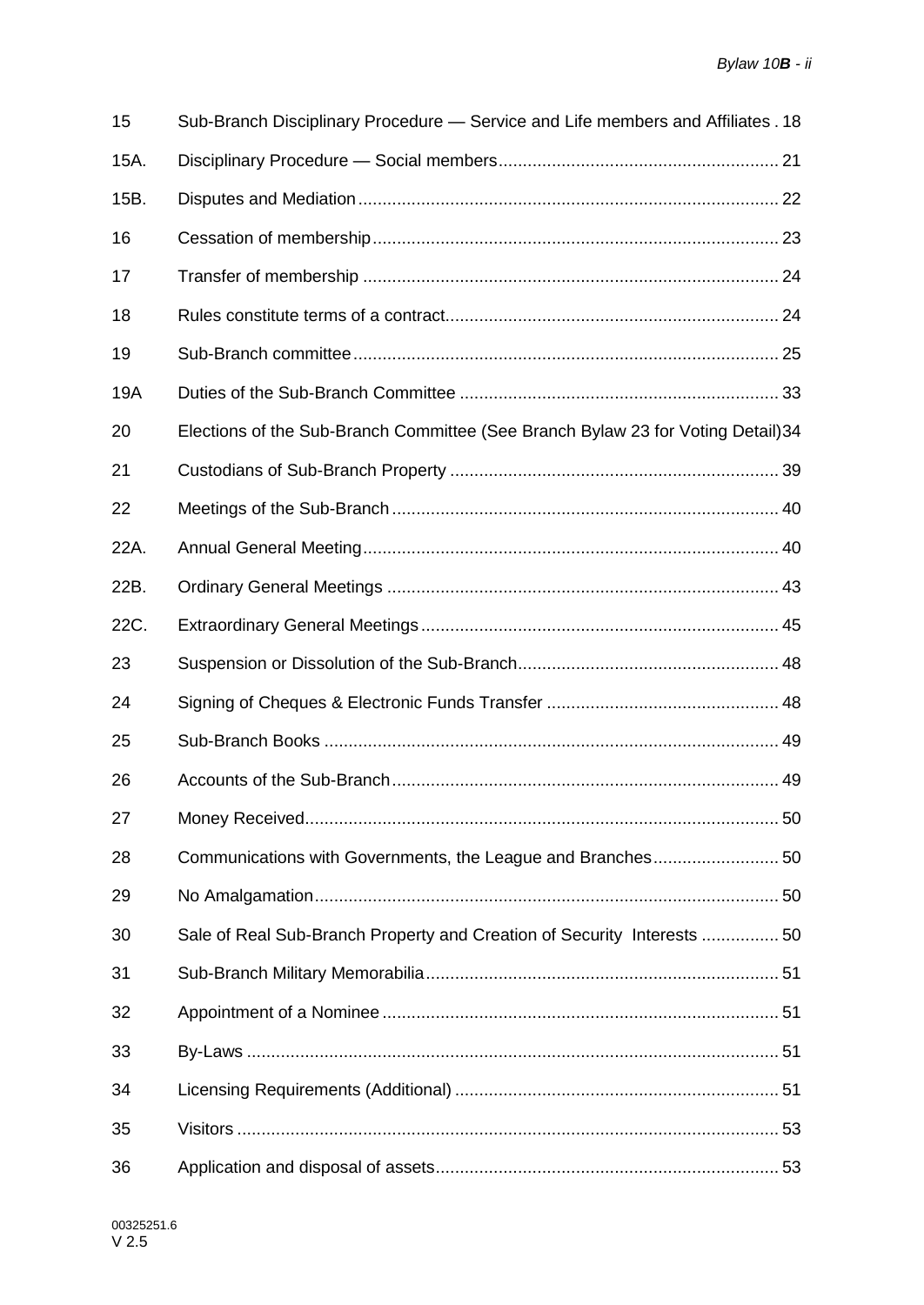| 38 |  |
|----|--|
| 39 |  |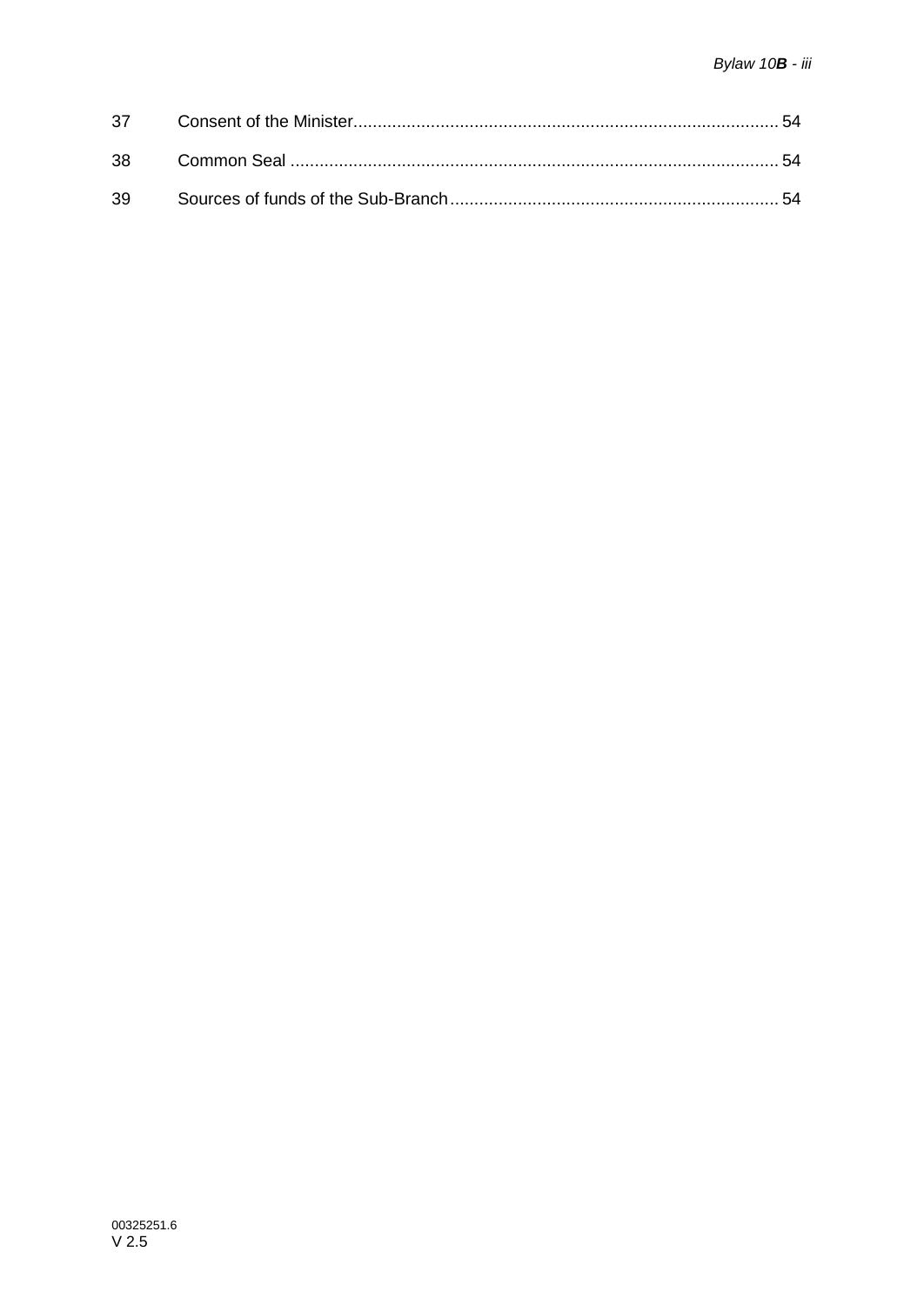### **WOODEND RSL SUB-BRANCH INCORPORATED**

### **RULES**

### <span id="page-4-0"></span>**1 NAME**

The name of the Sub-Branch shall be the Woodend RSL Sub-Branch Incorporated.

### <span id="page-4-1"></span>**2.1 Statement of Purposes of the Sub-Branch**

The objects for which the Sub-Branch is established are:

- $(a)$ Provide for the sick, helpless, wounded, aged, disabled, destitute and needy among those who are serving or who have served in the Australian Defence Forces, the various British Commonwealth Defence Forces, members of allied Defence Forces and their dependents;
- $(b)$ Perpetuate the close and kindly ties of friendship created by the mutual service in the Australian Defence Forces or in the forces of nations traditionally allied with Australia and the recollections associated with that experience;
- $(c)$ Maintain a proper standard of dignity and honour among all past and present members of the Australian Defence Forces and set an example of public spirit and noble hearted endeavour;
- $(d)$ Preserve the memory and records of those who suffered and died for Australia, erect monuments to their valour, provide them with suitable burial places, and establish and preserve, in their honour, the annual commemoration day known as ANZAC Day;
- Encourage loyalty to Australia and secure patriotic service in the interests of  $(e)$ Australia;
- $(f)$ Protect the good name and preserve the interests and standing of members of the Australian Defence Forces;
- $(q)$ Encourage a Member as a citizen, to serve Australia with that spirit of self sacrifice and loyalty with which they served as members of the Australian Defence Forces;
- $(h)$ The promotion of a social organisation and Sub-Branch of the Branch composed of those who are serving or who have served in the Australian Defence Forces, the various British Commonwealth Defence Forces, Members of Allied Defence Forces, their dependents and such other persons who from time to time may be admitted to membership in accordance with these Rules.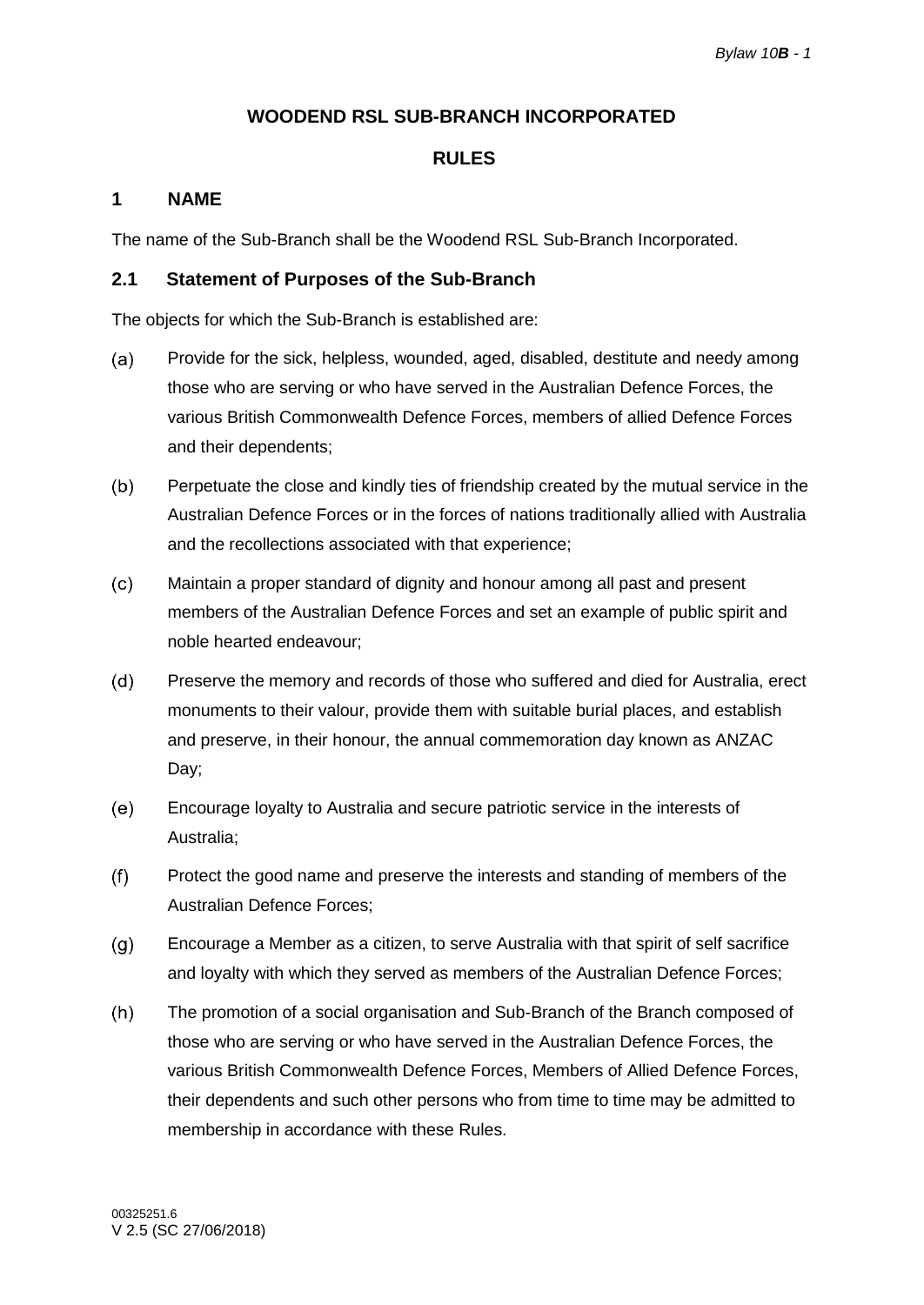- $(i)$ To establish, maintain and conduct a Sub-Branch of a non-political and non-sectarian character and to provide, furnish, equip and maintain Sub-Branch rooms, reading rooms, recreation rooms and refreshment facilities; to establish and maintain facilities for lawful games, sporting facilities and recreation for its Members for the maintenance and improvement of friendly relationships amongst the Members and generally to afford to Members and their friends and guests all the usual privileges, advantages, conveniences and facilities of a Sub-Branch.
- $(i)$ To provide means of social interaction between persons who are Members of the League and in particular Members of the Woodend RSL Sub-Branch of the Branch and their friends and guests.
- $(k)$ To make contributions to any charitable relief benefit commemoration or memorial fund of any kind whatsoever as the Committee may deem advisable.
- $(1)$ To make application pursuant to the appropriate legislation from time to time enacted and currently in force, or any re-enactment or amendment thereof, to:
	- (1) Victorian Commission for Gambling and Liquor Regulation for a Club Licence or any other licence, permit or authority issued under the Liquor Control Reform Act or any re-enactment or amendment thereof; or for any license, permit or authority issued under the Gambling Regulation Act 2003 and the renewal thereof and do all such other acts that are necessary to retain or protect any license, permit or authority.
- $(m)$ To further the interests of and to support the Branch.
- $(n)$ To provide for the sick, helpless, wounded, aged, disabled, destitute and needy.

### <span id="page-5-0"></span>**2.2 Powers of the Sub-Branch**

- To take over and acquire and take a transfer of all the assets and the liabilities of the  $(a)$ present unincorporated association known as Woodend RSL Sub-Branch and/or Woodend RSL Club.
- $(b)$ To purchase, take on lease or in exchange or otherwise to acquire any land, buildings, easements of property real or personal which may be required for the purposes of or be conveniently used in connection with any of the objects of the Sub-Branch and for the purpose of managing revenue the better to finance the operations of the Sub-Branch and the maintenance of any premises owned by it to lease, sell, demise, mortgage, give in exchange or otherwise dispose of the same or any part thereof from time to time and to grant easements in, through, over or upon any land and to acquire easements or other rights of any kind or nature over any other real or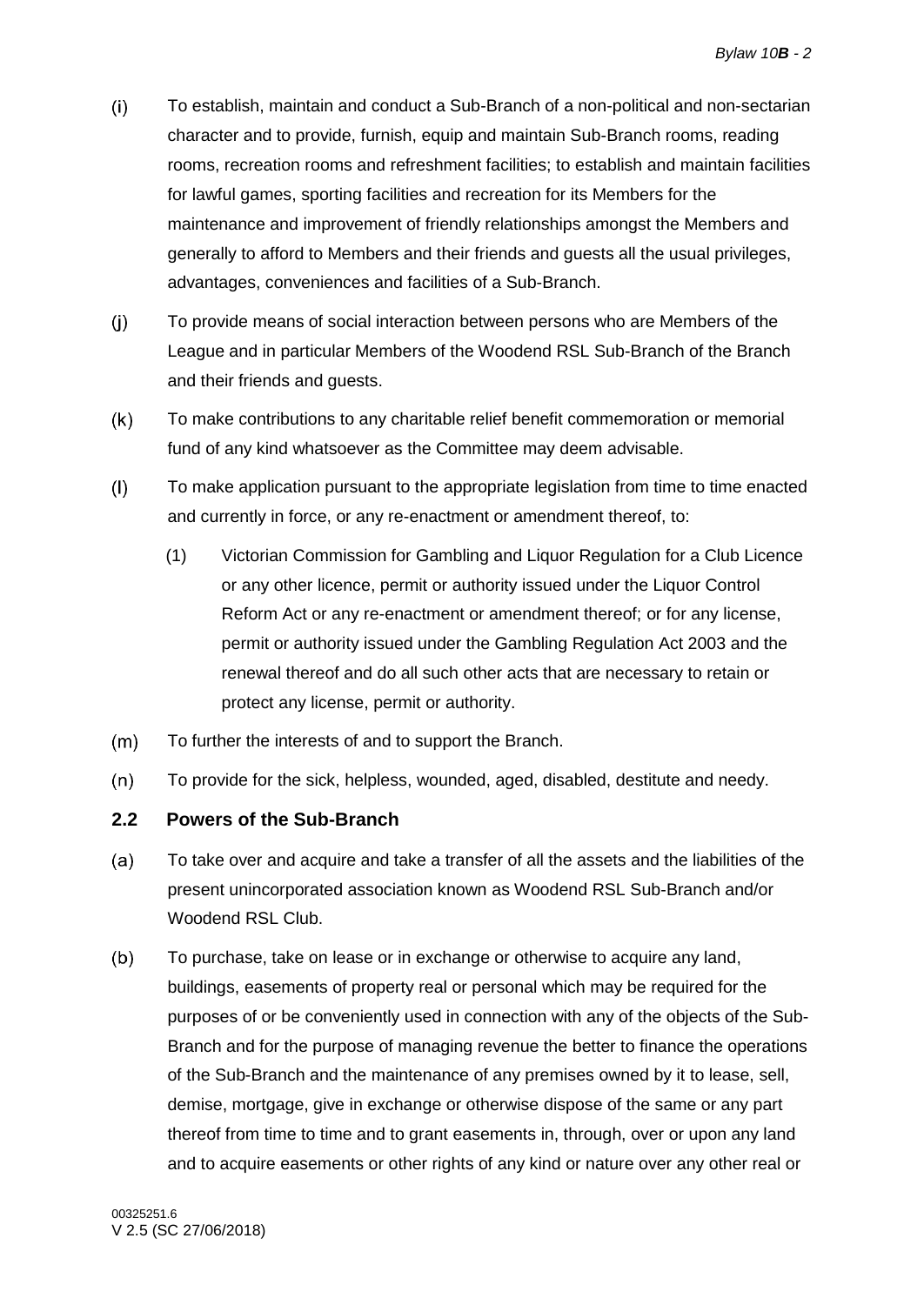personal property provided that if the Sub-Branch takes or holds any property which is subject to any Trusts the Sub-Branch must deal with the property in such a manner as is allowed by law having regard to such Trusts.

- $(c)$ To borrow or raise money or to secure the repayment of any debt, liability or engagement incurred, undertaken or entered into by the Sub-Branch by the issue of bonds, debentures, bills of exchange, promissory notes or other obligations or securities of the Sub-Branch or by way of overdraft or by mortgage or charge on all or any part of the property and assets of the Sub-Branch.
- $(d)$ To encourage the fullest liaison and co-operation with other responsible persons and organisations in the community as the Committee shall decide, with particular emphasis to encouraging the use of the rooms of the Sub-Branch when such use shall be calculated to benefit the community.
- $(e)$ To draw, make, accept, endorse, discount, execute and issue promissory notes, bills of exchange, warrants, debentures and other negotiable or other transferable interests.
- $(f)$ To invest and deal with the money of the Sub-Branch not immediately required upon such securities and investments and generally in such manner and in accordance with the overall policy of the League as may from time to time be determined.
- <span id="page-6-0"></span> $(g)$ To undertake and execute any trusts which may seem to the Sub-Branch conducive to any of its objects and in accordance with the overall policy of the League.
- $(h)$ To engage, employ, dismiss and remunerate professional advisers, secretaries, accountants, managers, brokers, experts and such other persons, officers and employees as may be necessary or desirable for the purpose of carrying on the business of the Sub-Branch or furthering any or all of the objects herein set out.
- $(i)$ To place any money or deposit with any banking or other non-banking institutions, to open accounts and to pay money into and withdraw money from such accounts or to overdraw such accounts.
- $(i)$ To establish and maintain funds for relief, scholarships, insurance, mortuary, sickness or other benefits and/or for the assistance or advantage of members or their dependents or the dependents of deceased members contributing thereto from any of the revenues of the Sub-Branch.
- $(k)$ To encourage the formation of a Women's Auxiliary and youth and other subsidiary associations.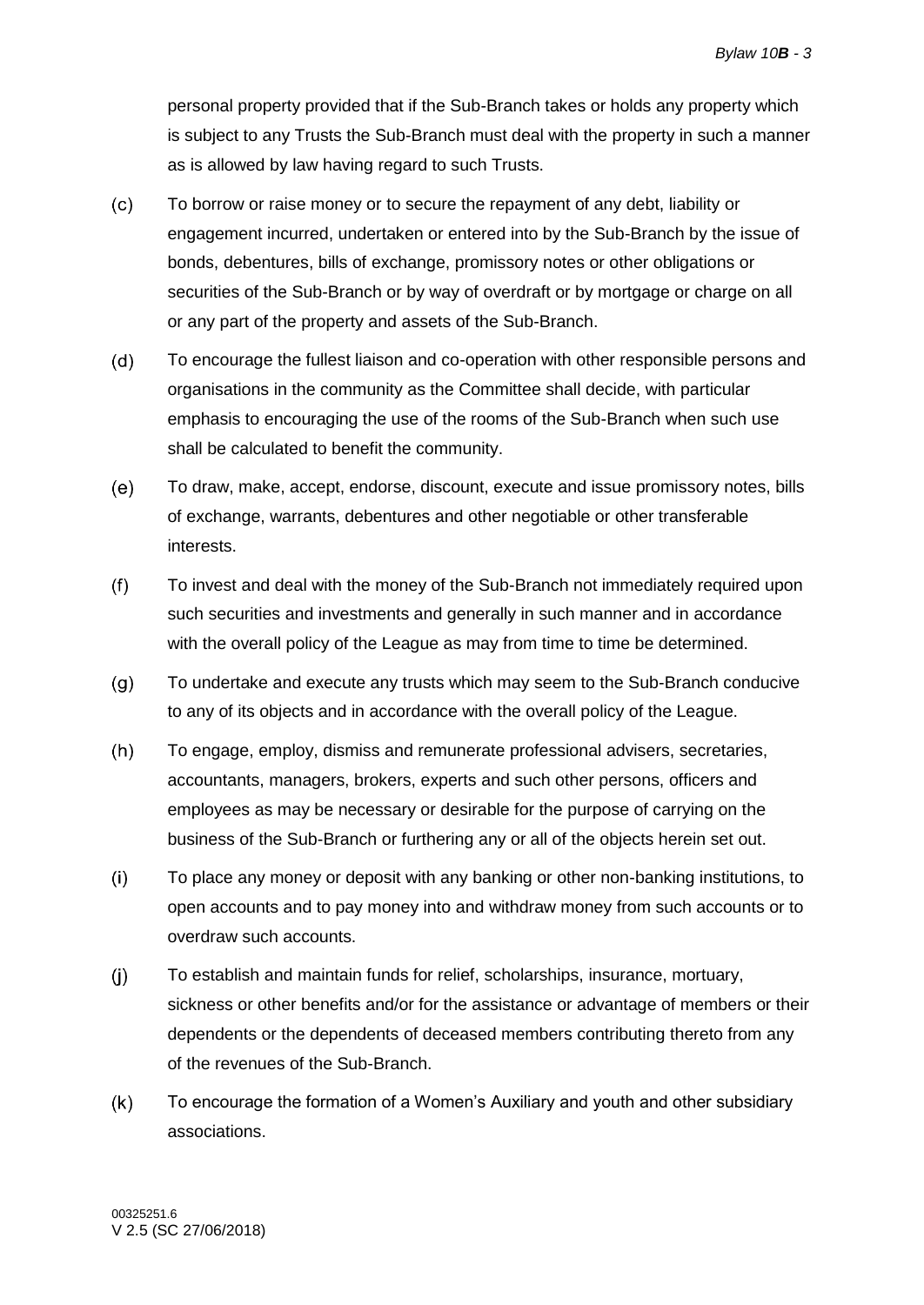- $(1)$ With the written consent of the State Executive to enter into any arrangements with any government or authority that are incidental or conducive to the attainment of the objects and the exercise of the powers of the Sub-Branch, to obtain from any such government or authority any rights, privileges, concessions, licenses, permits or registrations which the Sub-Branch may think it desirable to obtain, and to carry out, exercise and comply with any such rights, privileges, concessions or licenses;
- $(m)$ To construct, improve, maintain, furnish, develop, work, manage, carry out, alter or control any houses, buildings, clubrooms, information bureaux, libraries, literary, social, educational and benevolent institutions, grounds, works or conveniences which directly or indirectly advance the Sub-Branch's interests, and to contribute to, subsidise or otherwise assist and take part in the above;
- $(n)$ With the written consent of the State Executive to take or hold mortgages, liens or charges, to secure payment of the purchase price, or any unpaid balance of the purchase price, of any part of the Sub-Branch's property of whatsoever kind sold by the Sub-Branch, or any money due to the Sub-Branch from purchasers and others;
- To take any gift of property whether subject to any special trust or not, for any one or  $(0)$ more of the objects of the Sub-Branch but subject to paragraph [\(g\)\(g\);](#page-6-0)
- $(p)$ To sell, improve, manage, develop, exchange, lease, dispose of, turn to account or otherwise deal with all or any part of the property and rights of the Sub-Branch;
- $(q)$ To make grants, donations, gifts and give assistance to such persons, trusts, groups, associations, societies, institutions or other entities as the Sub-Branch thinks fit;
- $(r)$ To do all such other things as are incidental or conducive to the attainment of the objects and the exercise of the powers of the Sub-Branch.

### <span id="page-7-0"></span>**3 ALTERATIONS OF THESE RULES**

- $(a)$ Subject to the provisions of Rule [3\(b\),](#page-7-1) and [\(c\)](#page-7-2) of these Rules, the Rules of the Sub-Branch (including the Statement of Purposes of the Sub-Branch) shall not be altered except in accordance with the Act.
- <span id="page-7-1"></span> $(b)$ The Sub-Branch shall not, without the consent in writing of the State Executive, make any new Rule, alteration or variation to the Rules of the Sub-Branch. No new Rule, alteration or variation of these Rules shall take effect unless and until the new Rule, alteration or variation has been approved in writing by the State Executive.
- <span id="page-7-2"></span> $(c)$ No new Rule, alteration or variation of these Rules shall have effect unless and until such new Rule, alteration or variation has been approved by the Registrar of Incorporated Associations.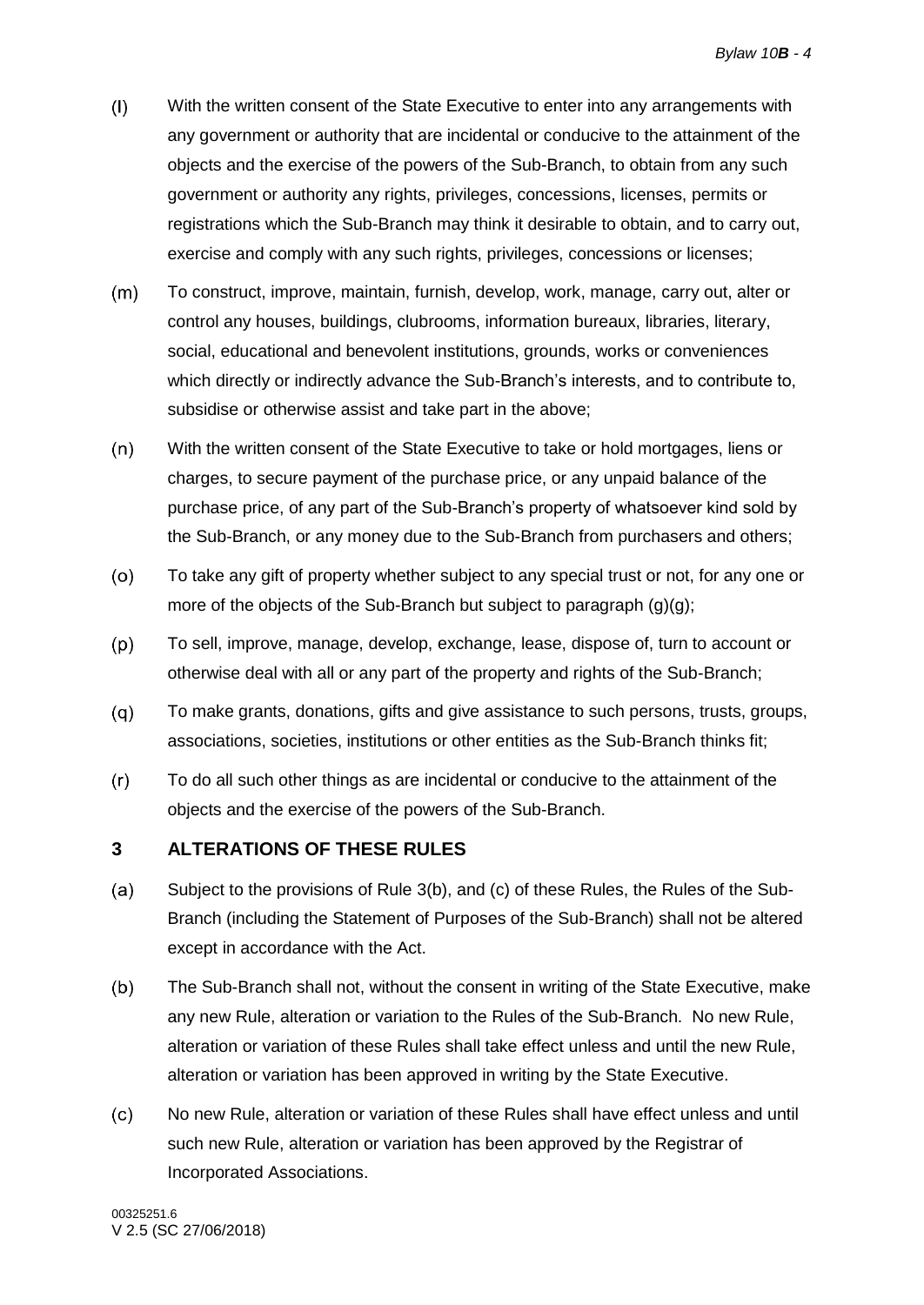- $(d)$ Inconsistency
- $(e)$ If there is inconsistency between these Rules and the Branch Constitution and/or the National Constitution, the Branch Constitution and the National Constitution shall prevail to the extent that the Branch Constitution and the National Constitution do not conflict with the requirements of the Liquor Control Reform Act, and/or any other relevant Act. In the event that there is any inconsistency between the Branch Constitution and the National Constitution, then the provisions of the National Constitution shall prevail.

### <span id="page-8-0"></span>**4 POLICY**

The Policy of the Sub-Branch shall be national and non-sectarian and in relation to questions of party politics non-partisan.

### <span id="page-8-1"></span>**5.1 Definitions and Interpretation**

In these Rules -

**"Act"** means the Associations Incorporation Reform Act 2012 (Vic).

**"Affiliate/s"** means an Affiliate of the Branch admitted pursuant to the rules of the Branch, and is a member of the Sub-Branch.

**"Branch"** shall mean The Returned & Services League of Australia (Victorian Branch) Inc.

**"Branch Constitution"** means the Statement of Purposes and the Rules and By-Laws of the Branch.

**"Chief Executive Officer of the Branch"** means the person appointed from time to time under Branch Rule 9.7 (a) by the State Executive.

**"Committee" or "Sub-Branch Committee"** means the Committee of the Sub-Branch constituted under Rule [19.](#page-28-0)

**"Financial Year"** means the year ending 31 December.

**"Gambling Regulation Act"** means the Gambling Regulation Act 2003 or any amendment or re-enactment thereof.

**"In Writing"** and **"Written"** include typing or printing, lithography, photography and other modes of representing or reproducing words and figures in visible form.

**"League"** means the Returned and Services League of Australia Limited A.C.N. 008 488 097.

**"League member"** means a Life member or a Service member of the League, and is a member of the Sub-Branch.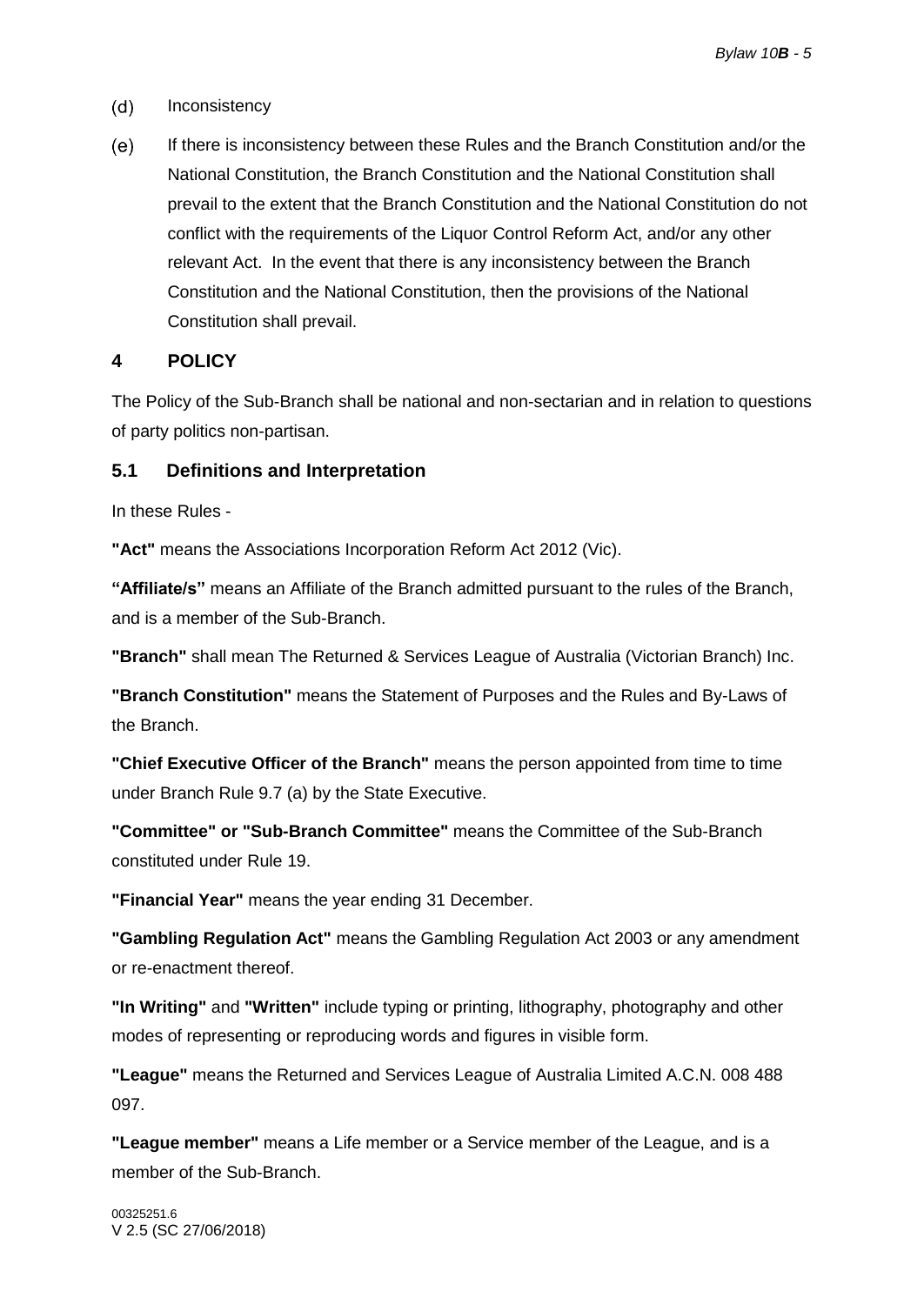**"Liquor Control Reform Act"** means the Liquor Control Reform Act 1998 or any amendment or re-enactment thereof.

**"members"** shall mean all persons admitted pursuant to these Rules to any of the following classes of membership:

Service members Life members Associate members Affiliate/s Honorary members and Social members

**"National Constitution"** means the National Rules and By-Laws of the League.

**"National Rules"** means the National Constitution of the League.

**"Patriotic Funds"** means those Funds described in Part 4 of the Veterans Act (Vic).

**"Regulations"** mean the Regulations under the Act.

**"State Branch Tribunal"** means the Tribunal established by the Branch under Rule 4.18 and National Bylaw 8.

**"State Executive"** means the Body constituted under Rule 7.3 (a) of the Branch.

**"Sub-Branch"** shall mean the Woodend Sub-Branch.

**"Sub-Branch Secretary" or "Secretary of the Sub-Branch"** means the Secretary of the Sub-Branch.

"**Veterans Act"** means the Veterans Act 2005 (Vic) or any amendment or re-enactment thereof.

**"Victorian Veterans Council"** means the Council established by section 4 of the Veterans Act.

**"Victorian Veterans Fund"** means the Fund established by section 20 of the Veterans Act.

**"Victorian Commission for Gambling and Liquor Regulation"** means the Victorian Commission for Gambling and Liquor Regulation established under the Victorian Commission for Gambling and Liquor Regulation Act 2011 (Vic).

### <span id="page-9-0"></span>**5.2 Interpretation**

In these Rules, unless the context otherwise requires:

 $(a)$ headings, underlining and the table of contents are for convenience only and do not affect the interpretation of these Rules;

00325251.6 V 2.5 (SC 27/06/2018)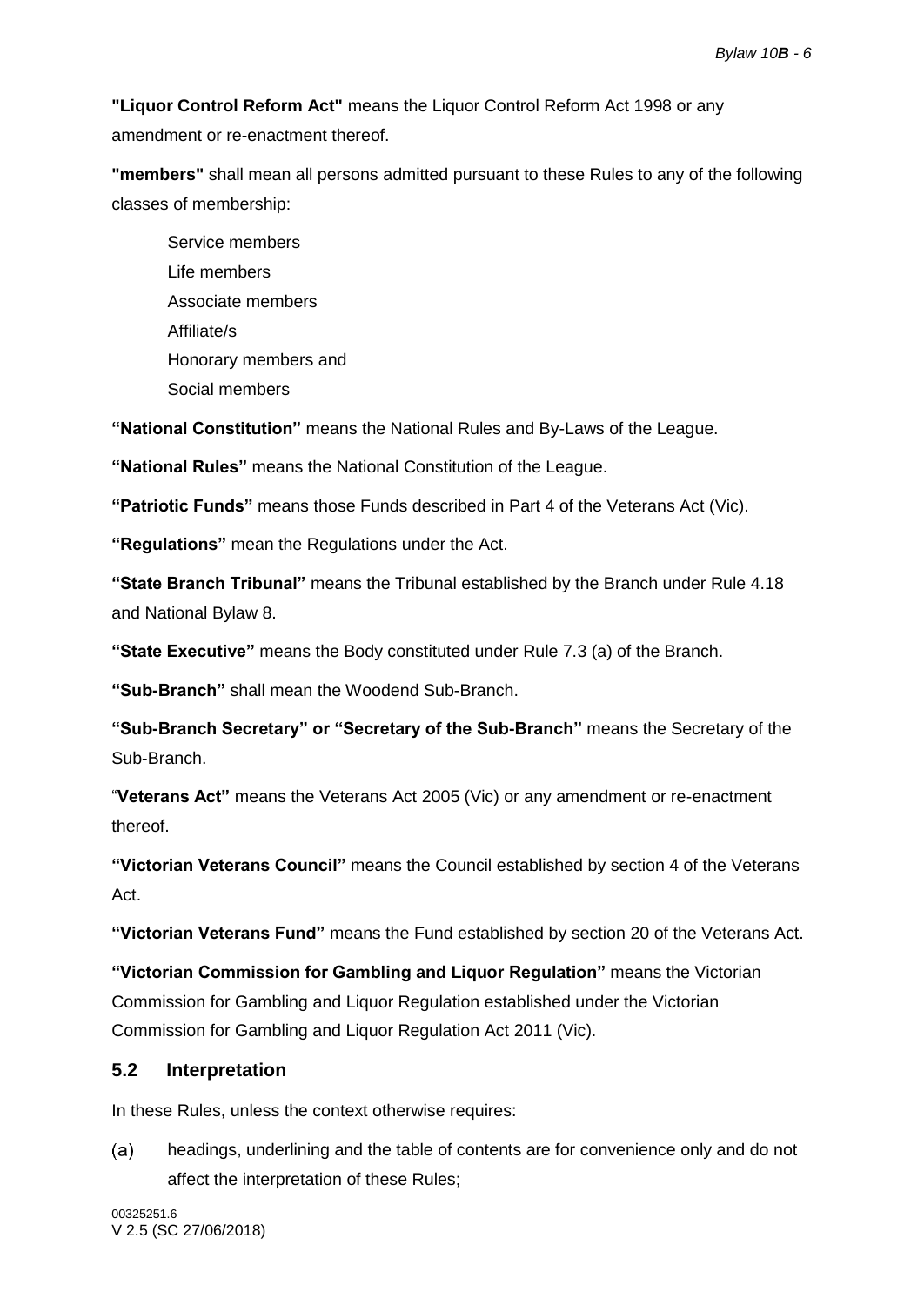- $(b)$ words importing the singular include the plural and vice versa;
- $(c)$ words importing a gender include any gender;
- other parts of speech and grammatical forms of a word or phrase defined in these  $(d)$ Rules have corresponding meanings;
- $(e)$ a reference to any thing includes a part of that thing;
- $(f)$ a reference to these Rules includes a reference to any appendix, annexure, exhibit or schedule to these Rules;
- a reference to a statute, regulation, proclamation, ordinance or by-law includes all  $(q)$ statutes, regulations, proclamations, ordinances or by-laws amending, consolidating or replacing it, and a reference to a statute includes all regulations, proclamations, ordinances and by-laws issued under that statute;
- $(h)$ a reference to a document includes all amendments or supplements to, or replacements of, that document;
- $(i)$ a covenant or agreement on the part of two or more persons binds them jointly and severally;
- $(i)$ an expression importing a natural person includes any company, partnership, association, corporation or other body corporate and any governmental agency; and
- $(k)$ where the day on or by which any thing is to be done is not a Business Day, that thing must be done on or by the preceding Business Day.

### <span id="page-10-0"></span>**6 SUB-BRANCH COLOURS**

The colours of the Sub-Branch shall be such as the Committee of the Sub-Branch may from time to time determine.

### <span id="page-10-1"></span>**7 SUB-BRANCH STRUCTURE AND POWERS**

In addition to any new duties, functions, discretions and authorities conferred on the Sub-Branch under the National Constitution, the Branch Constitution and these Rules, the Sub-Branch is to be vested with such duties, powers, functions, discretions and authorities as the State Executive may decide.

### <span id="page-10-2"></span>**8 MINIMUM MEMBERSHIP**

The minimum membership of the Sub-Branch is to be fifteen (15) Life, Service members and Affiliates, unless the State Executive approves otherwise.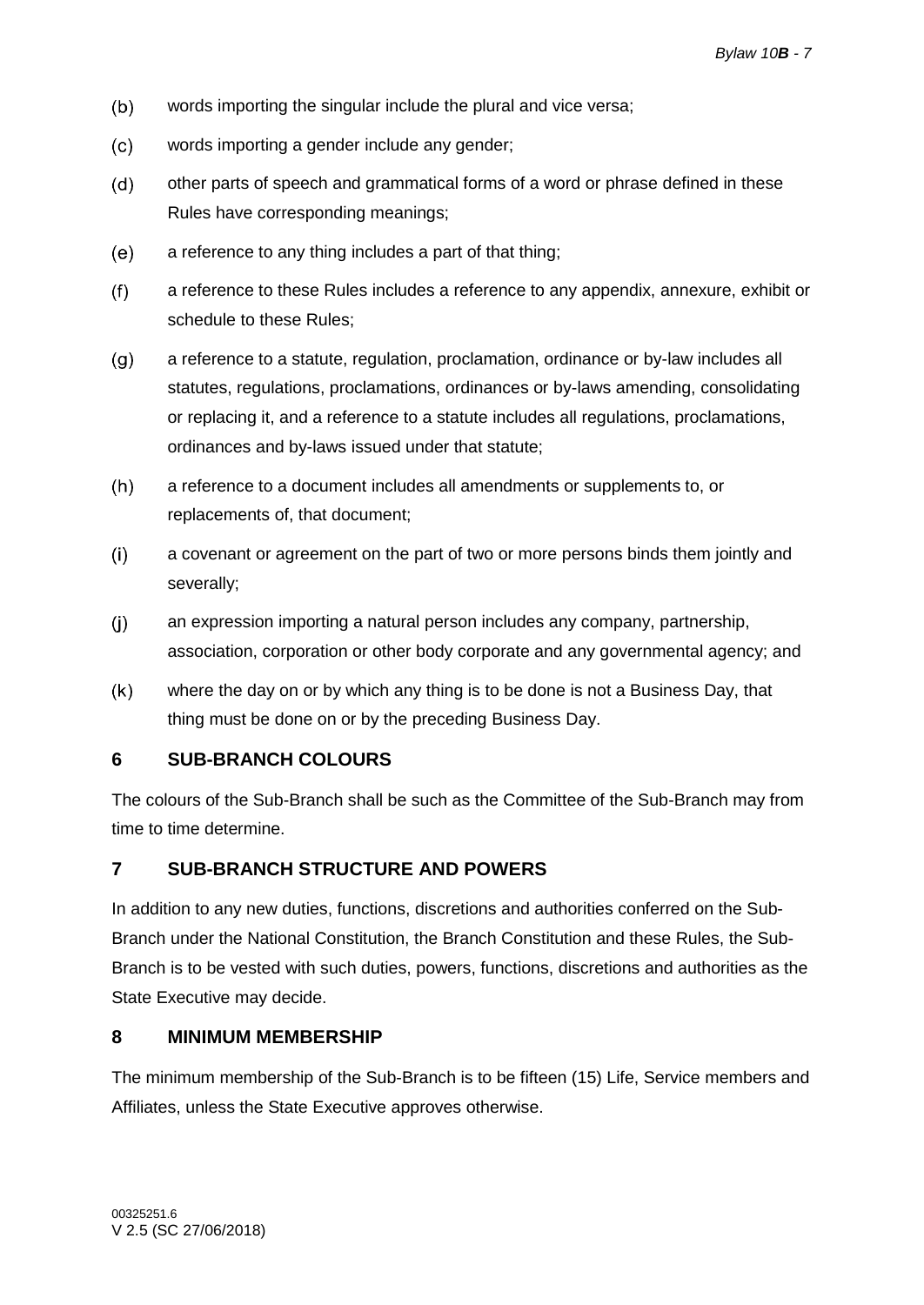### <span id="page-11-0"></span>**9 AGE REQUIREMENT**

No person under the age of eighteen (18) years shall be admitted to membership of the Sub-Branch.

### <span id="page-11-1"></span>**10 MEMBERSHIP**

The Sub-Branch shall comprise the following categories of membership:

Service members Life members Associate members **Affiliates** Honorary members Social members

### <span id="page-11-2"></span>**10.1 Service members**

A person who is a Service member of the League or who has applied to be a Service member of the League may apply to be a Service member of the Sub-Branch.

- $(a)$ It shall be a prerequisite to Service membership of the Sub-Branch that the applicant declares:
	- I hereby agree if elected a member to be bound by and comply with the Rules and By-Laws of the Sub-Branch; and
	- I hereby declare that I am not a member of any other organisation whose objectives are incompatible with the objects of the League; and
	- I hereby further declare that I am prepared to swear/affirm loyalty to the Commonwealth of Australia and its Head of State and to uphold the Constitution of the Commonwealth.
- $(b)$ Lodgement of application to be admitted as a Service member of the League and Service member of the Sub-Branch.
	- (1) An application to be admitted as a Service member of the League and as a Service member of the Sub-Branch must comply with the National Constitution and the Branch Constitution and these Rules. An Applicant for Service membership of the League and Service membership of the Sub-Branch must be nominated by a person who is a Service or Life member of the Sub-Branch and seconded by a member who is also a Service or Life member of the Sub-Branch.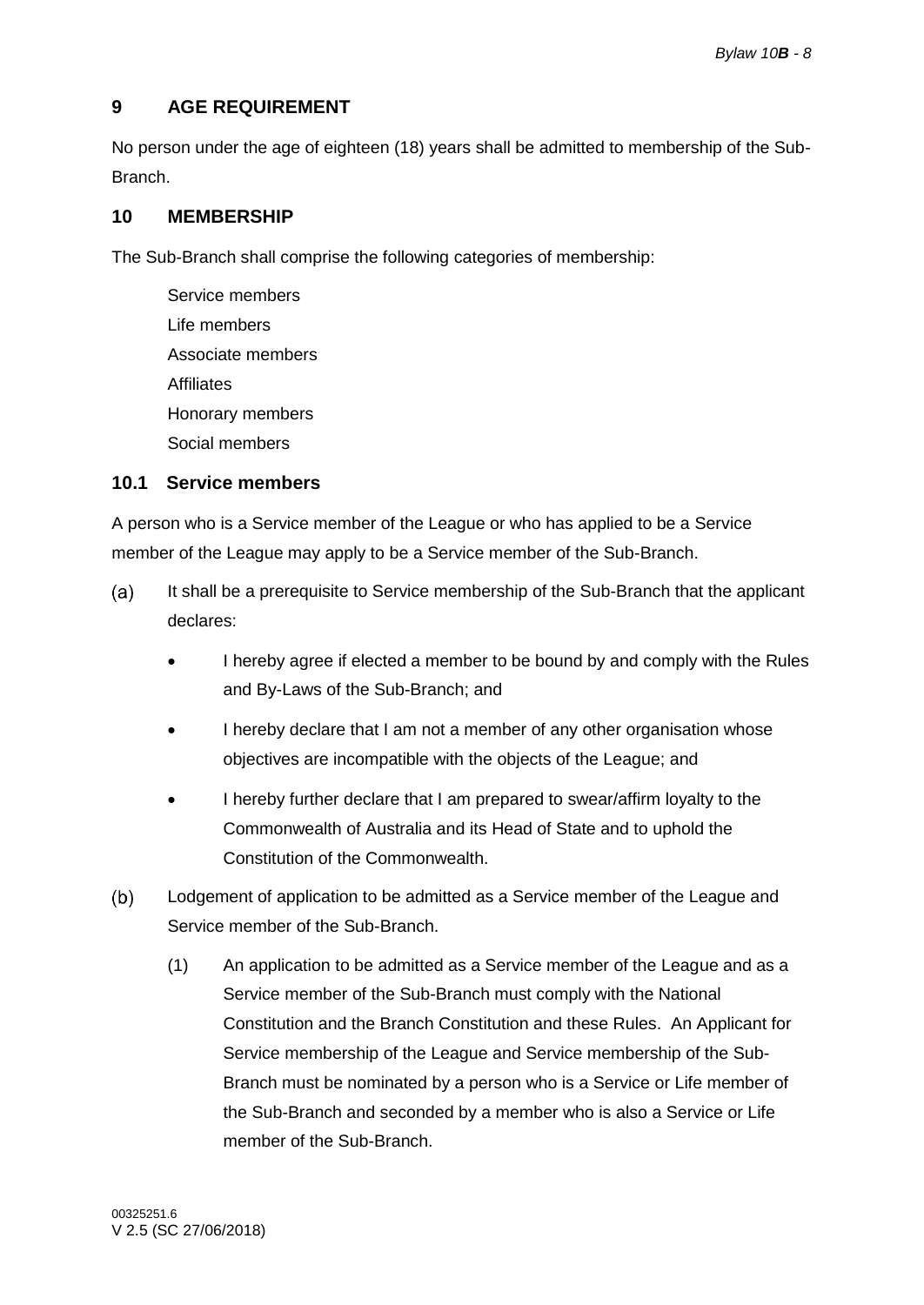- (2) A person who applies to be a Service member of the League and a Service member of the Sub-Branch must lodge the application with the Secretary of the Sub-Branch in writing in the form from time to time approved. Not less than two (2) weeks shall elapse between the date of nomination and the date of election of a Service member of the League and a Service member of the Sub-Branch.
- (3) Application for membership of the League and membership of the Sub-Branch shall be accompanied by the payment of the Annual Subscription determined by the Annual Conference of the Branch and any further subscription as set by the Sub-Branch at a General Meeting and hereafter referred to in these Rules. No applicant who is admitted to membership shall be entitled to a refund of such amount, but where an applicant is not eligible under the National Constitution to be admitted, the Sub-Branch must return the Annual Subscription.
- (4) The Committee may require an applicant for membership to produce such evidence, as it thinks fit as to his qualification for membership.
- (5) If the Sub-Branch Committee resolves that an Applicant is eligible under the National Constitution to be admitted as a Service member of the League and is a fit and proper person to be admitted as a Service member of the League then the Applicant must be admitted as a Service member of the League and as a Service member of the Sub-Branch within sixty (60) days of the date the application was lodged.
- (6) If the Sub-Branch Committee resolves that an Applicant applying to be admitted as a Service member of the League and a Service member of the Sub-Branch is not eligible under the National Constitution to be admitted as a Service member of the League the Committee of the Sub-Branch must within fourteen (14) days from the resolution forward the application, supporting documentation, the annual subscription and the reasons for the resolution to the Branch and the application shall then be dealt with by the Branch under the Branch Constitution.
- (7) If the Branch resolves that the Applicant is eligible under the National Constitution to be admitted as a Service member of the League the Branch must direct the Sub-Branch to admit the applicant as a Service member of the League and thereupon the Sub-Branch must admit the Applicant as a Service member of the League and as a Service member of the Sub-Branch.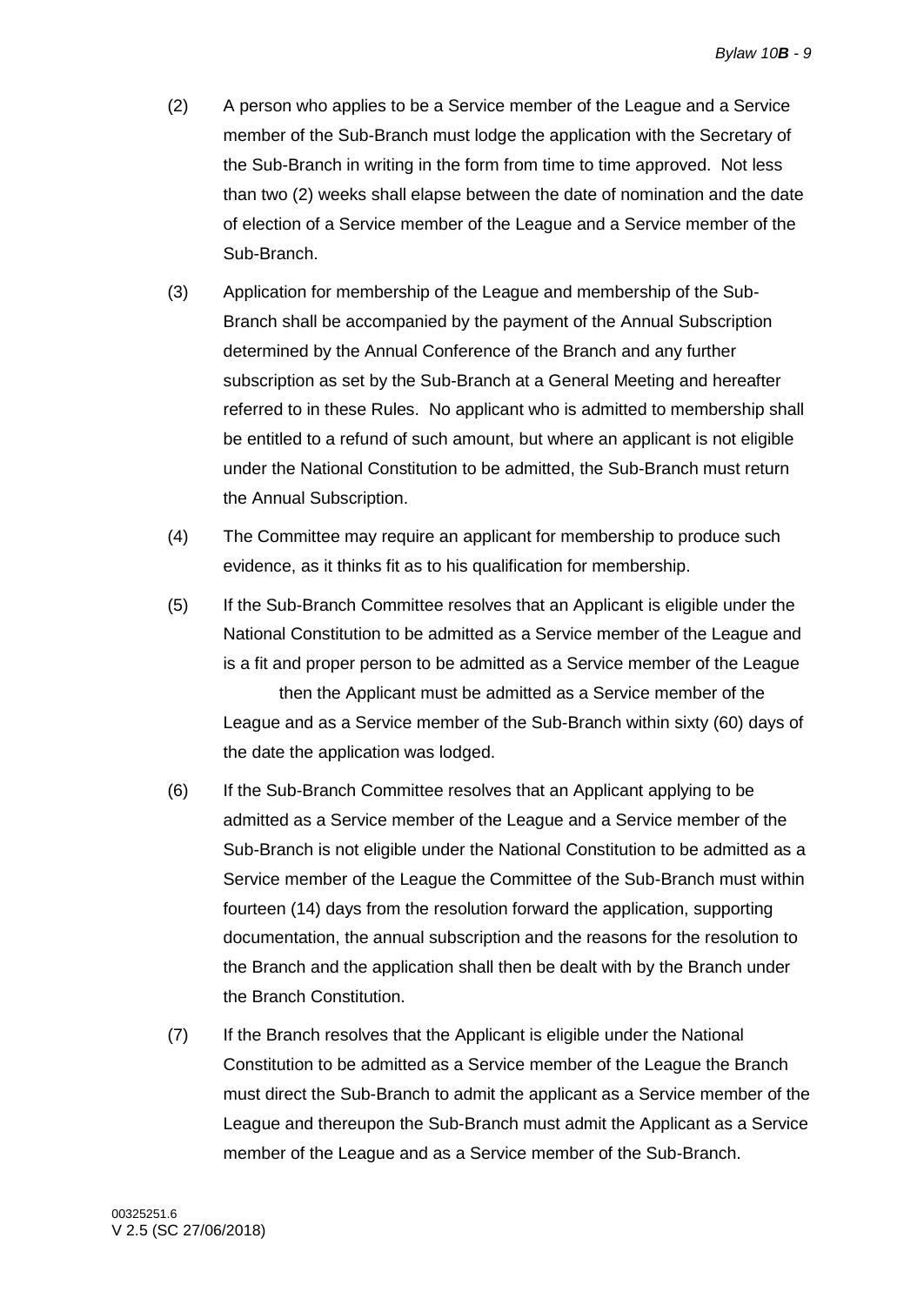- (8) If the Branch resolves that the person applying to be admitted as a Service member of the League is not eligible under the National Constitution to be admitted the Branch must:
	- (i) Reject the application; and
	- (ii) Within fourteen (14) days of the date of rejection advise the Applicant of the decision, the reasons for the decision and his right of appeal to the State Branch Tribunal
- (9) A Service or Life member of the Sub-Branch shall be entitled to one vote at the election of members of the committee of the Sub-Branch and at any meeting of the Sub-Branch in respect of any matter.

### <span id="page-13-0"></span>**10.2 Life members**

- <span id="page-13-2"></span>A Service member of the Sub-Branch who is elected as a Life member of the League  $(a)$ in accordance with the National Constitution and the Branch Constitution shall automatically become a Life member of the Sub-Branch.
- The rights, privileges and obligations of a Service member of the Sub-Branch who  $(b)$ becomes a Life member of the Sub-Branch under Rule [10.2\(a\)](#page-13-2) shall not be disturbed by his becoming a Life member of the Sub-Branch save and except that he shall not be liable to pay an Annual Subscription either to the League, the Branch or the Sub-Branch as the case may be.

### <span id="page-13-1"></span>**10.3 Honorary members of a Sub-Branch**

- $(a)$ A person is entitled to be elected as an Honorary member of the Sub-Branch (for such time as the Committee of the Sub-Branch shall determine) if he is eighteen (18) years of age or older and is:
	- (1) a Service, Life or Honorary member of the League;
	- (2) a member of an association or organisation which is a member of the British Commonwealth Ex-Services League during his presence in Victoria, but not exceeding a period of three months;
	- (3) a member of a State parliament, the parliament of the Commonwealth of Australia or a Councillor of the municipality in which the Sub-Branch is situated;
	- (4) A current serving member of the ADF, upon presentation of a Service Identification Card, such honorary membership shall operate whilst the serving member is present on the Sub-Branch premises.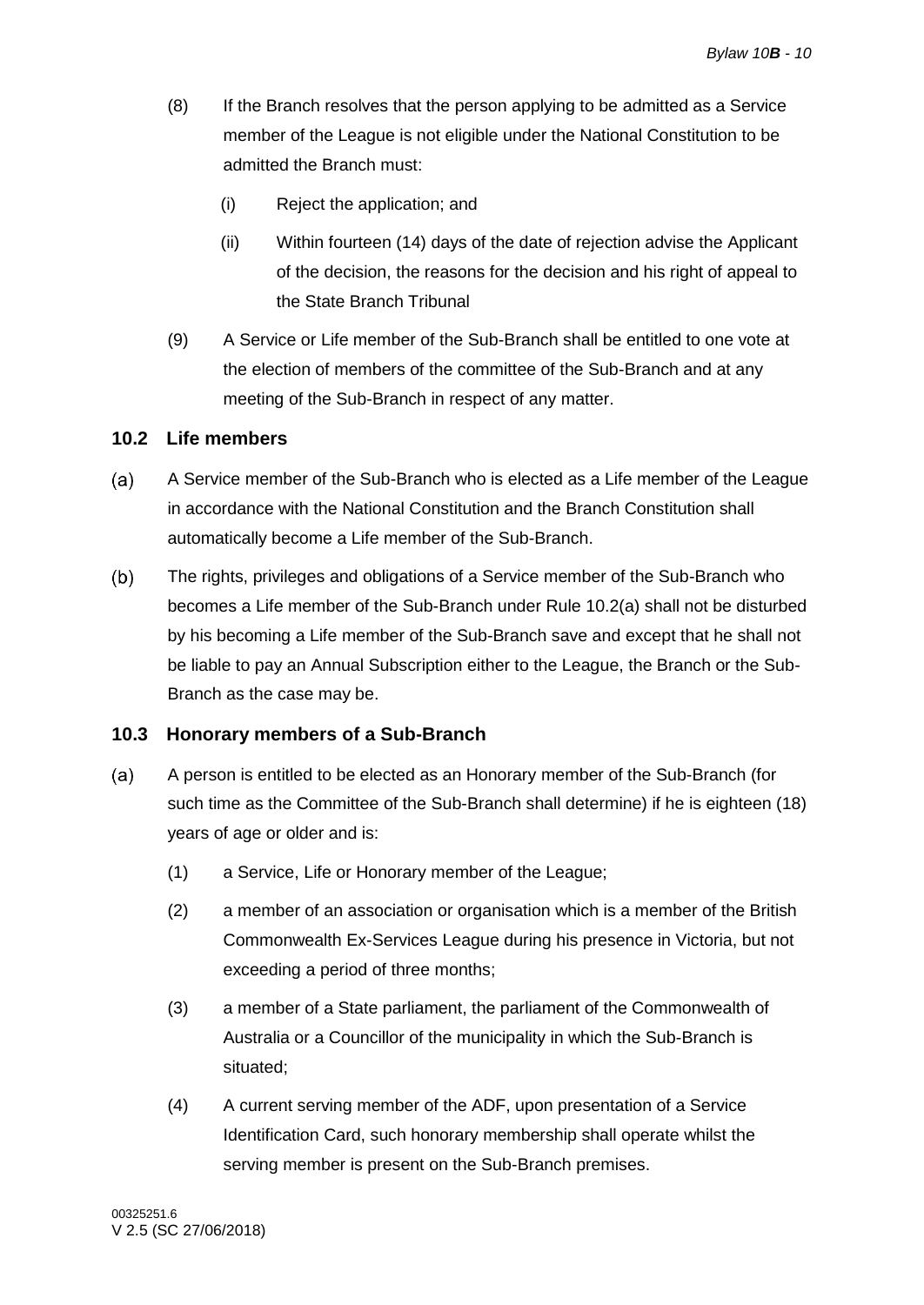- (5) a member of a sporting, social or cultural body visiting the Sub-Branch for the day, but subject to the approval of the committee of the Sub-Branch; or
- (6) a person who has applied in writing to become a member of the Sub-Branch shall be a temporary Honorary member of the Sub-Branch until the application to become a member has been dealt with by the Committee. Such membership applications must be dealt with by the Committee in an expeditious manner.
- $(b)$ An honorary member of the Sub-Branch is not entitled to vote:
	- (1) at the election of the members of the Committee of the Sub-Branch; or
	- (2) on any other matter.
- $(c)$ An Honorary member shall not be required to pay an annual subscription.
- $(d)$ A person shall not be admitted as an Honorary or Temporary member of the Sub-Branch unless the person is of a class specified in the Rules and the admission is in accordance with the Rules

### <span id="page-14-0"></span>**10.3A Temporary Honorary Membership for Visiting League Members**

- (a) The Sub-Branch shall grant reciprocal rights to use Sub-Branch facilities as a temporary honorary member to any person who is a Service or Life member or Affiliate of the Returned & Services League of Australia. The Sub-Branch shall grant to such temporary honorary member under this rule the same price discounts as that are given at that time to similar classes of members of the Sub-Branch in relation to food, beverage, and entertainment. Such person shall be required to establish their entitlement to the right by producing a current 'RSL Card'.
- (b) This right may not be granted to a person who is at the time of the visit suspended under the Rules of the Sub-Branch from the Sub-Branch of which he is a member
- (c) This right may not be granted to a person where the Committee of the Sub- Branch has resolved not to grant the right to that person because of the prior conduct of that person.

#### <span id="page-14-1"></span>**10.4 Social members**

- $(a)$ A person is eligible to be a Social member of the Sub-Branch if he:
	- (1) is not eligible to be a Service member of the League; and
	- (2) is over the age of eighteen (18) years; and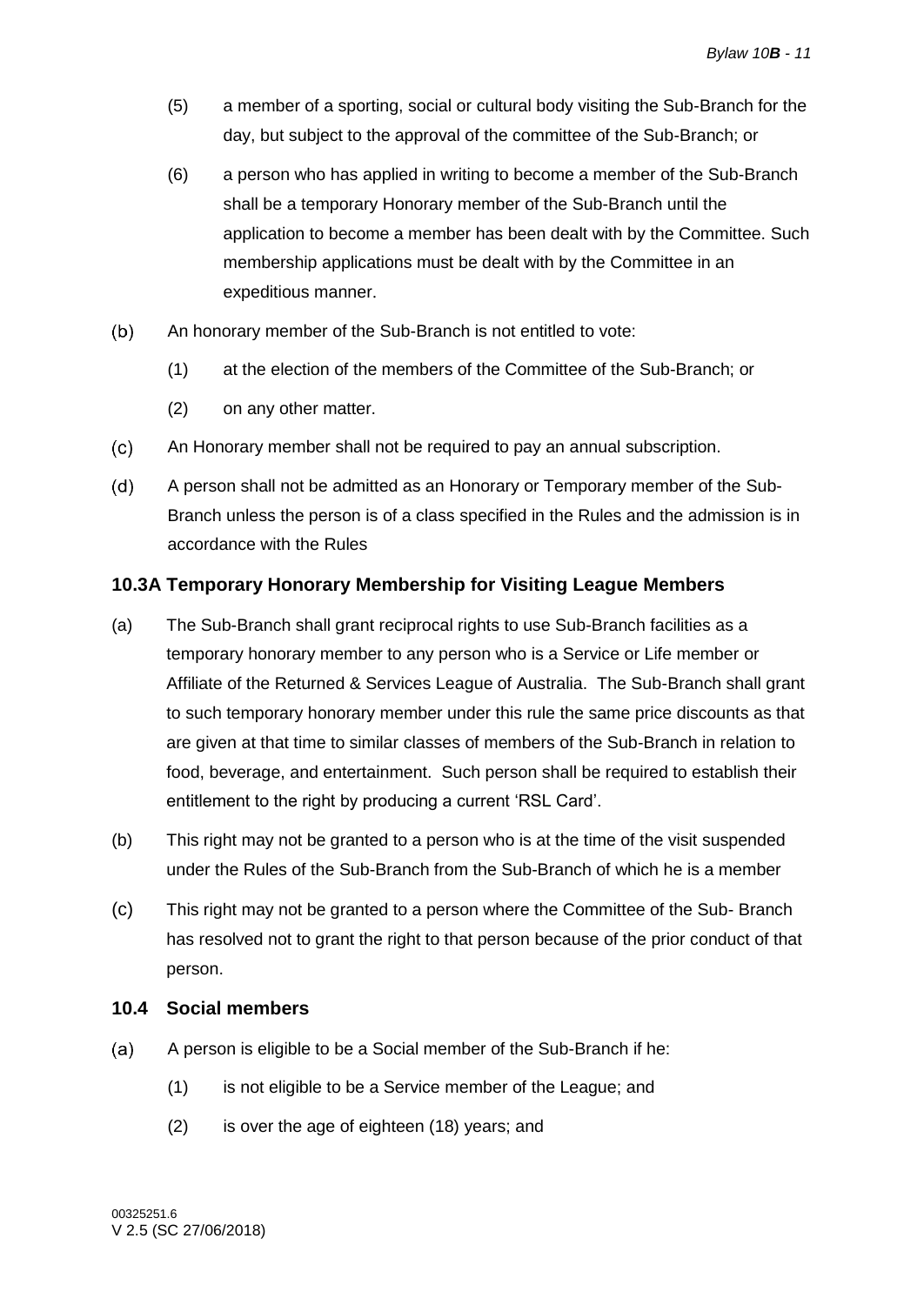- (3) is proposed by the President of the Sub-Branch at the request of at least two (2) Service members of the Sub-Branch and is approved at a meeting of the Committee of the Sub-Branch; and
- (4) has signed a Social member Application Form, prescribed by the State Branch, and has lodged it with the Sub-Branch Secretary; and
- (5) has paid the annual membership subscription, as is determined, including an amount equal to the applicable Minimum Subscription Fee as is determined from time to time by the State Executive pursuant to Branch Rule 5.19 (a)
- A social member of the Sub-Branch may be a member of the Committee of the Sub- $(b)$ Branch provided however:
	- (1) A social member of the Sub-Branch may not be elected to any Executive position (that is, President, Vice President/s, Secretary and/or Treasurer) on a Sub-Branch Committee [subject to the provisions of Rule [19\(g\)\]](#page-29-0). Social members may not hold more than one position on the Committee of a Sub-Branch. A social member on the Committee of a Sub-Branch may only vote on matters relating to the operation of Sub-Branch facilities available to Social members of the Sub-Branch.
- $(c)$ Subject to the provisions of these Rules a Service member or Life member or Affiliate or social member of the Sub-Branch may nominate a social member for election to the Committee of the Sub-Branch (other than an Executive position). A social member is not entitled to vote on any matter other than in respect of the election of a social member to the Committee of the Sub-Branch.
- $(d)$ A person is eligible to be a student social member if they are aged 18 to 26 years and attended a recognized tertiary educational institution. Student social members have the same rights and obligations as social members of the Sub-Branch as provided for in this rule. The fee for a student social member shall be \$11.00, including GST, unless otherwise decided by a General Meeting of the Sub-Branch. On attaining the age of 27 years, a student social member shall become a social member of the Sub-Branch and shall subscribe by way of membership fee the amount fixed as a social member's fee by the Sub-Branch.

### <span id="page-15-0"></span>**10.5 Associate members**

 $(a)$ A Service member, Life member or Affiliate, who is also a member of a Sub-Branch, shall not be eligible to be a member of another Sub-Branch but may apply to be admitted as an Associate thereof. Such an application shall be lodged with the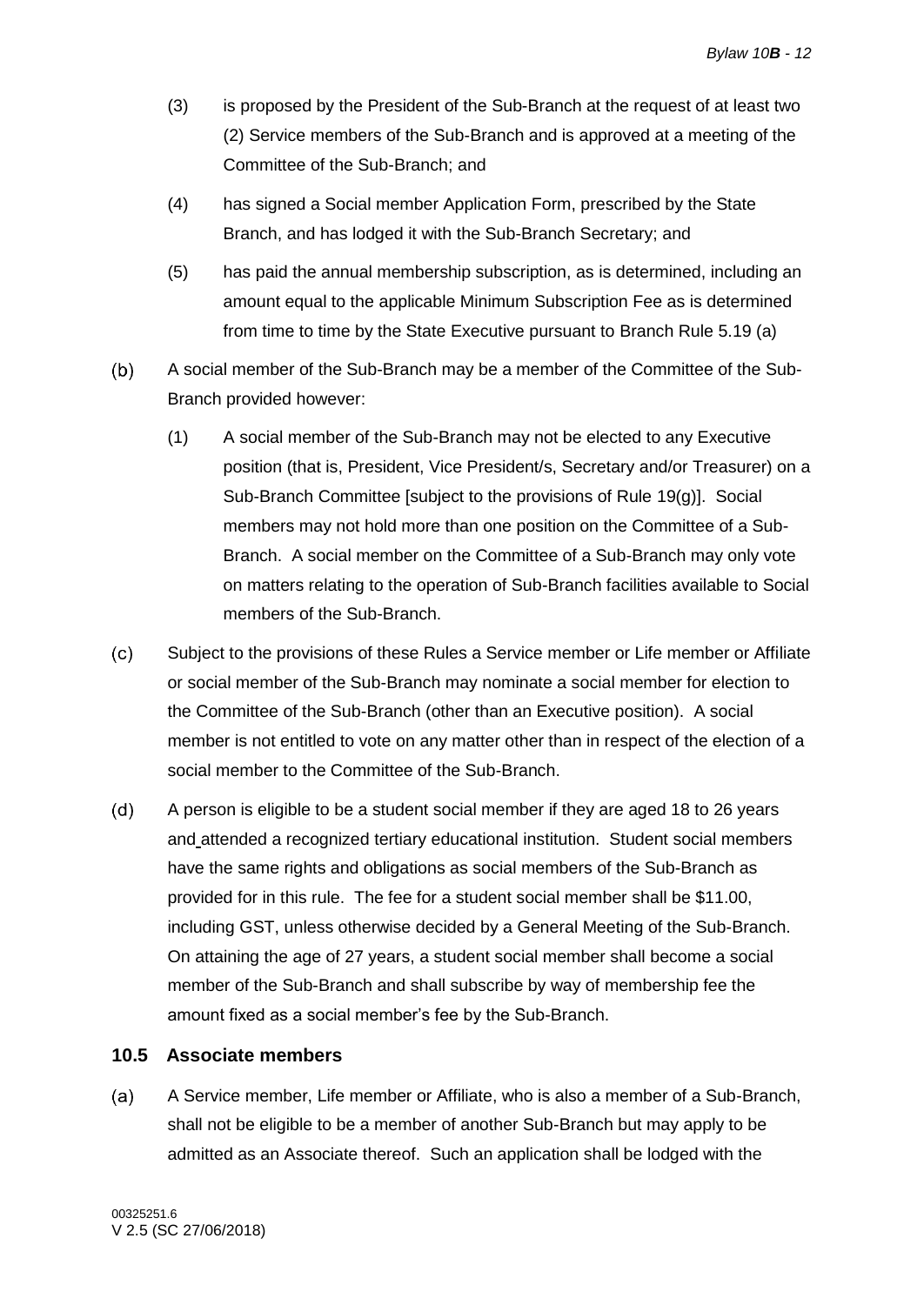Secretary of that other Sub-Branch and if the Committee accepts his application, and he is admitted, he shall be known as an Associate of that other Sub-Branch.

- $(b)$ An Associate member of a Sub-Branch may only remain an Associate member of the Sub-Branch if he continues to be a Service member, Life member or Affiliate.
- <span id="page-16-1"></span> $(c)$
- (1) A Service member, Life member or Affiliate who is also an Associate member of a Sub-Branch, shall only be entitled to hold office, vote and speak on any matter at a meeting of not more than one Sub-Branch and at the same time of application to become an Associate member must declare which Sub-Branch he or she wishes to hold office, vote and speak at.
- (2) The annual subscription payable by an associate of that other Sub-Branch shall be the annual subscription payable by a Service member or Affiliate, of that Sub-Branch, less capitation.
- <span id="page-16-2"></span>(3) A Service member, Life member or Affiliate, to whom Rule [10.5\(c\)\(1\)](#page-16-1) applies, shall:
	- (i) elect in writing the Sub-Branch in which he wishes to be eligible to hold office, vote and speak;
	- (ii) deliver such election to all the Sub-Branches of which he is a member and associate with a copy to be lodged with the Chief Executive Officer of the Branch.
- (4) Until he has complied with Rule [10.5\(c\)\(3\)](#page-16-2) he shall only be entitled to hold office, vote and speak at the Sub-Branch of which he is a Service member, Life member or Affiliate, and such election shall not be able to be revoked during the membership year in which it is made.
- $(d)$ The Committee of the Sub-Branch may at any time revoke the Associate membership of a person and upon such revocation being made such person shall cease to be an Associate member of the Sub-Branch.

### <span id="page-16-0"></span>**10.6 Affiliate of the Branch**

- $(a)$ No person who is eligible for Service membership of the League shall be admitted as an Affiliate.
- $(b)$ The eligible persons who may be elected as Affiliates are those who do not qualify for Service membership and comply with the following:
	- (1) a person who is not eligible to be a Service member;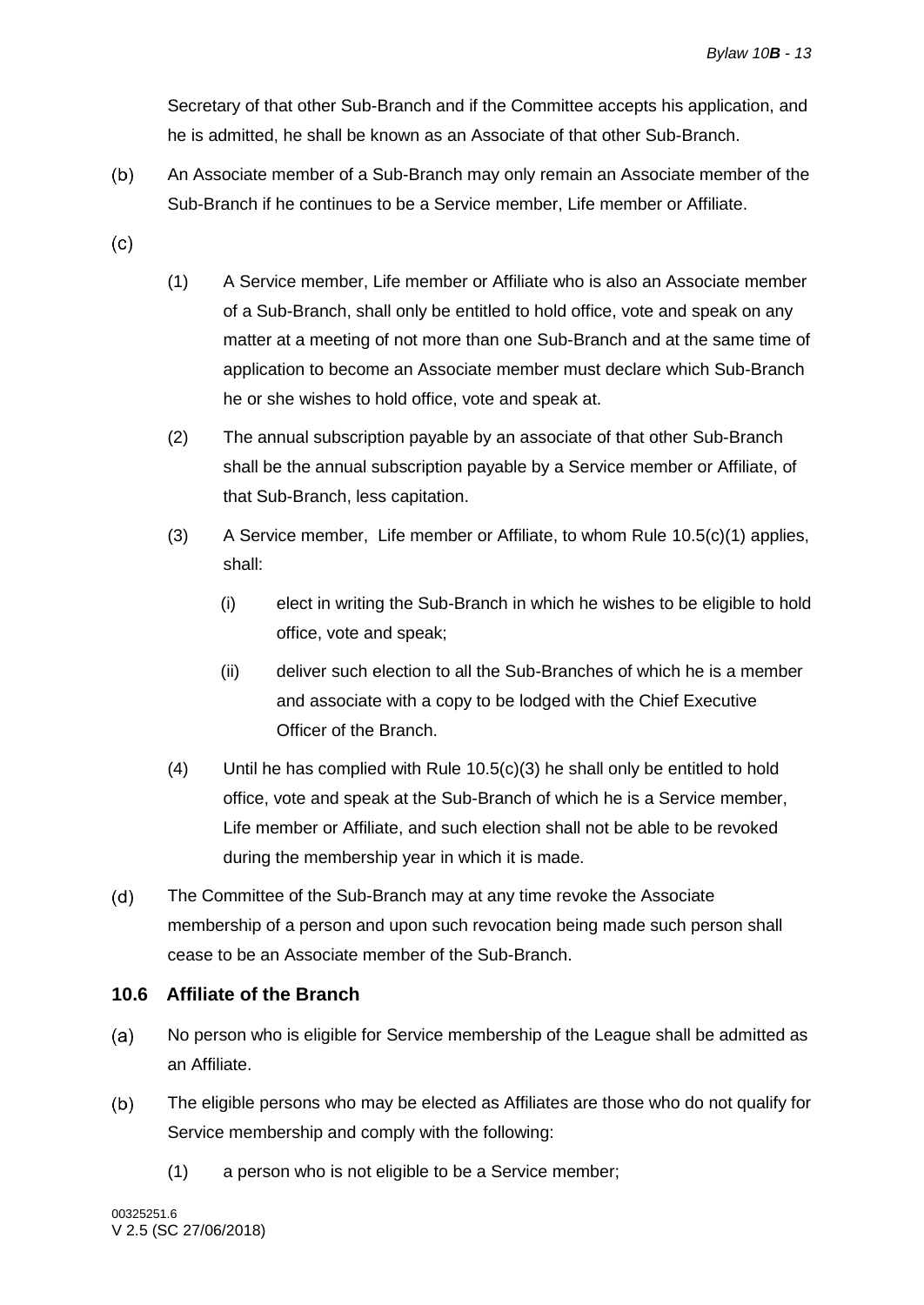- (2) is eighteen years of age or older and;
- (3) a person who is any relative of a person (living or deceased) who is or was eligible to be a League member;
- (4) for the purposes of this rule, a relative shall be parent, grandparent, spouse, brother, sister, child, grandchild, stepchild, son-in-law, daughter-in-law, brother-in-law, sister-in-law, nephew, niece, aunt or uncle of the person who is or was eligible to be a League member.
- (5) or a person who has been awarded the Certificate of Merit or a National or State Certificate of Appreciation for giving valuable service to the League;
- (6) or a person who is, or has been, a member, for at least 6 months, of one of the following:

A State or Federal Police Force;

An Ambulance Service or Brigade;

A Fire Brigade or Fire Authority;

A State Emergency Service; or

- A Bronze Medallion member of a Surf Life Saving Club.
- (7) and has signed an Affiliate application form, as prescribed by the State Branch and has lodged it with the Sub-Branch Secretary.
- $(c)$ The name and address of the person applying to be an Affiliate must be displayed in a conspicuous place in the Sub-Branch premises for at least two (2) weeks before consideration of the application at a meeting of the Committee of the Sub- Branch.
- <span id="page-17-1"></span> $(d)$ An Affiliate may be a member of the Committee of the Sub-Branch, subject to the following:
	- (1) a. An Affiliate, may not be elected to the positions of President or Vice President (League member), [but may be elected to the position of Vice President - Affiliate, (if such a position has been made available pursuant to Rule [19\)](#page-28-0), or Secretary or Treasurer].
		- b. That an Affiliate Vice President shall have no right to succeed the President of the Sub-Branch in the event that Office becoming vacant.
	- (2) An Affiliate on the Committee of a Sub-Branch may speak and vote on all matters, save and except the matters referred to in sub-rule [\(e\).](#page-17-0)
- <span id="page-17-0"></span> $(e)$ (1) a. An Affiliate may speak and vote at a meeting of the Sub-Branch on any Sub-Branch matter, including voting for all Sub-Branch Committee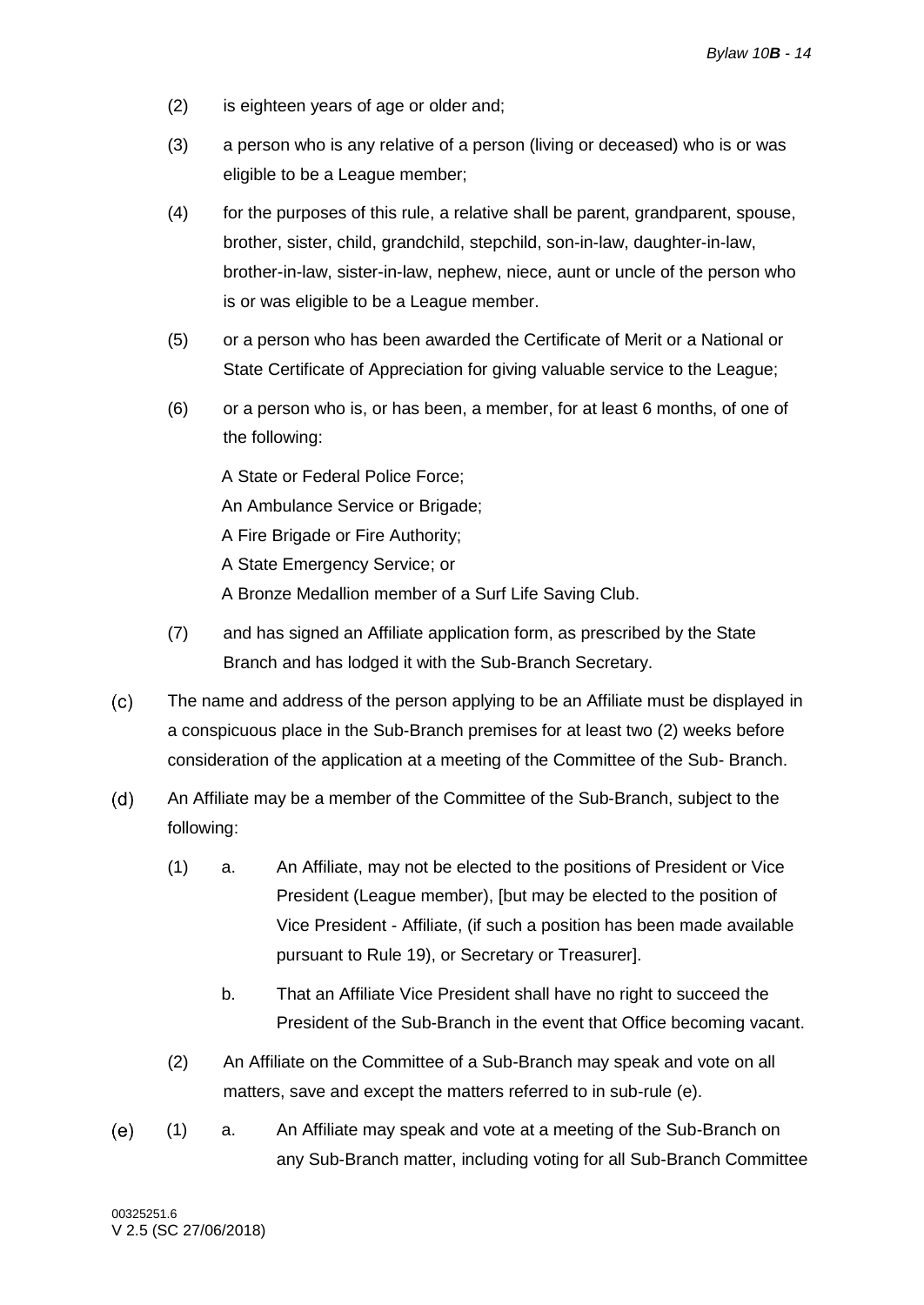positions, save and except that an Affiliate may not speak or vote on any matter relating to the alteration or amendment to the National Constitution, the Branch Constitution or vote for the elections of Branch positions.

 $(f)$ The Annual Subscription Fee payable by an Affiliate is shown in Rule [11.](#page-18-2) The effect of not paying the Annual Subscription is shown in Rule 11A.

### <span id="page-18-0"></span>**10.7 Reciprocal Rights**

- $(a)$ The Sub-Branch shall grant reciprocal rights to use Sub-Branch facilities as a temporary honorary member to any person who is a Service member, Life member, Affiliate, or Social member of any other RSL Sub-Branch, or the HQ Unattached List, under the jurisdiction of the Victorian State Branch. The Sub-Branch shall grant to such temporary honorary member under this rule the same price discounts as that are given at that time to similar classes of members of the Sub-Branch in relation to food, beverage and entertainment. Such person shall be required to establish their entitlement to the reciprocal rights by producing a current 'RSL Card' as issued by the State Branch.
- $(b)$ Reciprocal rights shall not be granted to a person who is at the time of the visit suspended under the provisions of Rule [15](#page-21-2) or Rule 15A or Rule 15B of the Rules of the Sub-Branch of which he is a member.
- $(c)$ Reciprocal rights may not be granted to a person where the Committee of the Sub-Branch has resolved not to grant reciprocal rights to that person because of the prior conduct of that person.

### <span id="page-18-1"></span>**10.8 Provision of RSL Member Card**

The Sub-Branch shall request the Branch to issue Service members, Life members, Affiliates or Social members of the Sub-Branch a "RSL Card" in the format then used by the Branch. The Sub-Branch shall make such request to the Branch in relation to Service members, Affiliates and Social members as soon as practicable after the said members have become financial members of the Sub-Branch. The issued Card remains valid while the member remains financial and the Branch will, from time to time, re-issue the Card at their discretion. In relation to Life members the Sub-Branch shall make the request to the Branch as soon as practicable after this rule comes into effect.

### <span id="page-18-2"></span>**11 SUBSCRIPTIONS AND ENTRANCE FEES**

 $(a)$ That the minimum annual subscription payable by: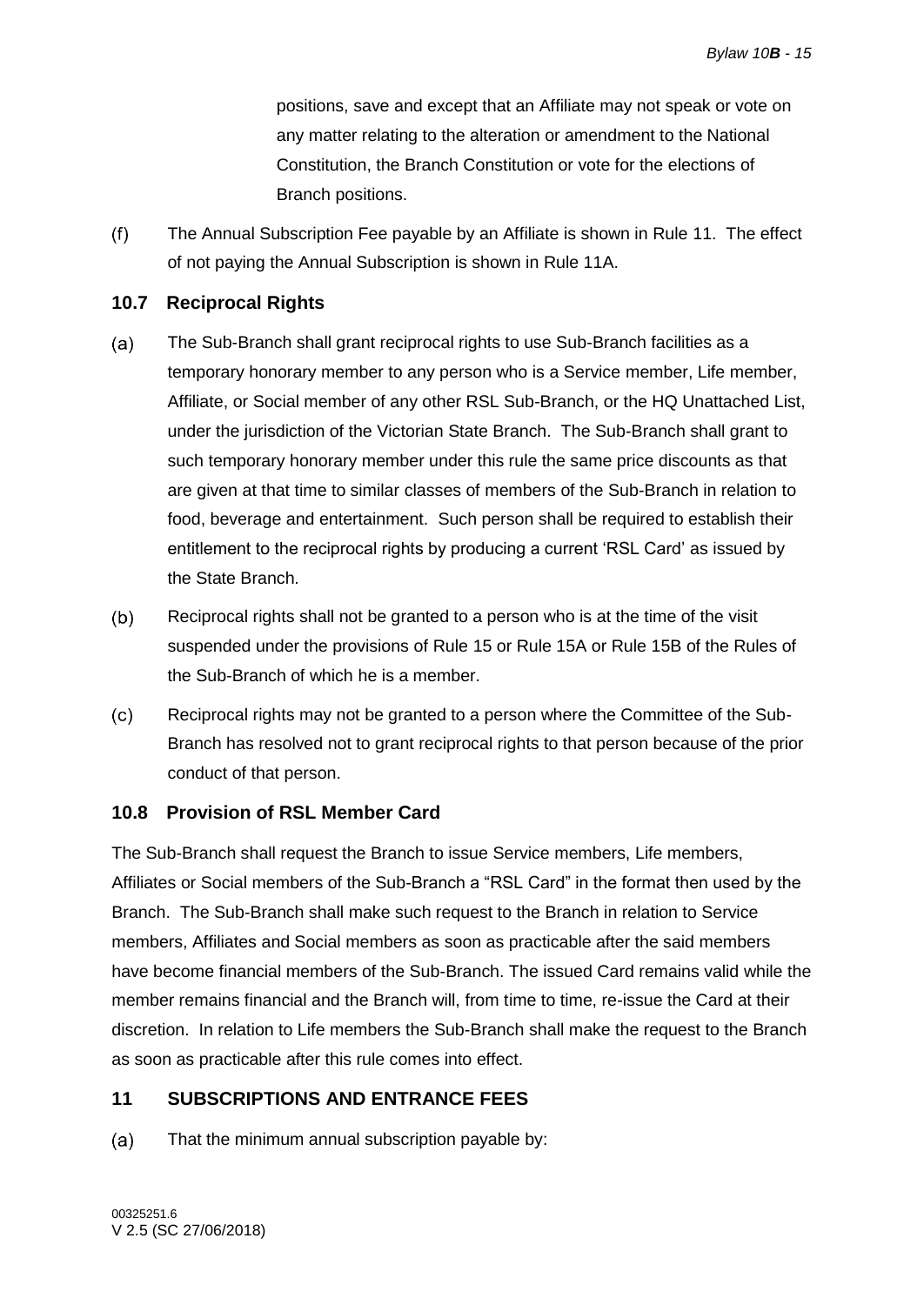- (1) Service members and Affiliates shall be such amount as is determined, from time to time, by the Annual State Conference of the Branch and shall be not less than the Minimum Subscription Fee referred to in Branch Rule 5.19 (a) (1), and
- (2) Social members shall be such amounts as is determined for each class of member, from time to time, by the State Executive, pursuant to Branch Rule 5.19 (a) (2).
- (3) But the Sub-Branch may impose upon the members such additional amounts by way of annual subscription as is determined, from time to time, by a general meeting of the Sub-Branch.
- $(b)$ The Sub-Branch must forward to its member an account for renewal of the Annual Subscription at least one month before the end of the Financial Year and the member must pay the account by the 31 January of each year.
- $(c)$ The Sub-Branch must forward to its associate member an account for renewal of the Annual Subscription less the Minimum Subscription Fee at least one month before the end of the Financial Year and the associate member must pay the account by the 31 January.
- $(d)$ An account forwarded under these Rules must clearly show the Annual Subscription and the Minimum Subscription Fee (if any) and may include other fees provided they are clearly marked, e.g. Administration Fee/Sporting section (or such like) Fee.
- $(e)$ A receipt must be issued to a member of the Sub-Branch by the Sub-Branch as evidence of payment of the Annual Subscription.
- $(f)$ A receipt must be issued to an associate member of the Sub-Branch by the Sub-Branch as evidence of payment of the Annual Subscription less the Minimum Subscription Fee.
- $(g)$ Annual subscriptions are due and payable in advance on January 1<sup>st</sup> in each calendar year.
- $(h)$ A member (who is not a Life member or who has paid the life subscription) shall not be exempted from the obligation to pay the annual subscription, unless the member is of a class specified in the Rules and an exemption is in accordance with the Rules.

### <span id="page-19-0"></span>**11A UNPAID ANNUAL SUBSCRIPTIONS**

A Member of the Sub-Branch (who is not a Life member or a life subscriber) who  $(a)$ has not paid the annual subscription prescribed in these rules by 31 January in the year they fall due shall be refused entry to Licensed Sub-Branch premises and/or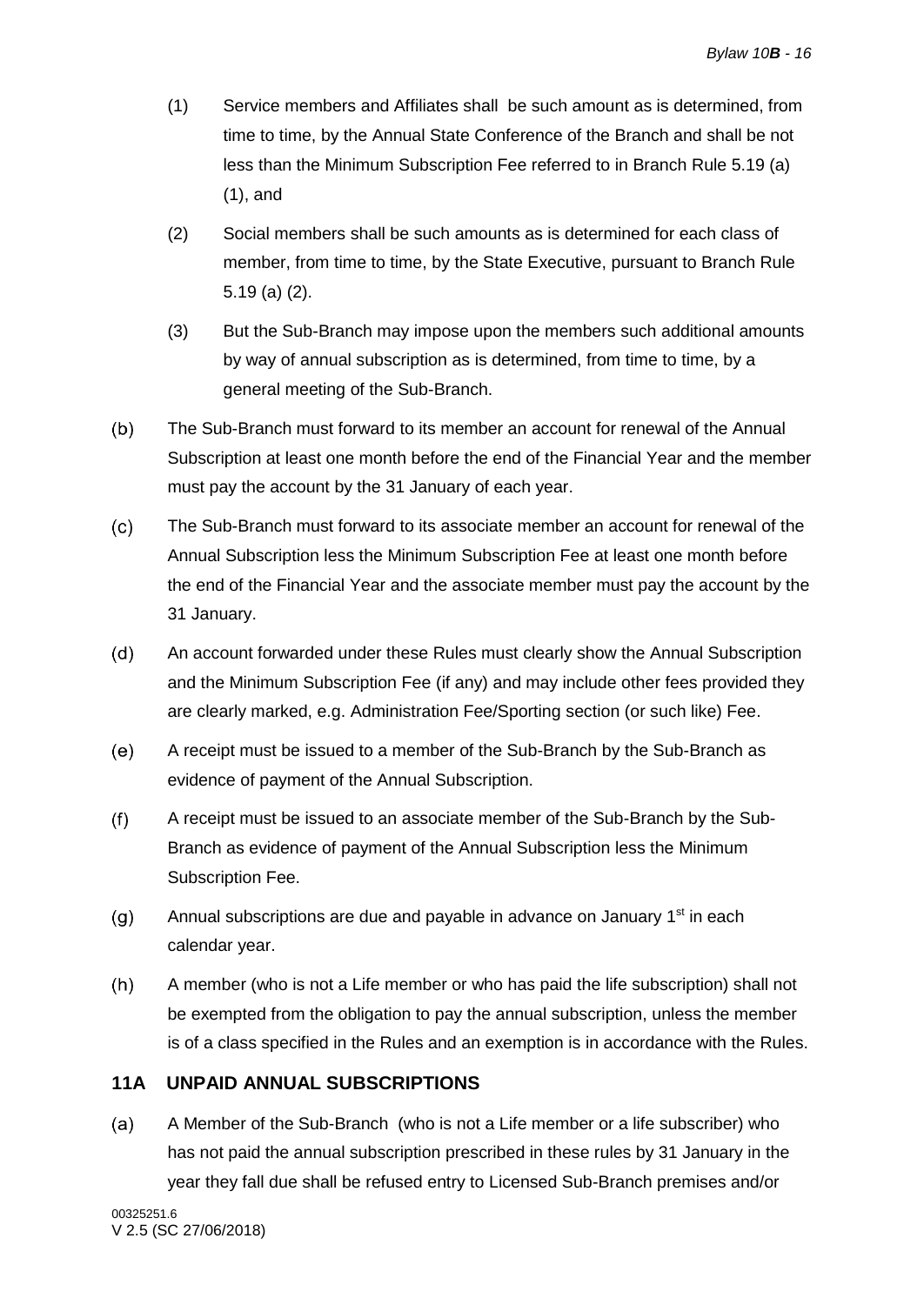facilities, including sporting activities, and may be required to sign in as a visitor until such time as the said subscriptions are paid in full and details on the members RSL Card have been upgraded.

- A member of the Sub-Branch who is not a Life member or a life subscriber who has  $(b)$ not paid the annual subscription is not eligible to speak or vote at a meeting including elections and Committee or nominate for or hold any office in the Sub-Branch.
- $(c)$ A member of the Sub-Branch who is not a Life member or a life subscriber or an Honorary member who has not paid the annual subscription shall on 1 May cease to be a member and the members name shall be removed from the Register of members. If the member wishes to rejoin the Sub-Branch they are required to make a new application for membership.

### <span id="page-20-0"></span>**12 NOTICE OF MEETINGS**

 $(a)$ The Secretary shall at least 14 days before any Annual or Ordinary general meeting and at least 7 days before any Extra-ordinary general meeting, save and except a meeting of the nature dealt with in sub-clause (c) of this Rule, send in accordance with Rule [13](#page-21-0) to each Member [excluding honorary and Community members] at his postal, facsimile or electronic transmission address in the Sub-Branch register a notice of such meeting stating the time and the place where it will be held and the nature of the business that will be brought forward at such meeting. In lieu of written notice to each member, that a Sub-Branch may advertise the notice of meeting not less than 3 times in the 21 day period prior to the meeting, in the "Public Notice" section of the most widely distributed newspaper in the local municipality. Except that members who have lodged valid e-mail addresses must also be e-mailed a notice in the first week of that period.

The accidental omission to give any notice as aforesaid to any member shall not invalidate any resolutions carried at an Annual, Ordinary or Extraordinary general meeting.

- $(b)$ The nature of the business to be dealt with at such meetings and the manner in which they are to be conducted shall be in accordance with these Rules as to the conduct of particular classes of meetings.
- $(c)$ In the case of a meeting at which a special resolution is proposed, pursuant to section 29 of the Associations Incorporations Act 1981 and where there is a statutory requirement of 21 days notice, then the Secretary shall in relation to such meeting give 21 days notice.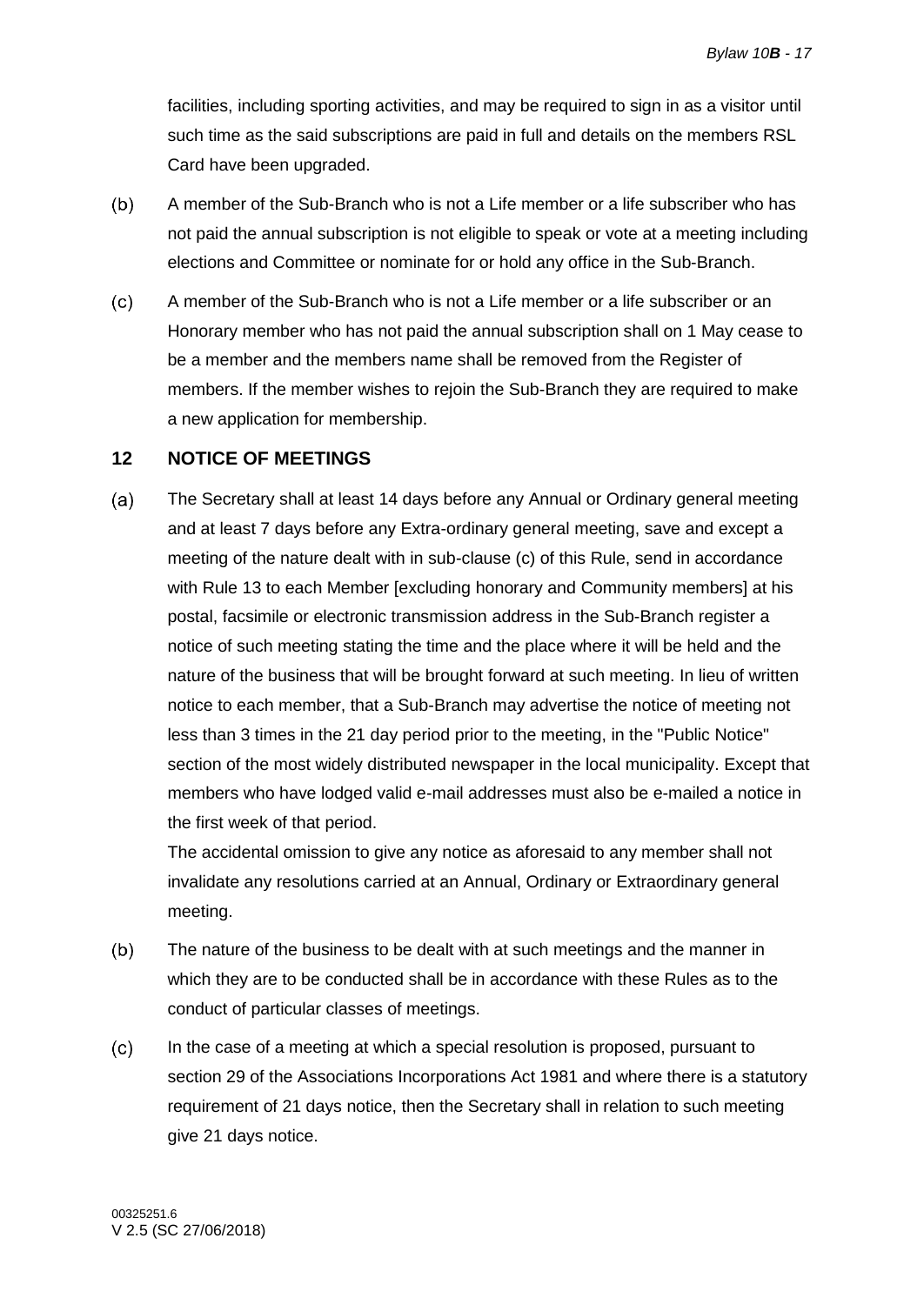### <span id="page-21-0"></span>**13 NOTICES - MEMBERS**

- Every member shall communicate in writing to the Secretary regarding change of  $(a)$ address. A notice, written request or any other communication under these Rules may be served on a member either personally or by sending it by post to his last known address.
- $(b)$ If a notice or communication is properly addressed, prepaid and posted, it is deemed to have been given to the addressee at the time of posting.
- $(c)$ A notice may be served by sending to the member a copy of any magazine/newsletter published by the Sub-Branch, which contains a full copy of the relevant notice.

#### <span id="page-21-1"></span>**14 REGISTER OF MEMBERS**

- $(a)$ The Secretary of the Sub-Branch shall keep and maintain on the Sub-Branch premises a Register of all persons who are members of the Sub-Branch, which clearly indicates the category of membership to which the member has been admitted. The Register of members of a Sub-Branch must include the full name, address, qualifying service particulars (if applicable), date of entry and date of departure or death (if applicable) of each member of the Sub-Branch and the date of the latest subscription payment by each Member (if applicable).
- $(b)$ Such Register shall be displayed in a conspicuous place on the Sub-Branch premises and shall be open at any time to inspection by a Licensing Inspector in whose Division the Sub-Branch premises are situated, any authorised member of the Police Force or any authorised officer of the Victorian Commission for Gambling and Liquor Regulation.

### <span id="page-21-2"></span>**15 SUB-BRANCH DISCIPLINARY PROCEDURE — SERVICE AND LIFE MEMBERS AND AFFILIATES**

- <span id="page-21-4"></span><span id="page-21-3"></span> $(a)$ A Service member, Life member or Affiliate of a Sub-Branch may be suspended or expelled from the membership of the Sub-Branch by the Sub-Branch Committee under the following circumstances:
	- (1) A member, who is drunk, violent or quarrelsome, must not refuse or fail to leave the premises if requested so to do by the Sub-Branch President or the senior member of the Committee present or the senior employee present;
	- (2) A Service member, Life member or Affiliate of the Sub-Branch who is requested to leave the Sub-Branch under Rule [15\(a\)\(1\)](#page-21-3) may, where suspension is necessary to maintain the proper conduct of the Sub-Branch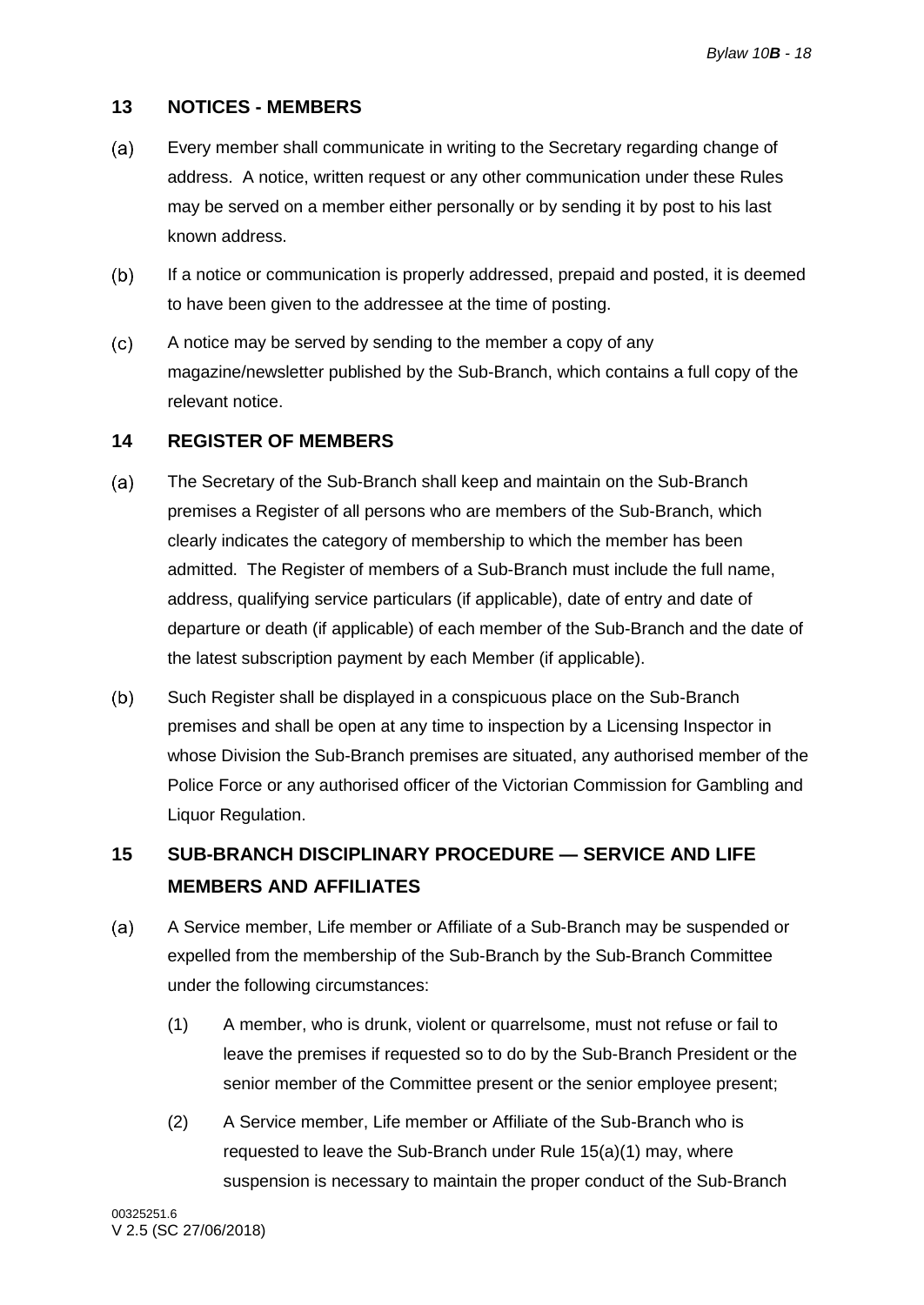and/or its facilities, be suspended as a result of a joint decision by the Sub-Branch President and at least one other member of the Sub-Branch Executive from all Sub-Branch facilities;

- <span id="page-22-0"></span> $(b)$ A suspension under the provisions of Rule [15\(a\)\(2\)](#page-21-4) shall not exceed 30 days.
- $(c)$ If a Sub-Branch Committee has reason to believe that a Service member, Life member or Affiliate of the Sub-Branch may be guilty of conduct unbecoming a member, the Sub-Branch Committee may resolve to impose a penalty upon him. Any Sub-Branch Committee member who has a material personal interest or any relationship which may lead to bias in considering whether the Sub-Branch member may be guilty of conduct unbecoming a member, must not be present while such resolution is being considered and must not have any input in the decision.
- $(d)$ If the Committee of a Sub-Branch have reason to believe that a member may be guilty of conduct unbecoming a member it shall give not less than fourteen days notice in writing to that member of the date, time and place of its meeting at which it will consider whether or not he has been guilty of such conduct. Such notice shall be accompanied by a statement in which there shall be set out full and precise particulars of the conduct of the member which will be considered by the Committee.
- $(e)$ Either prior to or at the meeting of the Committee the member concerned may request it to elaborate upon any of the particulars set forth in the said statement. Such a request shall be complied with by the Committee. The said member may put to the Committee at the meeting such facts as he may consider relevant and shall be given every opportunity to address it.
- $(f)$ The Committee shall decide at the meeting whether the member has been guilty of conduct unbecoming a member. If it is satisfied he has been guilty of such conduct, it may resolve that he be placed on a warning to improve his conduct, or be reprimanded or suspended from membership of the Sub-Branch for a period not exceeding 3 months for a Service or Life member and twelve months for an Affiliate, or expulsion from the Sub-Branch for an Affiliate and a recommendation for the withdrawal of awards, save for accessing welfare or pension assistance, or it may resolve that the matter should be referred to the State Branch for its consideration. The Committee must consider any period of suspension already taken in accordance with Rule [15\(b\).](#page-22-0) If the Committee believes that the discipline it can impose is not sufficient the Committee may refer the matter to the State Branch Tribunal.
- $(q)$ The substance and decision of the meeting shall be recorded in the minutes of the meeting. Written notices, submissions and other correspondence relevant to the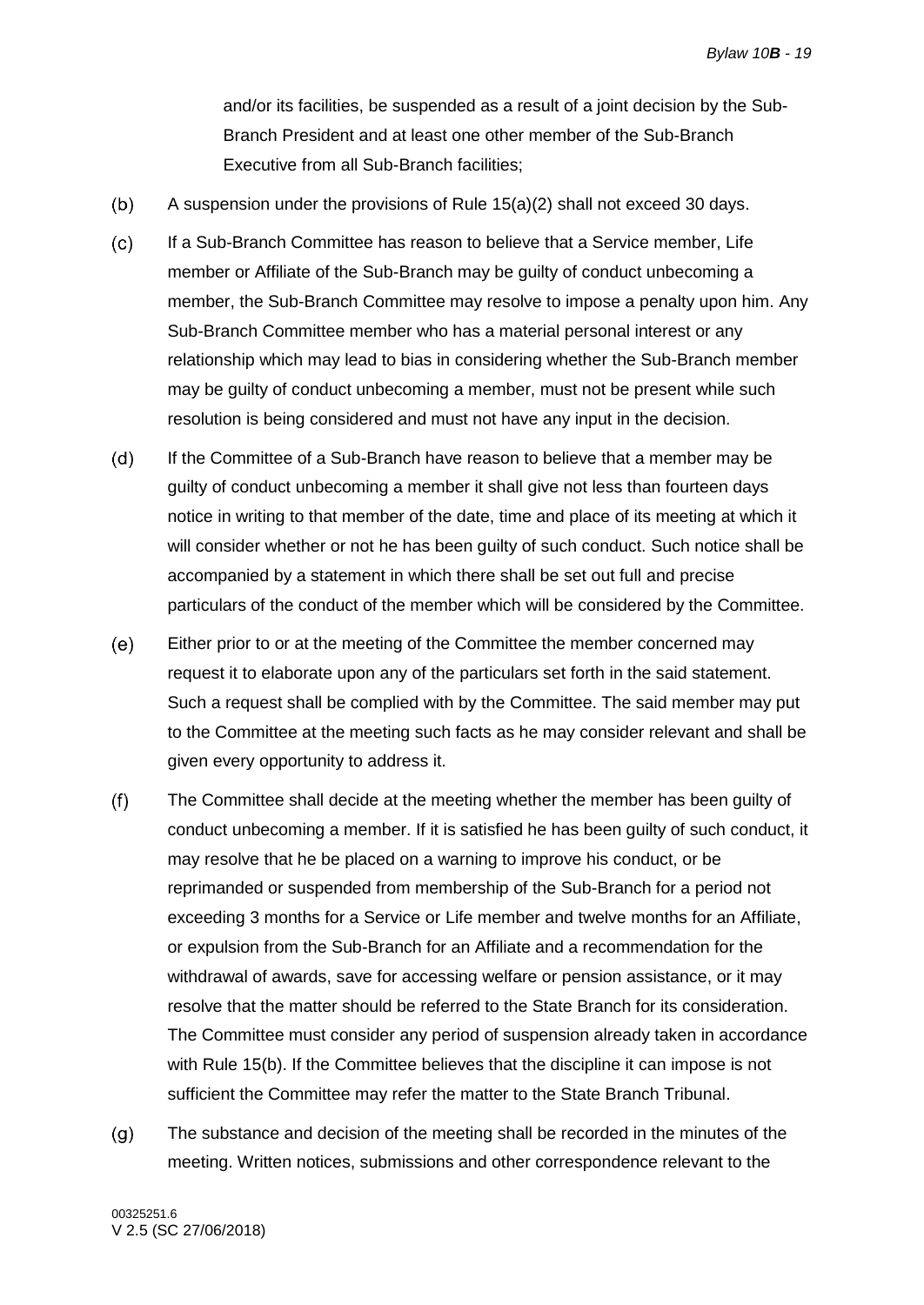meeting shall be certified within seven days after the meeting, by its chairman, after conferring with the other members of the Committee.

- $(h)$ The Secretary of the Sub-Branch shall notify the member in writing of the Committee's decision and his right of appeal within fourteen days after the certification.
- $(i)$ A member aggrieved by resolution of the Committee by which he was reprimanded or suspended from membership of the Sub-Branch for a period not exceeding 3 months for a Service or Life member and twelve months for an Affiliate or expelled from the Sub-Branch for an Affiliate, may appeal to the State Branch Tribunal by notice in writing addressed to the Chief Executive Office of the Branch and lodged with the State Branch Tribunal.
- $(i)$ An appeal shall be lodged together with the sum of \$400 within fourteen days after the date of notification in writing and thereupon the decision of the Committee shall be stayed, (unless otherwise ordered by the State Branch Tribunal) until the appeal is concluded, abandoned or discontinued. Upon application by the member, the State Branch Tribunal may waive lodgement of whole or part of the sum of \$400 if it considers it just to do so.
- $(k)$ An appeal lodged pursuant to this Rule shall be accompanied by a statement in writing in which the member shall set out the aspect or aspects of the decision which gave rise to the appeal, the grounds of his appeal and the facts upon which he relies. An appeal should not be treated as valid unless it complies with this Rule.
- $(1)$ Upon receipt of an appeal the Sub-Branch shall forthwith forward it to its State Branch:
	- (1) the appeal and accompanying statement;
	- (2) the sum of \$400;
	- (3) all its papers and documents concerning the member, particularly the notice and statement;
	- (4) a copy of its minutes relating to the matter giving rise to the appeal.
- $(m)$ A State Branch Tribunal shall hear and determine an appeal pursuant to this Rule as soon as possible after receipt by the Chief Executive Officer of the Branch of the documents.
- $(n)$ The Sub-Branch and the member concerned shall have a right of personally attending upon hearing of the appeal or any application to lift the stay by the State Branch Tribunal having given proper notice that they wish to do so. The State Branch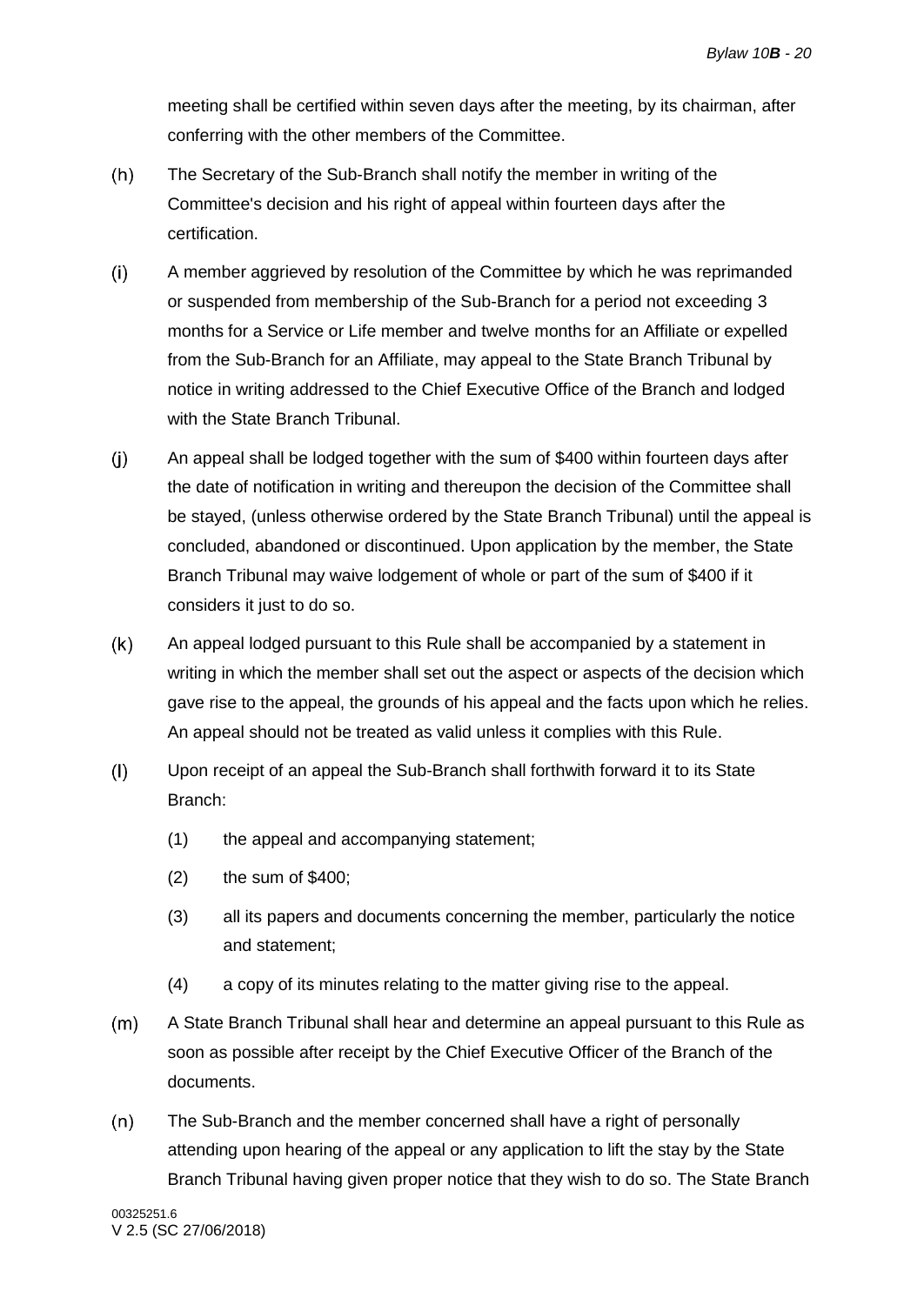Tribunal may dismiss the appeal, allow the appeal or substitute its own findings and shall make its decision based on the information presented at the hearing. The decision is final.

 $(0)$ A resolution passed pursuant to this Rule whereby a member of a Sub-Branch is suspended or expelled from membership of that Sub-Branch shall not operate to otherwise affect the membership of that member save as otherwise provided in the National Bylaws.

### <span id="page-24-0"></span>**15A. DISCIPLINARY PROCEDURE — SOCIAL MEMBERS**

- A Social member of a Sub-Branch may be suspended or expelled from membership  $(a)$ of the Sub-Branch by the Sub-Branch Committee under the following circumstances:
- $(b)$ A member, who is drunk, violent or quarrelsome, must not refuse or fail to leave the premises if requested so to do by the Sub-Branch President or the senior member of the Committee present or the senior employee present.
- $(c)$ A Social member of the Sub-Branch who is requested to leave the Sub-Branch under Rule 15A(b) may, where suspension is necessary to maintain the proper conduct of the Sub-Branch and/or its facilities, be suspended as a result of a joint decision by the Sub-Branch President and at least one other member of the Sub-Branch Executive from all Sub-Branch facilities.
- $(d)$ A suspension under the provisions of Rule 15A(c) shall not exceed 30 days.
- $(e)$ If the Committee of the Sub-Branch (the "Committee") has reason to believe that a Social member of the Sub-Branch, may be guilty of conduct unbecoming a member, it shall give not less than 14 days notice in writing to that member of the date, time and place of its meeting at which it will consider whether or not he has been guilty of such conduct.
- $(f)$ The notice referred to in Rule 15A(e) shall be accompanied by a statement in which there shall be set out full and precise particulars of the conduct of the member, which will be considered by the Committee.
- Either prior to or at the meeting of the Committee the member concerned may  $(g)$ request it to elaborate upon any of the particulars set forth in the said statement. Such a request shall be complied with by the Committee. The said member may put to the Committee at the meeting such facts as he may consider relevant and shall be given every opportunity to address it.
- $(h)$ The Committee shall decide at the meeting whether the Social member has been guilty of conduct unbecoming a member. If it is satisfied he has been guilty of such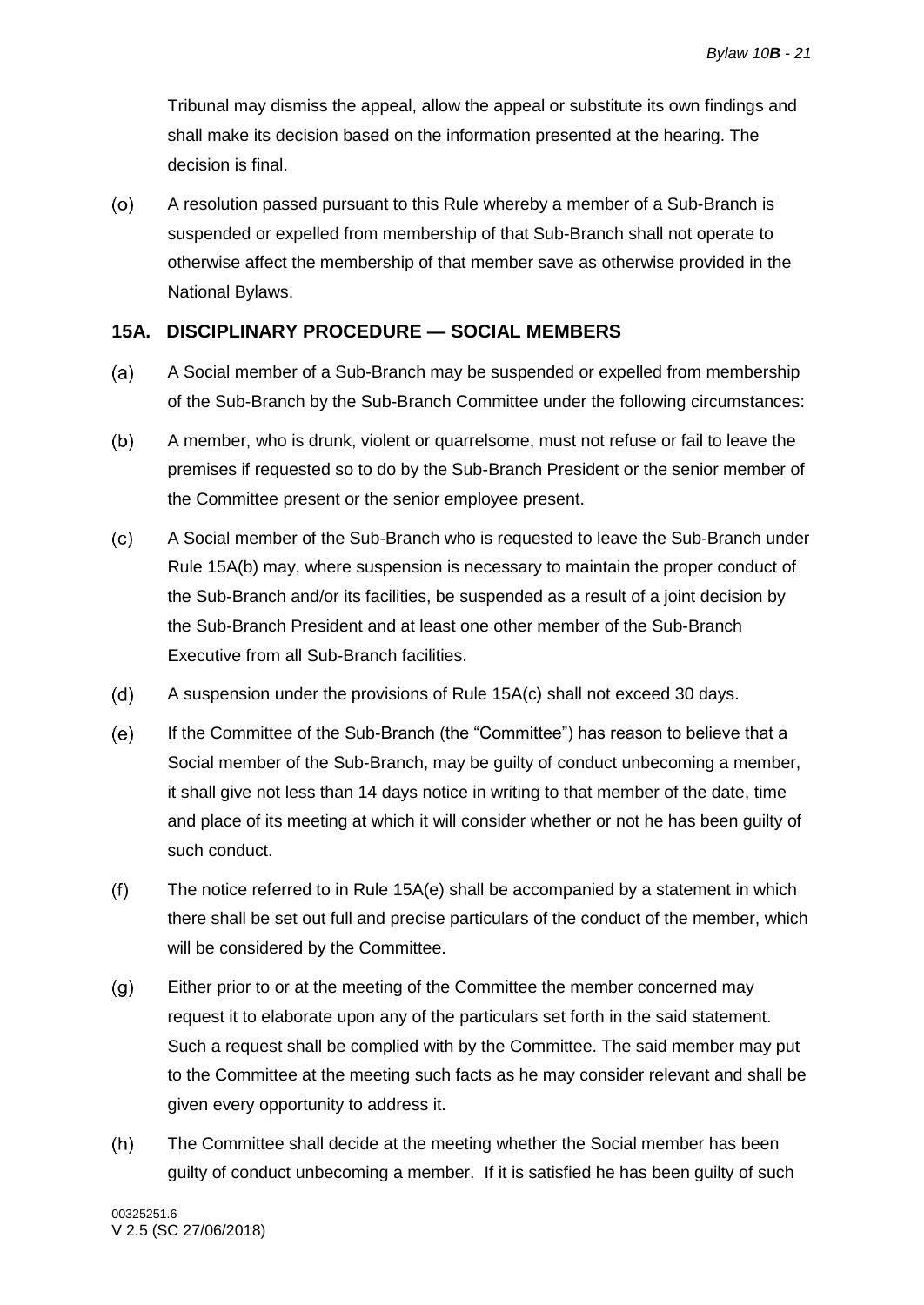conduct, it may resolve that he be placed on a warning to improve his conduct or be reprimanded or be suspended from membership of the Sub-Branch not to exceed a period of twelve (12) months or expulsion from the Sub-Branch. Any Sub-Branch Committee member who has a material personal interest or any relationship which may lead to bias in considering whether the Sub-Branch member may be guilty of conduct unbecoming a member, must not be present while such resolution is being considered and must not have any input in the decision.

- $(i)$ The substance and decision of the meeting referred in Rule 15A(h) shall be recorded in the minutes of the meeting. Written notices, submissions and other correspondence relevant to the matter shall be retained in a collected form for a period of at least twelve months. The minutes shall certified within seven days after the meeting by its Chairman, after conferring with the other members of the Committee.
- $(i)$ The Secretary of the Sub-Branch shall notify the member in writing of the Committee's decision after the certification period referred to in rule 15A(i).
- The decision of the Committee shall be final.  $(k)$

### <span id="page-25-0"></span>**15B. DISPUTES AND MEDIATION**

- $(a)$ That in the event of a dispute, not being a disciplinary matter, between:
	- A Member and his or her Sub-Branch or the State Branch;
	- Sub-Branches; and
	- A Sub-Branch and the State Branch;

The following procedures to attempt to resolve the dispute shall apply.

- (1) That all parties to the dispute shall within 14 days after the arising of the dispute meet together and attempt to resolve the dispute.
- (2) If the parties fail to meet, or to resolve the dispute, a meeting shall take place in the presence of a mediator.
- (3) In the event of a dispute between a Member and his or her Sub-Branch or the State Branch the mediator shall be the relevant State Executive Liaison member appointed by the Region in which the dispute has arisen, as such other person as the State President may decide. For disputes between Sub-Branches and a Sub-Branch and the State Branch the mediator shall be a Branch Officer appointed by the State President.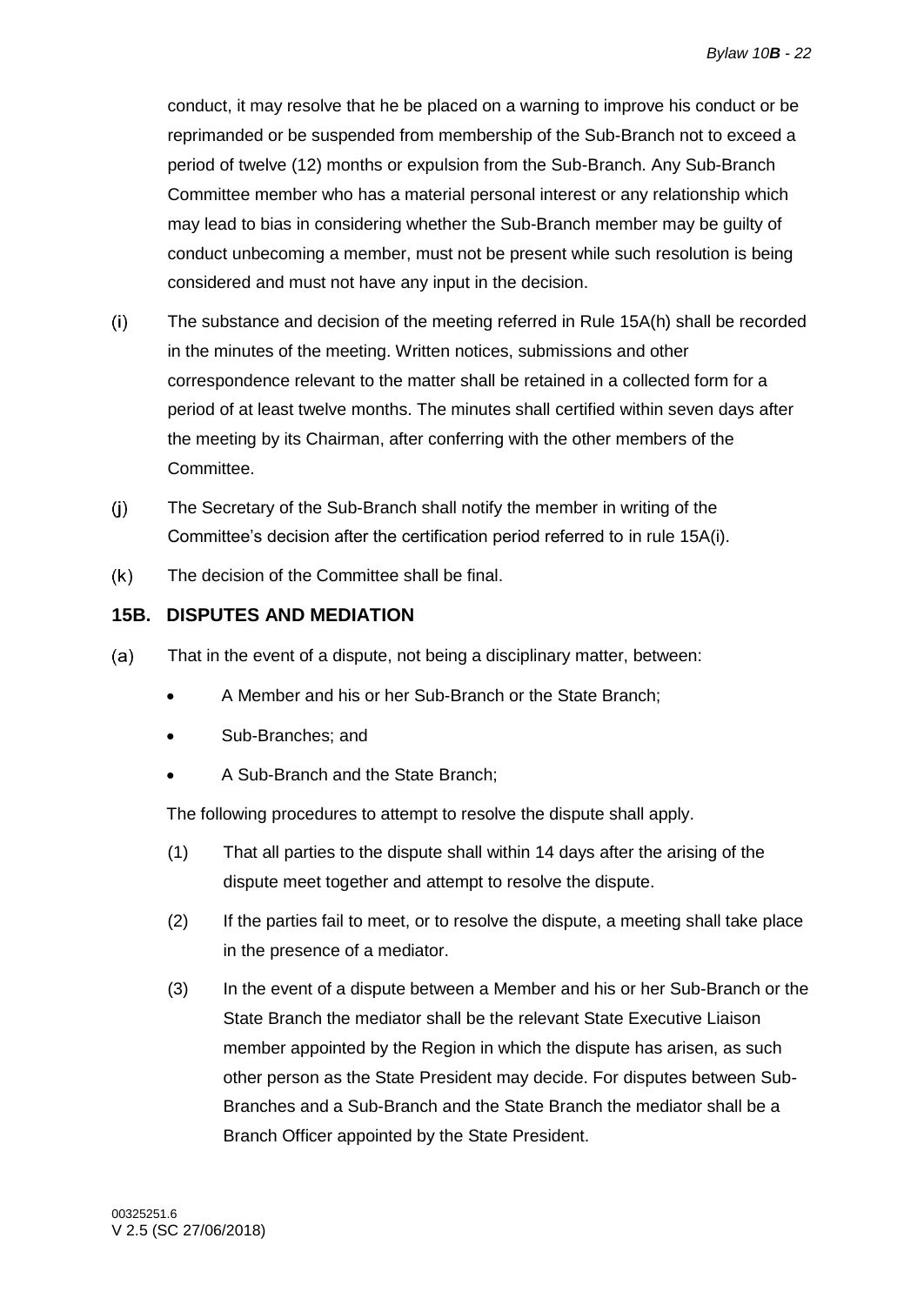- (4) The mediator shall conduct the mediation and conciliation so as to give the parties a proper opportunity to be heard and to produce written submissions if they desire and to ensure that natural justice is accorded to the parties. The mediator shall not decide the dispute.
- (5) That the parties to the dispute must in good faith attempt to resolve the dispute by mediation and conciliation.
- (6) If the mediation process is unsuccessful the State Branch Tribunal shall hear and determine the dispute.
- (7) There is a right of appeal from the determination of the State Branch Tribunal to the National Tribunal (Service member and Life member only).

### <span id="page-26-0"></span>**16 CESSATION OF MEMBERSHIP**

- <span id="page-26-1"></span>A member of the Sub-Branch who has paid all moneys due and payable by a  $(a)$ member to the Sub-Branch may resign from the Sub-Branch by giving one month's notice in writing to the Secretary of his or her intention to resign.
- $(b)$ After the expiry of the period referred to in sub-rule [\(a\):](#page-26-1)
	- (1) the member ceases to be a member of the Sub-Branch and, if the person is also a Service or Life member ceases to be a member of the League or if an Affiliate, ceases to be an Affiliate of the Branch; and
	- (2) the Secretary must record in the register of members the date on which the member ceased to be a member.
- A member (who is not a Life member or who has paid any life subscription), who  $(c)$ does not pay his Annual Subscription by 30 April, ceases to be a member of the Sub-Branch and, if the person is also a Service member ceases to be a member of the League or if an Affiliate, ceases to be an Affiliate of the Branch.
- $(d)$ A person who ceases to be a member:
	- (1) is not entitled to a refund of the annual subscription or the life subscription;
	- (2) is liable for all amounts owing by him to the Sub-Branch or the Branch; and
	- (3) is to return the League badge to the Secretary of the Sub-Branch.
- <span id="page-26-2"></span> $(e)$ Subject to Rule [16\(f\),](#page-27-2) a right, privilege, or obligation of a member:
	- (1) is not capable of being transferred or transmitted to another person; and
	- (2) terminates upon the person ceasing to be a member, whether by death, resignation or otherwise.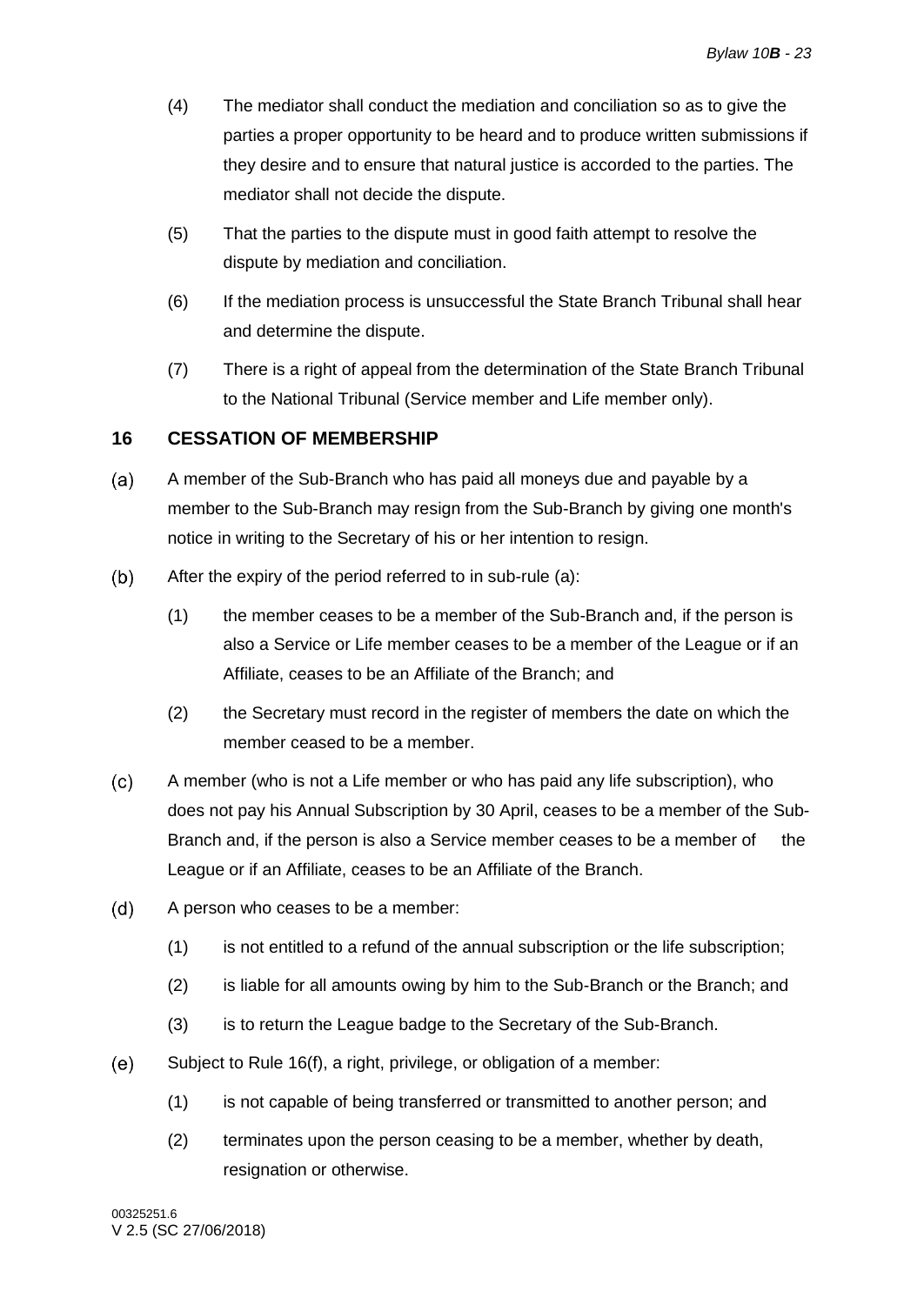<span id="page-27-2"></span> $(f)$ The obligations created by Rules  $16(d)(3)$ ,  $18(c)$ ,  $18(d)$  and  $18(f)$  do not cease if the person resigns or is removed as a member.

### <span id="page-27-0"></span>**17 TRANSFER OF MEMBERSHIP**

- $(a)$ A Service or a Life member or an Affiliate, who desires to transfer his membership to another Sub-Branch, may do so provided the provisions relating to transfer of a member in the Branch Rules are complied with.
- $(b)$ A Service or a Life member or an Affiliate, who wishes to apply for a transfer to another Sub-Branch, must inform the Sub-Branch Secretary of his intention to transfer his membership to another Sub-Branch.

### <span id="page-27-1"></span>**18 RULES CONSTITUTE TERMS OF A CONTRACT**

- $(a)$ These Rules constitute terms of a contract between the Sub-Branch and a member. A member agrees that by virtue of his membership of the Sub-Branch to be bound by these Rules, the National Constitution and the Branch Constitution.
- $(b)$ A member must not:
	- (1) aid, abet, procure or induce a person to breach these Rules or the National Constitution or the Branch Constitution;
	- (2) in any way, directly or indirectly, be knowingly concerned in or a party to a breach of these Rules or the National Constitution or the Branch Constitution; or
	- (3) attempt to breach these Rules or the National Constitution or the Branch Constitution.
- <span id="page-27-3"></span> $(c)$ A past member must not:
	- (1) aid, abet, procure or induce a person to breach these Rules or the National Constitution or the Branch Constitution;
	- (2) in any way, directly or indirectly, be knowingly concerned in or a party to a breach of these Rules or the National Constitution or the Branch Constitution; or
	- (3) attempt to breach these Rules or the National Constitution or the Branch Constitution.
- <span id="page-27-4"></span>A member must do everything in his control to ensure that these Rules and the  $(d)$ National Constitution and the Branch Constitution are not breached by a person.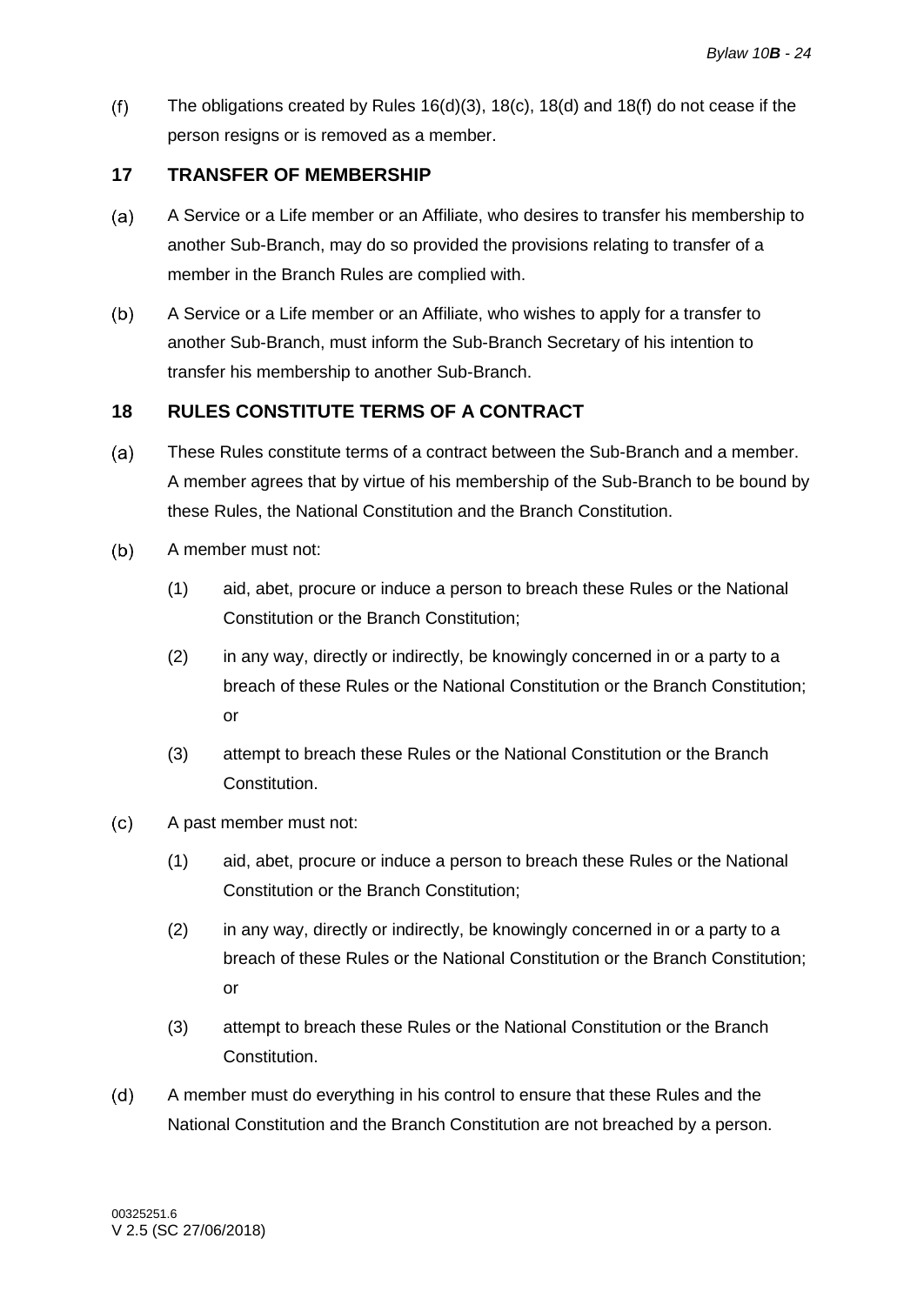- $(e)$ A Branch By-Law is binding on the Sub-Branch or a member to the same effect as these Rules.
- <span id="page-28-1"></span> $(f)$ A member or a past member must not use the League name or the League badge without the prior written approval of the Branch.

### <span id="page-28-0"></span>**19 SUB-BRANCH COMMITTEE**

- $(a)$ The Sub-Branch Committee:
	- (1) is to control and manage the business and affairs of the Sub-Branch;
	- (2) may exercise all such powers and functions as may be exercised by the Sub-Branch other than those powers and functions exercised by the Sub-Branch in general meeting; and
	- (3) may perform all acts and things that appear to the Sub-Branch Committee to be essential for the proper management of the business and affairs of the Sub-Branch.
- <span id="page-28-3"></span> $(b)$ The members of the Sub-Branch Committee are:
	- (1) the Sub-Branch Officers elected under Rule [20;](#page-37-0)
	- (2) three or more members of the Sub-Branch elected under Rule [20;](#page-37-0)
	- (3) the persons co-opted by the Sub-Branch Committee under Rule [19\(d\);](#page-28-2) and
	- (4) a member of the Sub-Branch appointed under Rule [19\(l\).](#page-30-0)
- $(c)$ A Sub-Branch Officer is a member of the Sub-Branch elected or appointed to one or more of the following positions:
	- (1) the president;
	- (2) an immediate past president (if applicable);
	- (3) senior vice president— League member (if more than one vice president);
	- (4) vice president **—** Affiliate (if resolved by the Committee to have such a position);
	- (5) a secretary; and
	- (6) a treasurer.

The above Sub-Branch Officers are the Executive of the Sub-Branch.

<span id="page-28-2"></span> $(d)$ The Sub-Branch Committee may co-opt up to three persons but a co-opted person is not entitled to a vote on the Sub-Branch Committee.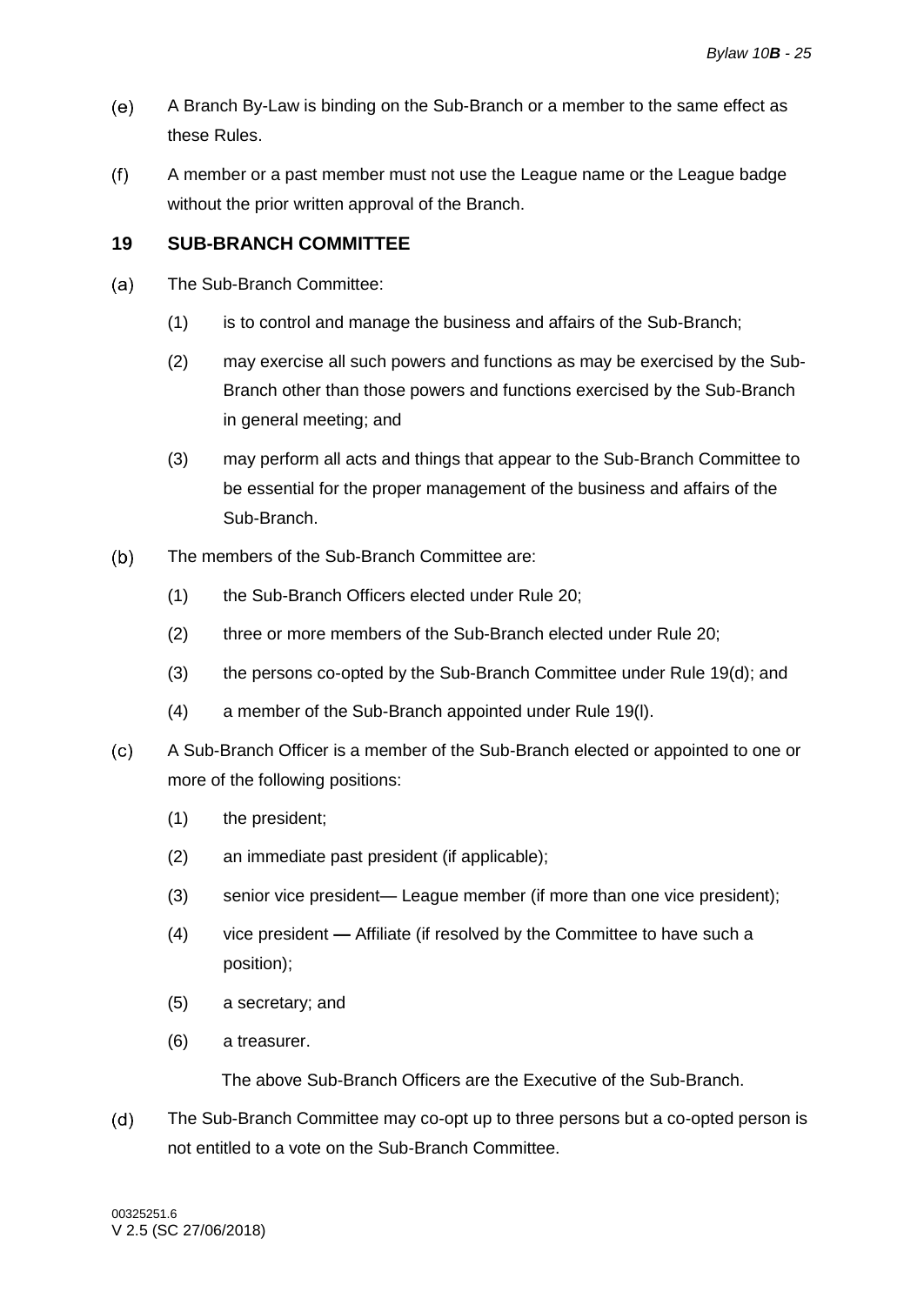- $(e)$ A member of the Sub-Branch Committee must not be:
	- (1) a member of the Committee of another Sub-Branch [except if appointed under Rule [19\(d\)\]](#page-28-2) ; or
	- (2) an employee of the Sub-Branch (except if appointed under Rule [19\(f\).](#page-29-1)
	- (3) a member of the Sub-Branch Committee may occupy only one Committee position at the one time.
- <span id="page-29-1"></span> $(f)$ Subject to the prior approval of the Service and Life members of the Sub-Branch, the Sub-Branch Committee may appoint a secretary, treasurer/secretary or treasurer who need not be a member or an Affiliate, on such terms and conditions as the Sub-Branch Committee from time to time determines:
	- (1) Such appointments may only be made providing a Service, Life member or Affiliate, is not available to fill the vacancy and the Sub-Branch is to provide a certificate to that effect to the Chief Executive Officer. Further, such appointment is only to be for the period to the next Annual General Meeting of the Sub-Branch.
	- (2) A person so appointed must agree to be bound by these Rules, the Branch Constitution and the National Constitution before such appointment is confirmed.
- <span id="page-29-0"></span> $(g)$ A person appointed as the secretary, treasurer/secretary or treasurer under Rule [19\(f\),](#page-29-1) is not entitled to vote at a Sub-Branch Committee meeting.
- $(h)$ The Sub-Branch at its annual general meeting must appoint an auditor who must be a member of the Institute of Chartered Accountants or the Australian Society of Certified Practicing Accountants or anybody described in section 1280 of the Corporations Law and must be registered under section 1280 of the Corporations Law, unless the State Executive approves otherwise.
- $(i)$ A person ceases to be the immediate past president of the Sub-Branch after the annual general meeting of the Sub-Branch next following his retirement as the president, or upon the earlier retirement of his successor.
- $(j)$ If the president of the Sub-Branch is absent or his office otherwise becomes vacant, the senior vice president (League member) assumes the office of the president. Save and except that prior to the senior vice president or the vice president or any other person (as the case may be-) assuming the office of president he/she must provide to the Sub-Branch Secretary documentary proof of their service record and medal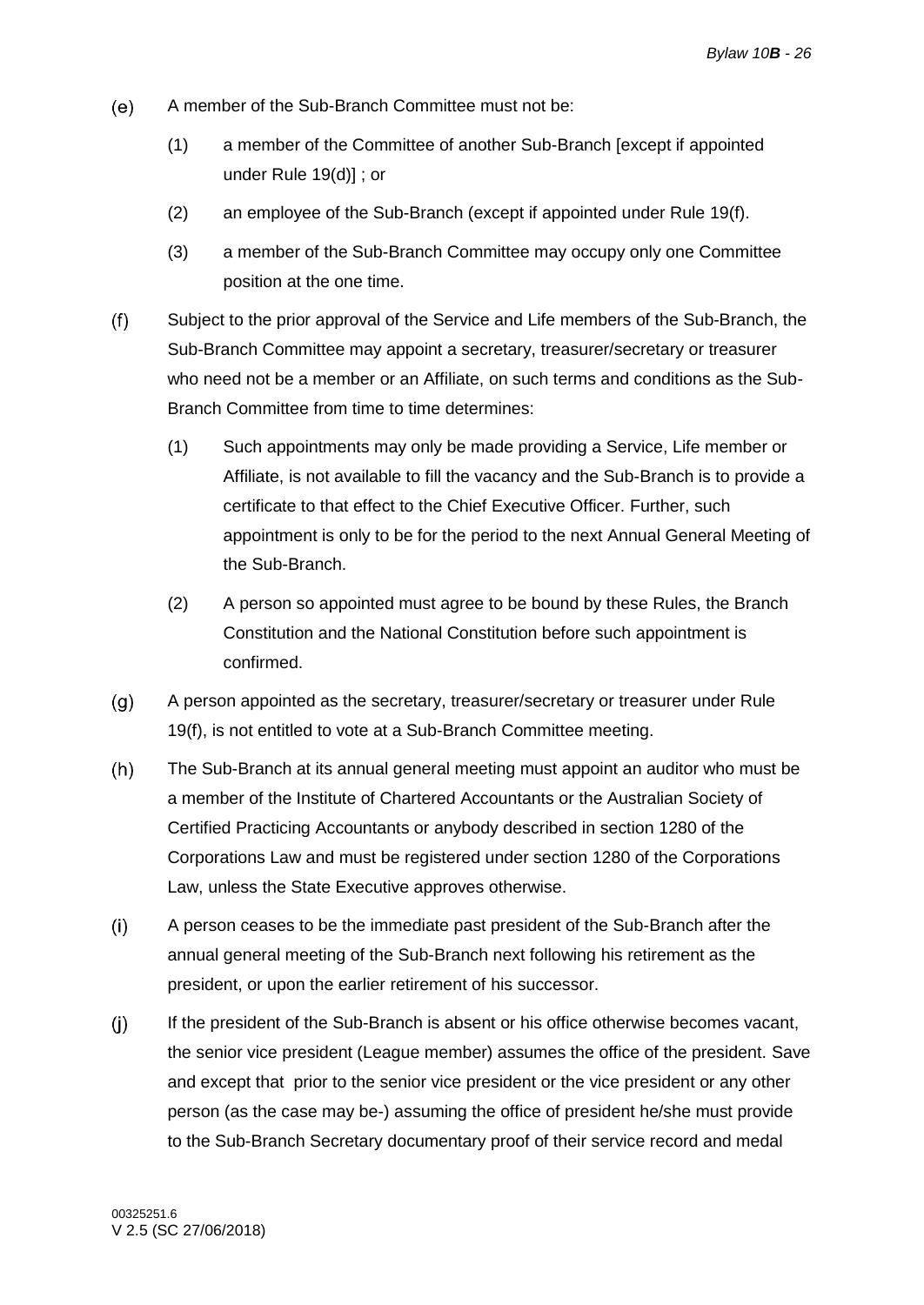entitlement and until he/she has done so he/she cannot occupy the office of President.

- $(k)$ If the Senior Vice President (League member) of the Sub-Branch, is absent or his office otherwise becomes vacant, the Vice President assumes the office of Senior Vice President (League). If a vice president (League member) of the Sub-Branch is absent or his office otherwise becomes vacant, the senior member (League) of the Sub-Branch Committee (by votes polled) assumes the office of a vice president. . Save and except that prior to assuming the office of vice president he/she must provide to the Sub-Branch Secretary documentary proof of their service record and medal entitlement and until he/she has done so he/she cannot occupy the office of vice president.
- <span id="page-30-0"></span> $(1)$ If there is a vacancy other than the president or vice president (League member), the Sub-Branch Committee may appoint a member of the Sub-Branch to fill the vacancy.
- $(m)$ The office of a member of the Sub-Branch Committee becomes vacant if he:
	- (1) ceases to be a member or Affiliate, of the Sub Branch;
	- (2) becomes of unsound mind or a person who is, or whose estate is, liable to be dealt with under the law relating to mental health;
	- (3) becomes a bankrupt or insolvent or makes an arrangement or composition with his creditors;
	- (4) is convicted of a serious criminal offence and the Sub-Branch Committee does not within one month of that conviction resolve to confirm the appointment or election to the office of a member of the Sub-Branch Committee;
	- (5) resigns by notice in writing to the Sub-Branch Committee;
	- (6) is absent for three consecutive meetings of the Sub-Branch Committee unless the Sub-Branch Committee resolves otherwise;
	- (7) moves his principal place of residence outside Victoria, or if he is a member of a Sub-Branch which has members from both sides of the Victorian border, he moves his principal place of residence outside Victoria and the bordering State; or
	- (8) becomes an employee of the Sub-Branch [except if appointed under Rule [19\(f\)\]](#page-29-1).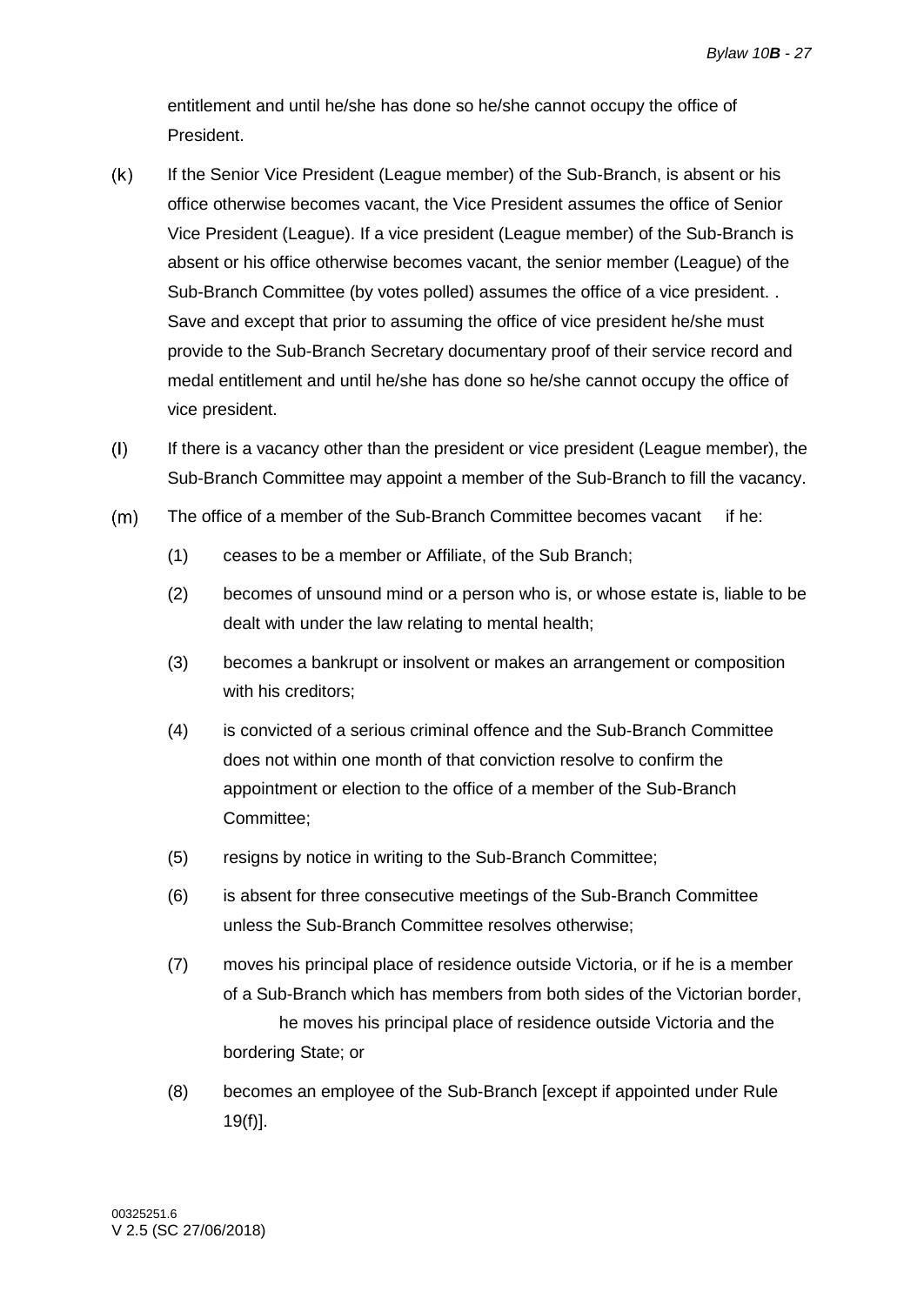- (9) is unable to be insured by the Sub-Branch with officers indemnity insurance for any reason.
- $(n)$ The secretary of the Sub-Branch must notify the Chief Executive Officer of a change in the members of the Sub-Branch Committee within fourteen days of a change.
- $(0)$ At the first meeting of a newly constituted Sub-Branch Committee, the Sub-Branch Committee must appoint, from within the Sub-Branch Committee or from the members of the Sub-Branch a person to one or more of the following positions:
	- (1) a memorial custodian for the care of any local public memorial;
	- (2) a membership recruitment officer;
	- (3) a publicity officer;
	- (4) a welfare officer; and
	- (5) an appeals officer.
- $(p)$ The responsibilities and obligations of the President of the Sub-Branch shall include:
	- (1) shall be a member, ex-officio, of all Sub-Committees appointed or elected;
	- (2) when present shall preside at all General and Sub-Branch Committee meetings;
	- (3) may call meetings of the various Sub-Committees as and when he considers the occasion requires;
	- (4) the Sub-Branch President shall at the meetings of the Sub-Branch, or of a Committee or Sub-Committee of the Sub-Branch, possess a vote and where voting is equal upon a question shall be entitled, when in the Chair, to a further or casting vote;
	- (5) ensure that the Sub-Branch discharges its responsibilities, in relation to the Objects of the League, particularly welfare, charitable and commemorative roles; and
	- (6) comply with all obligations and responsibilities required under the Act.
- $(q)$ The duties of a treasurer of the Sub-Branch are contained in Branch By-Law 4. The Treasurer of a Sub-Branch must, amongst other things:
	- (1) Supervise the receipt and expenditure of all monies;
	- (2) Examine regularly the bank or pass book, pay in slips, accounts, cash and other books of the Sub-Branch, and see that such documents, accounts, and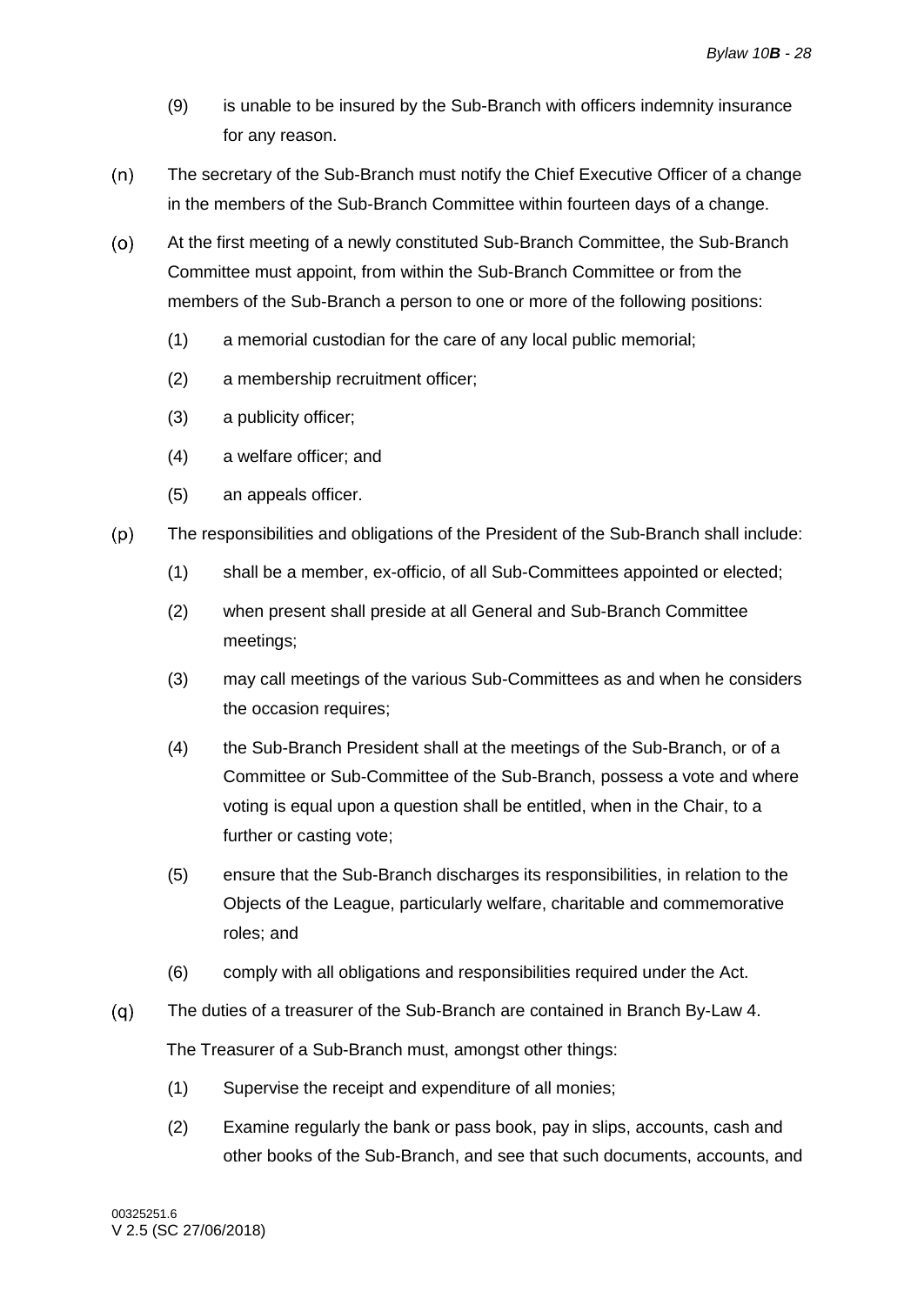books are properly kept, and that financial transactions of the Sub-Branch are conducted in a regular manner;

- (3) Prepare a report for the Sub-Branch Committee meeting in each month, showing the financial position of the Sub-Branch as disclosed by the documents, accounts, and books made available by the secretary;
- (4) Examine all accounts submitted for payment by the secretary, and certify to the correctness of the account for presentation to the committee where necessary;
- (5) Keep proper accounts by a method appropriate to the size of the Sub-Branch and to record all financial transactions;
- (6) In conjunction with the auditor decide upon the system to be adopted by the secretary in the keeping of all books relating to the financial transactions of the Sub-Branch;
- (7) Preside over any Finance Committee that may be appointed, and advise the Sub-Branch Committee upon its financial position and transactions;
- (8) Be a signatory to cheques, or electronic funds transfer documents, drawn upon the accounts of the Sub-Branch;
- (9) Cause to be prepared for audit and submit audited report and accounts to the annual general meeting of the Sub-Branch, an annual Statement of receipts and expenditure, together with a balance sheet showing the assets and liabilities of the Sub-Branch at the balance date;
- (10) Send audited financial Statements to the Branch by 30 April each year;
- (11) Attend upon the auditor when required and explain anything the auditor may require respecting the accounts;
- (12) Prepare a monthly list of disbursements, and obtain approval of the Sub-Branch Committee at meeting for payment, except in a matter of urgency or necessity, and then by consultation with the secretary or the president to prepay such account and then have such payment endorsed by the Sub-Branch Committee at its next meeting;
- (13) comply with all obligations and responsibilities required under the Act; and
- (14) receive all monies paid to or received by the Sub-Branch and issue receipts for those monies in the name of the Sub-Branch;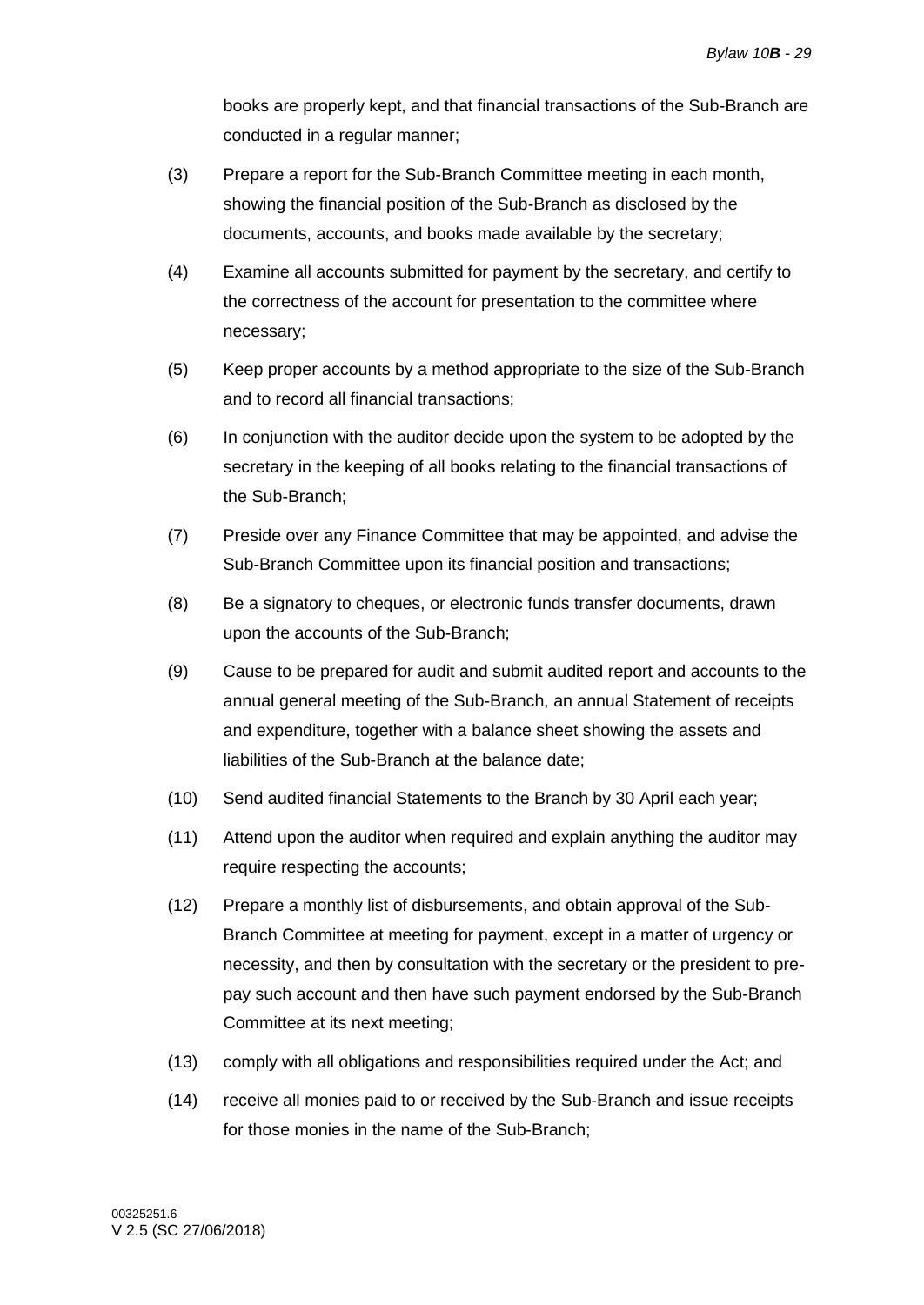- (15) ensure that all monies received are paid into the account of the Sub-Branch within five working days after receipt;
- (16) make any payments authorized by the Committee or by General Meeting of the Sub-Branch from the Sub-Branch's funds;
- (17) ensure cheques are signed by at least two Committee members;
- (18) ensure that the financial records of the Sub-Branch are kept in accordance with the Act;
- (19) coordinate and prepare the financial statements of the Sub-Branch and have them certified by the Committee prior to the submission to the Annual General Meeting of the Sub-Branch; and
- (20) ensure that at least one other Committee member has access to the accounts and financial records of the Sub-Branch.
- $(r)$ The duties of a secretary of the Sub-Branch are contained in Branch By-Law 5. The Sub-Branch Secretary, must, amongst other things:
	- (1) attend all meetings of the Sub-Branch;
	- (2) record or cause to be recorded accurate minutes of the proceedings of meetings;
	- (3) when required, furnish the Sub-Branch, the Chief Executive Officer or his representative, with information from Sub-Branch records.
	- (4) prepare and sign all notices and other documents required by the Rules of the Branch or by the Bylaws and directions of the Sub-Branch;
	- (5) give up to the president or to the Sub-Branch Committee, or to any authorised committee, when requested so to do, all documents, monies, property belonging to the Sub-Branch, and upon the Sub-Branch becoming defunct, and upon request, give up to the Chief Executive Officer or his representative, to hold on behalf of veterans' interests in the district, all documents, monies, property in his possession belonging to the late Sub-Branch, and deliver such documents, monies and property to the president, the Sub-Branch Committee, or to the Chief Executive Officer within twenty-four hours of receiving a notice so to do;
	- (6) prepare all returns and Statements required by the Branch, and forward same to the Chief Executive Officer forthwith;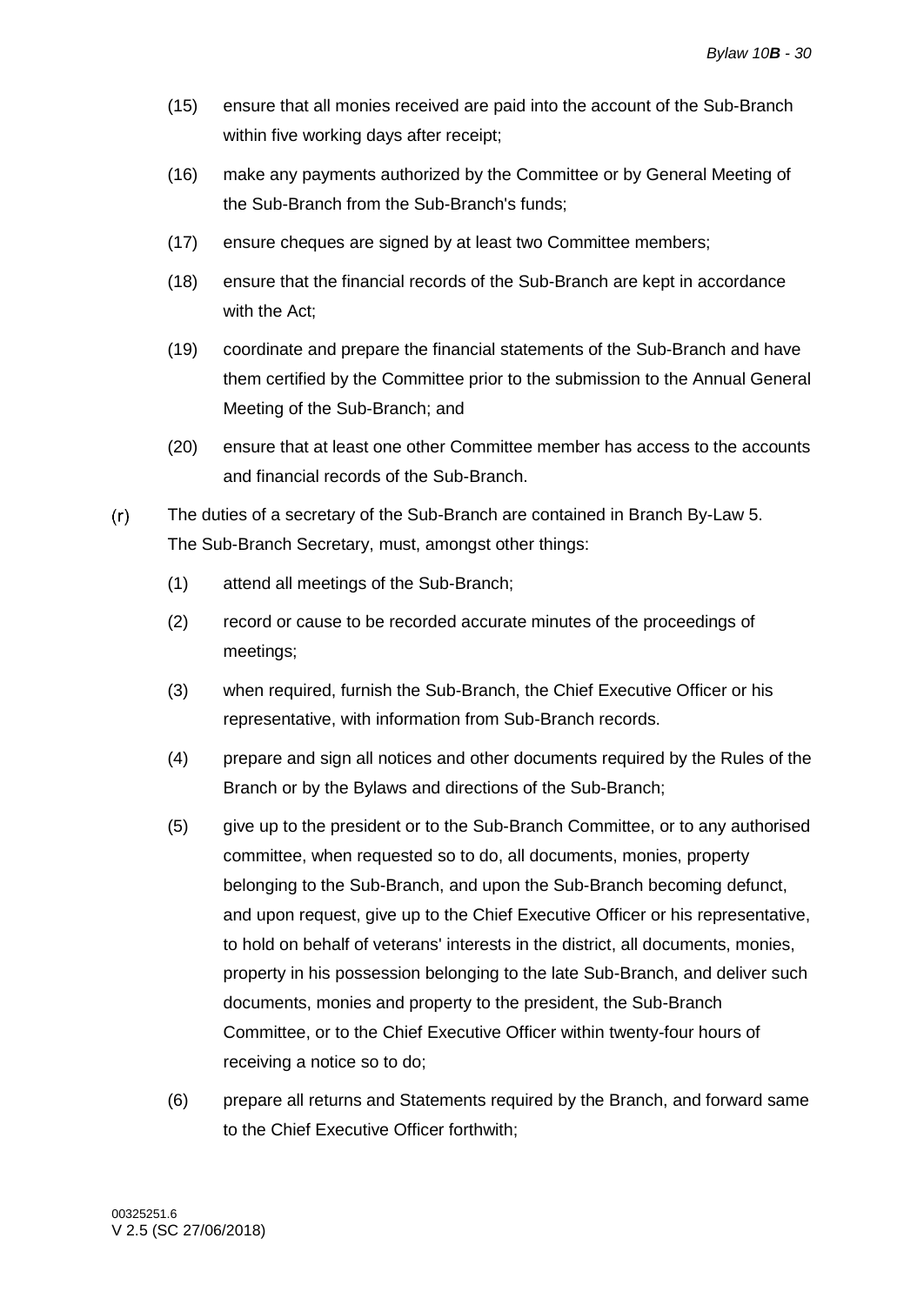- (7) at the commencement of each Sub-Branch meeting draw the chairperson's attention to the presence of any person not entitled to be present, and advise him of the requirement of a quorum;
- (8) under the direction of the president or the Sub-Branch Committee, conduct all correspondence of the Sub-Branch;
- (9) perform such other duties as the Sub-Branch Committee may from time to time require;
- (10) be a signatory to cheques, or electronic funds transfer documents, drawn upon the accounts of the Sub-Branch;
- (11) be the First Secretary for the purposes of the Act;
- (12) keep custody of the common seal if applicable;
- (13) comply with all obligations and responsibilities required under the Act;
- (14) maintain the register of members in accordance with the Act;
- (15) keep custody of all books, documents and securities of the Sub-Branch in accordance with the Act; and
- (16) as required by the Act, provide members with access to the register of members, the minutes of General Meetings and other books and documents.
- $(s)$ A paid employee of the Sub-Branch being a member of the Sub-Branch [except if appointed under Rule [19\(f\)\]](#page-29-1) shall not be elected to, or after becoming a paid employee as aforesaid shall not remain on, the Committee of the Sub-Branch.
- $(t)$ That where a staff member of the Sub-Branch resigns, or is terminated for any reason, that staff member shall not be eligible to hold a position on the Committee of the Sub-Branch for a period of two years from the date of resignation or termination, save and except that this rule can be waived in relation to a particular person who has previously been a staff member by the passing of a resolution by the Sub-Branch in General Meeting with such resolution receiving a vote of at least 75% of the members present and voting at the said meeting.
- $(u)$ A social member of the Sub-Branch may not be elected to any executive position (that is, president, vice president/s, secretary and/or treasurer) on the Sub-Branch Committee (subject to the provisions of Rule [19\(f\)\)](#page-29-1). Social members may not hold more than one position on the Committee of the Sub-Branch. A social member on the Committee of a Sub-Branch may only vote on matters relating to the operation of Sub-Branch facilities available to members of the Sub-Branch.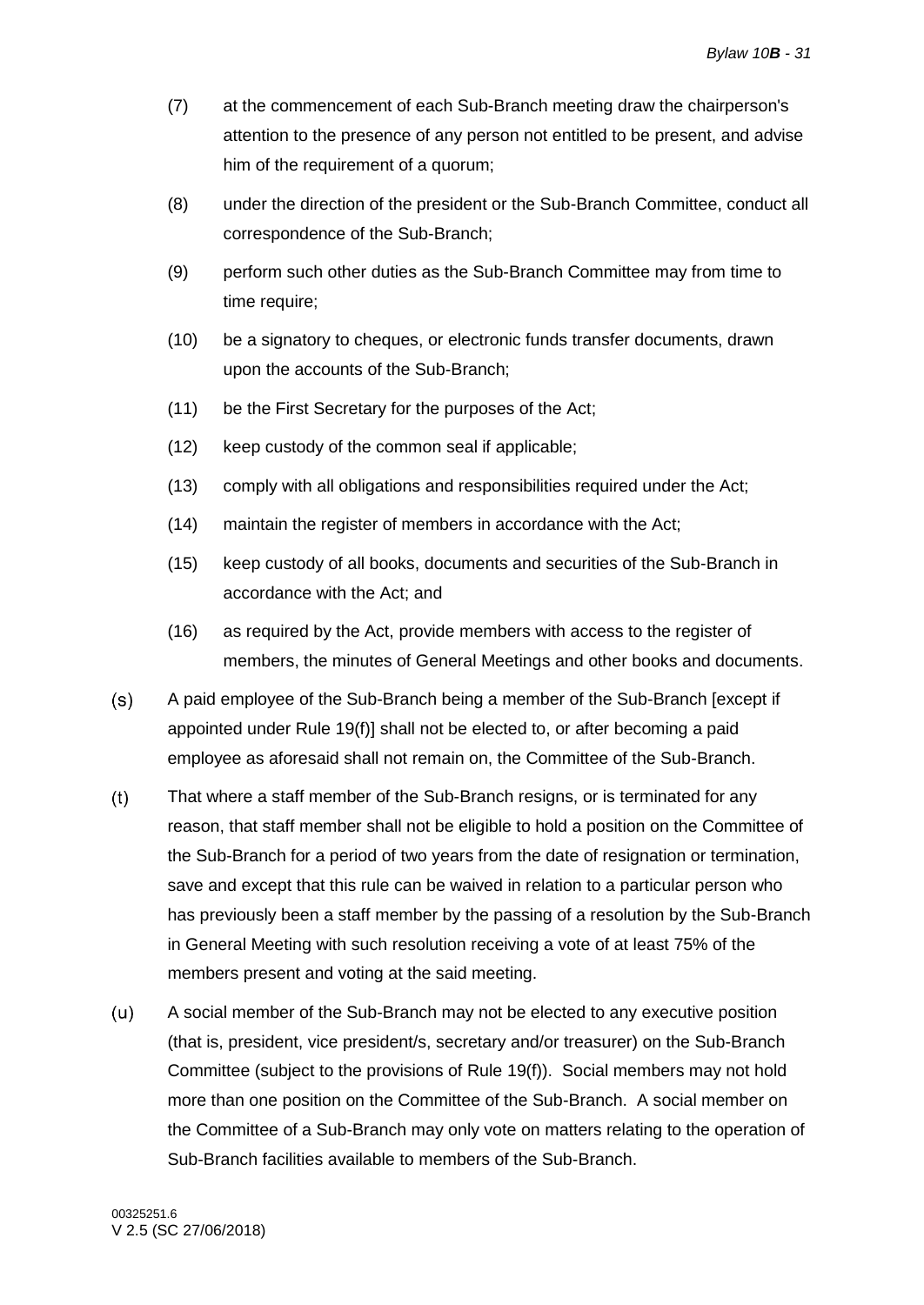- (1) A member of the Sub-Branch Committee who has a financial or material interest in a contract or arrangement made or proposed to be made with the Sub-Branch must disclose this interest at the first Committee meeting at which the contract or arrangement is first considered.
- (2) A member of the Sub-Branch Committee is not entitled to vote in respect of any contract or arrangement with the Sub-Branch in which the member has a financial or material interest and if the member does vote, the vote is not to be counted.
- (3) A member of a Sub-Branch or the State Branch must not, whilst holding any Office in a Sub-Branch or the State Branch, provide a service for a fee or reward or advantage to any member of a Sub-Branch or the State Branch, for which a facility or service is provided for or available from a Sub-Branch or the State Branch for no fee.
- $(w)$ The Sub-Branch Committee must meet at least four times in each year at the dates, times and places determined by the Sub-Branch Committee. The Committee must ensure that minutes are taken and kept of each Committee meeting. The minutes must record;
	- (1) the name of the members in attendance at the meeting;
	- (2) the business considered at the meeting;
	- (3) any resolution on which a vote is taken and the result of that vote;
	- (4) any material personal interest disclosed; and
	- (5) an action item list or table.
- $(x)$ A meeting of the Sub-Branch Committee must be held in camera unless the Committee resolves otherwise.
- $(y)$ The Sub-Branch Committee shall be responsible for deciding prices chargeable to the Members in the administration of the Sub-Branch and giving therein the necessary notices to members.
- $(z)$ A vote of a member of the Committee is to be given personally.
- $(aa)$
- (1) The Sub-Branch Committee shall appoint a House & Finance Sub-Committee from amongst the members of the Sub-Branch Committee.

 $(v)$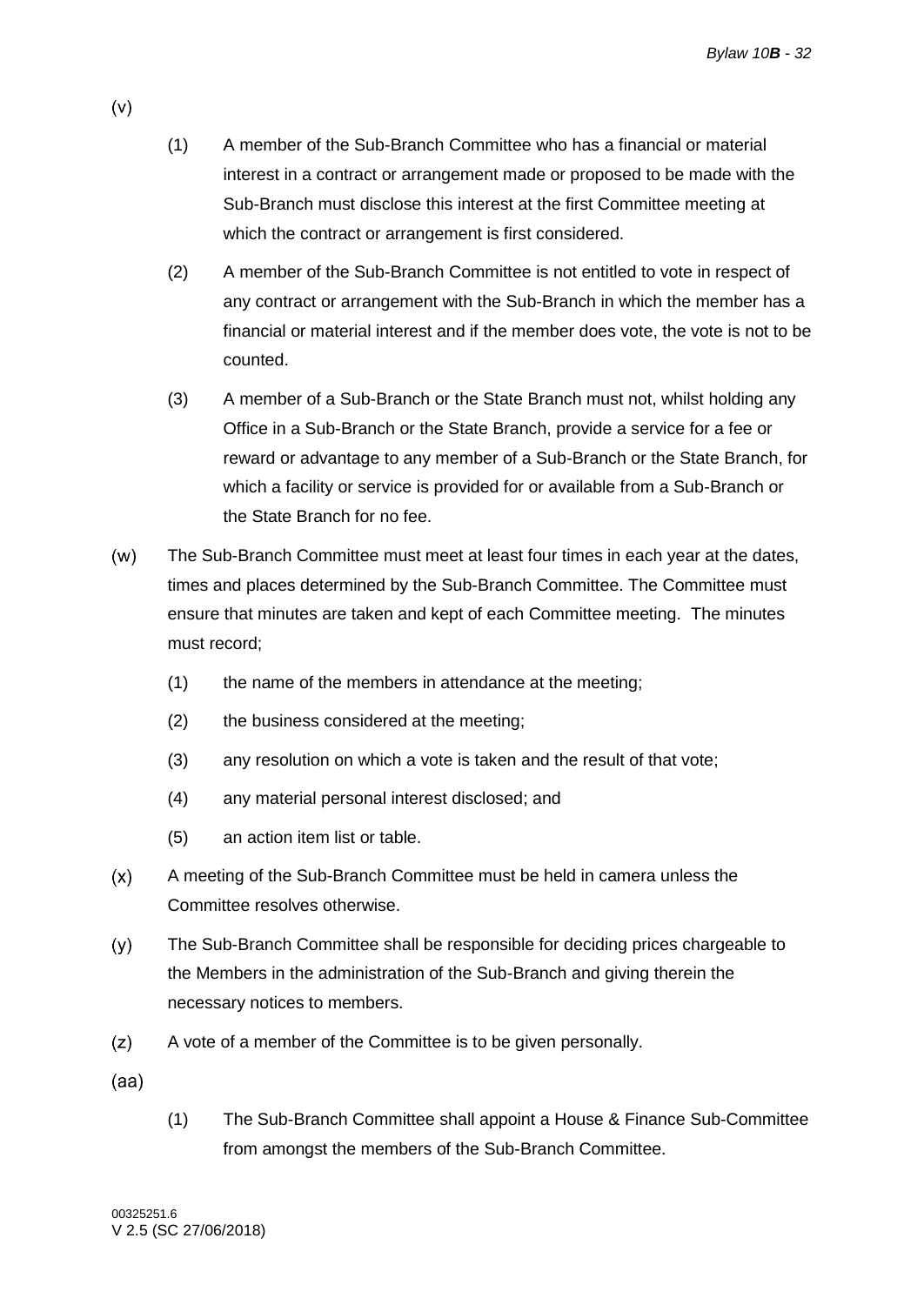- (2) The Sub-Branch Committee shall have power to appoint from among the members such other Sub-Committees for such purposes it shall deem necessary and shall have full power to delegate thereto such power, as it deems appropriate.
- (3) All Sub-Committees shall report in writing upon their proceedings at the next meeting of the Sub-Branch Committee. All such Sub-Committees shall be subordinate to the Sub-Branch Committee, which may allot, vary or amend the duties of such Sub-Committees. Each Sub-Committee shall appoint a Convenor, who shall convene meetings as may be directed by the Sub-Branch Committee or the president of the Sub-Branch. Each Sub-Committee shall keep a minute book containing a true record of all proceedings.
- $(bb)$ The Sub-Branch Committee may act notwithstanding any vacancy on the Sub-Branch Committee.

 $(cc)$ 

- (1) Any five members of the Sub-Branch Committee shall constitute a quorum for the transaction of the business of a meeting of the Sub-Branch Committee.
- (2) No business shall be transacted at a Sub-Branch Committee meeting unless a quorum is present and if within half an hour of the time appointed for a Sub-Branch Committee meeting a quorum is not present the Sub-Branch Committee meeting shall stand adjourned to the same place and at the same hour of the same day in the following week.
- $(dd)$ The position held by members of the Sub-Branch Committee elected or appointed under rule [19\(b\)](#page-28-3) are honorary positions, [except if appointed under rule [19\(f\)\]](#page-29-1).
- The Sub-Branch Committee shall undertake such training, in relation to its  $(ee)$ responsibilities and duties, including Sub-Branch corporate governance, financial management matters, and their responsibility under the Liquor Control Reform Act and the Gambling Act, and as shall be directed by the State Executive from time to time

### <span id="page-36-0"></span>**19A DUTIES OF THE SUB-BRANCH COMMITTEE**

- The members of the Sub-Branch Committee must not knowingly or recklessly make  $(a)$ improper use of information acquired by virtue of holding that office:
	- (1) to gain advantage for himself or herself or any other person; or
	- (2) to cause detriment to the Branch.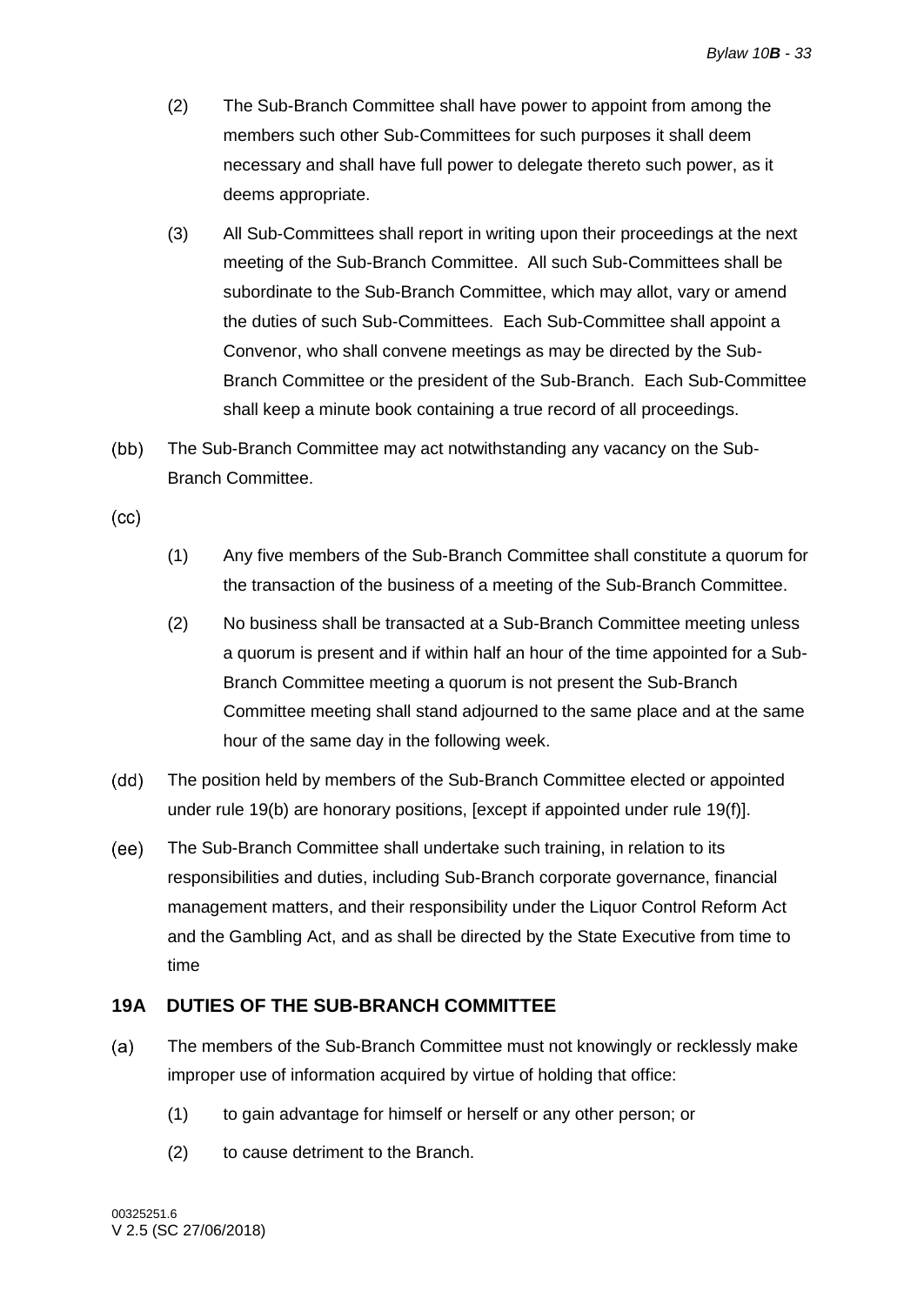- $(b)$ The members of the Sub-Branch Committee must not knowingly or recklessly make improper use of that office:
	- (1) to gain advantage for himself or herself or any other person; or
	- (2) to cause detriment to the Branch.
- $(c)$ The members of the Sub-Branch Committee must exercise his or her powers and discharge his or her duties with the degree of care and diligence that a reasonable person would if that person:
	- (1) were an officeholder of the Branch in the circumstances applying at the time of the exercise of the power or the discharge of the duty; and
	- (2) occupied the office held by, and had the same responsibilities within the Branch as, the officeholder.
- $(d)$ The members of the Sub-Branch Committee must make any decision to take or not take action in respect of a matter relevant to the operations of the Branch:
	- (1) in good faith for a proper purpose; and
	- (2) without a material personal interest in the subject matter; and
	- (3) after informing himself or herself about the subject matter to the extent that it is believed appropriate; and
	- (4) in the rational belief that the best interests of the Branch have been considered.
- $(e)$ The members of the Sub-Branch Committee must exercise his or her powers and discharge his or her duties:
	- (1) in good faith and in the best interest of the Branch; and
	- (2) for a proper purpose.

### <span id="page-37-0"></span>**20 ELECTIONS OF THE SUB-BRANCH COMMITTEE (SEE BRANCH BYLAW 23 FOR VOTING DETAIL)**

- <span id="page-37-3"></span><span id="page-37-2"></span> $(a)$
- (1) Positions on the Sub-Branch Committee become vacant at the Annual General Meeting of the Sub-Branch as provided for in Rule [20\(a\)\(2\).](#page-37-1)
- <span id="page-37-1"></span>(2) That the members of the Sub-Branch Committee shall be elected for a term of two years, save and except that, a Sub-Branch by resolution of the members, may apply to the State Executive for authority to continue one year terms of office, for all Committee positions.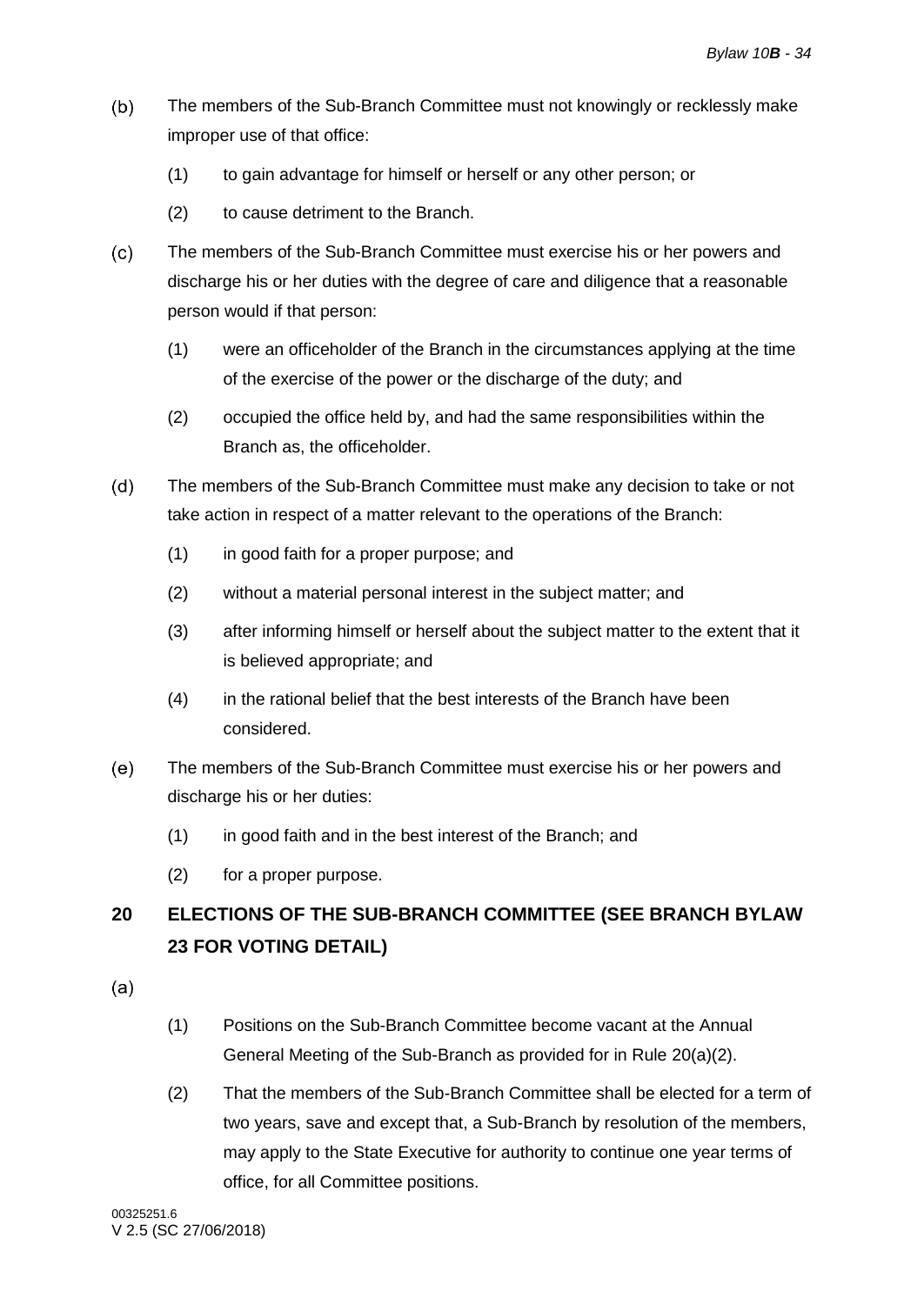a. Persons co-opted under Rule [19\(d\)](#page-28-2) shall be appointed for a term not exceeding the term of office for the Committee as provided for in Rule [20\(a\)\(2\).](#page-37-1)

b. If a casual vacancy occurs in any committee position the person appointed to fill that position shall hold that office for the term set down for the particular office or position.

(3) The members of the Sub-Branch Committee shall be elected for a term as provided for in Rule [20\(a\)\(1\)](#page-37-2) by members of a class of membership that constitutes not less than 60% of the total membership of the Sub-Branch, [excluding temporary or honorary members and persons who are members by reason only of reciprocal arrangements with another club or persons whose rights as members are limited to rights as social members (hereinafter in this sub-clause [\(a\)](#page-37-3) referred to as "the excluded members")]. In the event that the number of members of the Sub-Branch entitled to vote for the election of the Sub-Branch Committee is below 60% of the total membership of the Sub-Branch (excluding the excluded members) then all Associate members of the Sub-Branch (excluding the excluded members) shall be entitled to vote for the election of the Sub-Branch Committee.

<span id="page-38-0"></span> $(b)$ 

- (1) At least six (6) weeks prior to the date of the proposed Sub-Branch Annual General Meeting, the Committee of the Sub-Branch may resolve to select from the Service and Life Members and Affiliates of the Sub-Branch or from other persons who shall within one (1) month of the nomination and prior to the Annual General Meeting become members of the Sub-Branch in the class of Service Member or Affiliate, up to three (3) persons who at the time of the selection shall not be members of the Committee, to serve on the incoming Committee of the Sub-Branch to be installed after the Annual General Meeting.
- (2) The outgoing Committee shall designate the positions that the selected persons shall hold on the Committee being any of the Secretary, Treasurer, or Committee member.
- (3) Subject to the consent in writing of each of the selected persons, the Sub-Branch Committee shall nominate and recommend to the Annual General Meeting that the selected persons be elected to the incoming Committee and to the position on the Committee or as office bearer as decided by the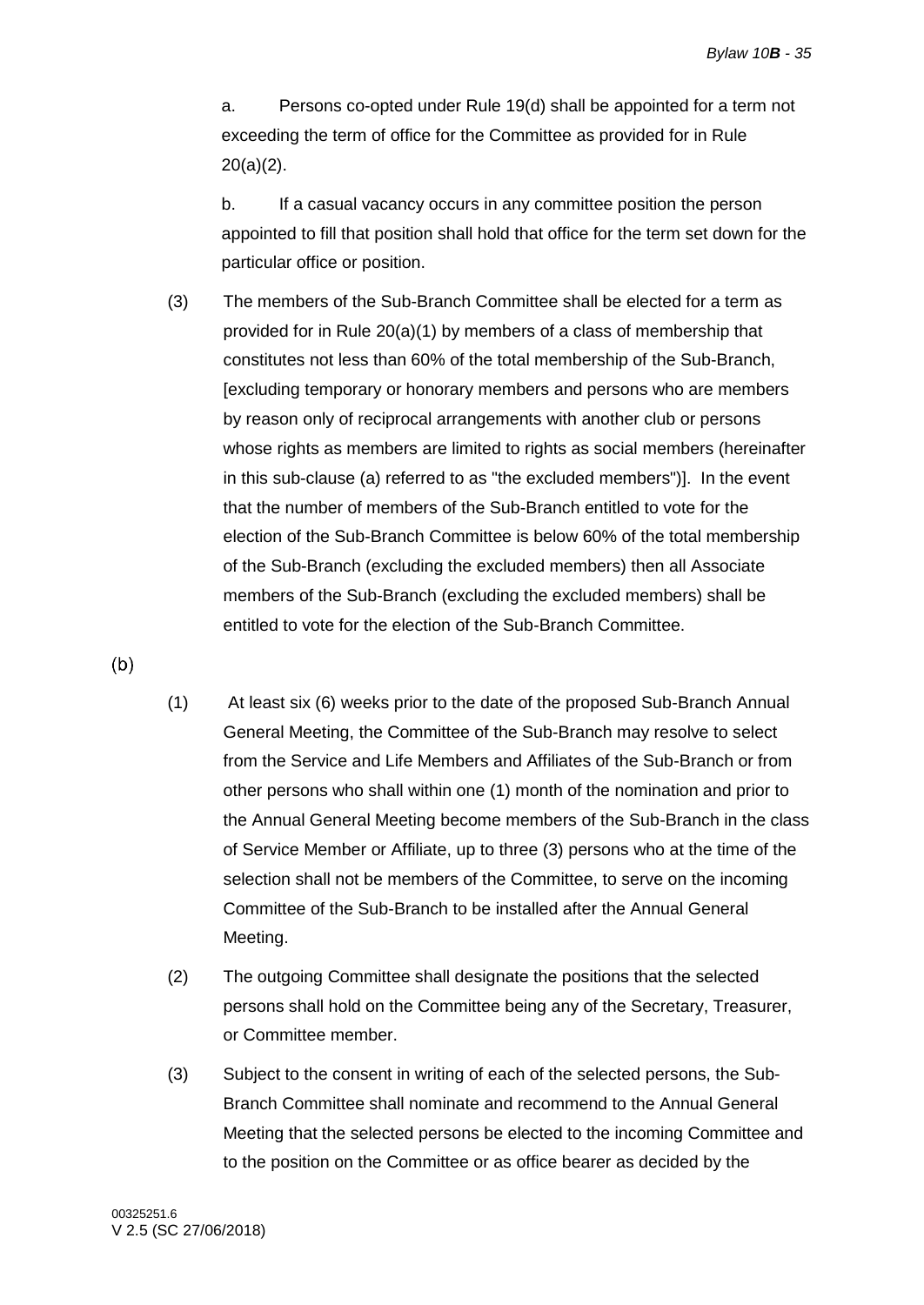outgoing Sub-Branch Committee. There shall, at the Annual General Meeting, be no other election for such Sub-Branch Committee positions.

(4) In the event of the Annual General Meeting not electing a person that has been nominated by the Sub-Branch Committee pursuant to this clause, the Sub-Branch Committee shall be able to fill that vacancy as a casual vacancy pursuant to clause [19\(l\)](#page-30-0) of these Rules. The person so appointed shall hold office until the next Annual General Meeting; save that a person

during that year has nominated to the Annual General Meeting for appointment pursuant to this Rule and not elected by the Annual General Meeting shall not be eligible to be appointed to the casual vacancy.

- (5) Further to the above, the Committee may resolve to recommend any of the selected person(s) to the Annual General Meeting in subsequent years, but in each year after the first term the Committee must advise the Members of their intention to do so, prior to the date of the closure of nominations for the particular office for Committee. This advice will indicate that if there are other eligible Members who wish to nominate for that Sub-Branch Committee position, and have the skills to fill that position, then a ballot for that position will be conducted. In the absence of any other such eligible and suitable candidates, the Committee nominee shall be duly elected vide Rule [20\(h\).](#page-40-0)
- <span id="page-39-0"></span> $(c)$ Subject to Rule [20\(b\),](#page-38-0) the Sub-Branch Committee must, at least six weeks prior to its annual general meeting determine the manner in which an election (and if necessary, the conduct of a ballot) is to be held.
- $(d)$ Subject to clauses [20\(o\)\(4\)](#page-41-0) and [10.6\(d\)\(1\),](#page-17-1) a Service member, Life member or an Affiliate, of the Sub-Branch, may nominate or be nominated for one or more positions on the Sub-Branch Committee.
- <span id="page-39-1"></span> $(e)$ That a member nominating for Sub-Branch Officer (Executive) of a Licensed Sub-Branch, holding a license pursuant to the provisions of the Liquor Control Reform Act, must have served at least 1 year on a Sub-Branch Committee at any time within the past five years, save and except:
	- (1) that at the request of the Sub-Branch Committee, the State Executive may waive this rule in relation to a particular person where it has been shown to be in the best interests of the Sub-Branch to do so;
	- (2) persons nominated pursuant to Rule [20\(b\).](#page-38-0)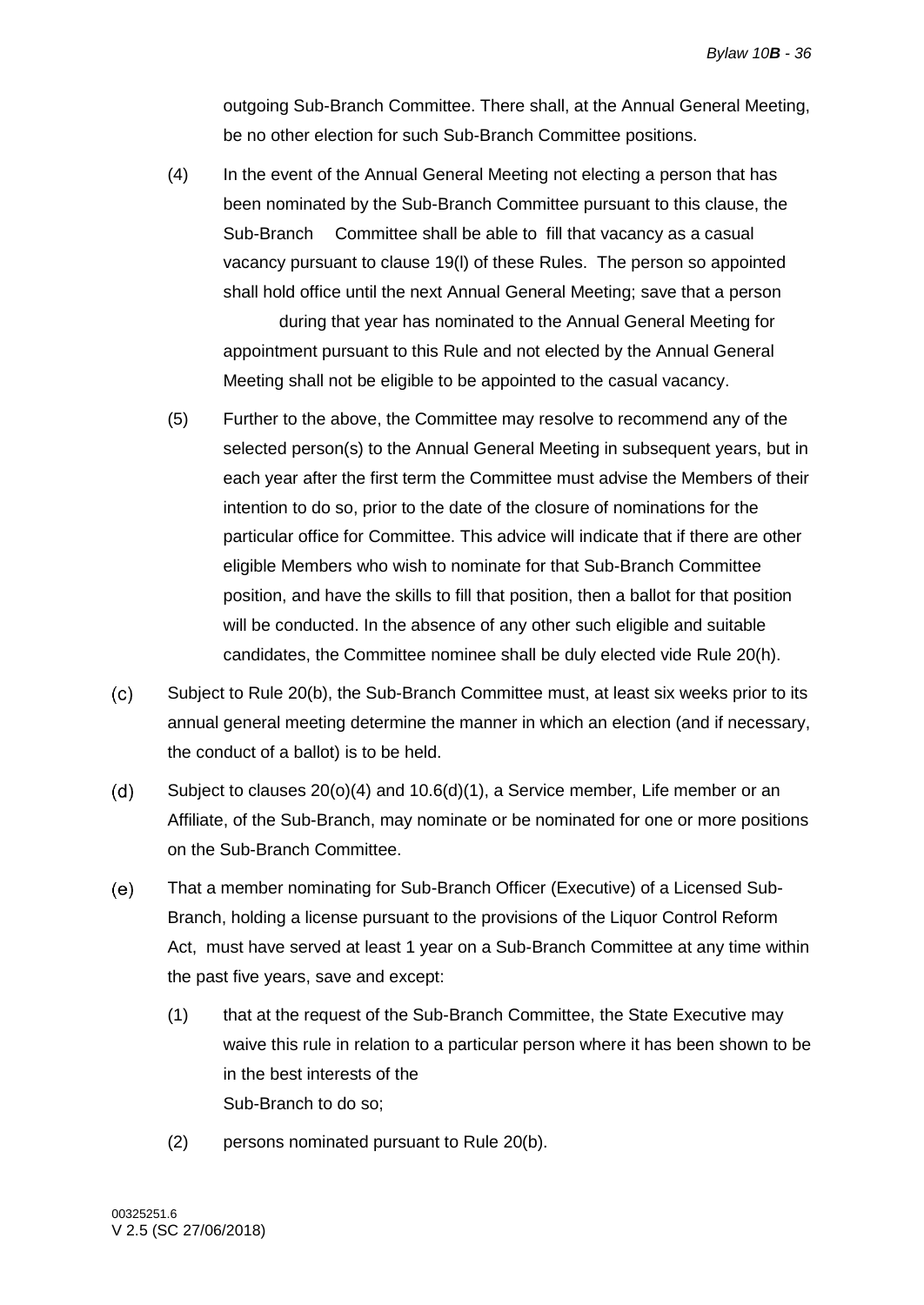- $(f)$ If the number of nominations for a position on the Sub-Branch Committee exceeds the number to be elected to that position, there is to be an election by secret ballot or a show of hands, as decided by the Sub-Branch Committee under Rule [20\(c\).](#page-39-0)
- $(g)$ If a member is elected to a position on the Sub-Branch Committee, any other nominations the member has, lapses.
- <span id="page-40-0"></span> $(h)$
- (1) For the purposes of conducting the ballot, a returning officer and not less than two scrutineers are to be appointed by the Sub-Branch Committee from among the Service or Life members or Affiliates.
- (2) The ballot shall be conducted in the following descending order: president; senior vice president - League member [if more than one vice president]; vice president - League member; vice president - Affiliate; secretary; treasurer; committeeman [the senior of whom shall be the member polling the most votes, or if no vote is necessary, then a method as determined by the
	- meeting]
- (3) If there is a tied vote, the name drawn from a hat by the returning officer in the presence of the scrutineers, is the person elected.
- (4) If for any reason, the Sub-Branch Committee resolves that they are unable to appoint a returning officer then they shall apply in writing to the State Executive for a League member to be appointed. The State Executive will then appoint a League member to be the returning officer.
- (5) The returning officer of the Sub-Branch must not be an employee of the Sub-Branch or a candidate for Committee or office.
- $(i)$ If the number of nominations for a position on the Sub-Branch Committee does not exceed the number to be elected to that position, the nominees are duly elected to the position.
- $(i)$ The secretary of the Sub-Branch must notify the Chief Executive Officer within fourteen days of the meeting that appointed or elected the Sub-Branch Committee the members of that Sub-Branch Committee.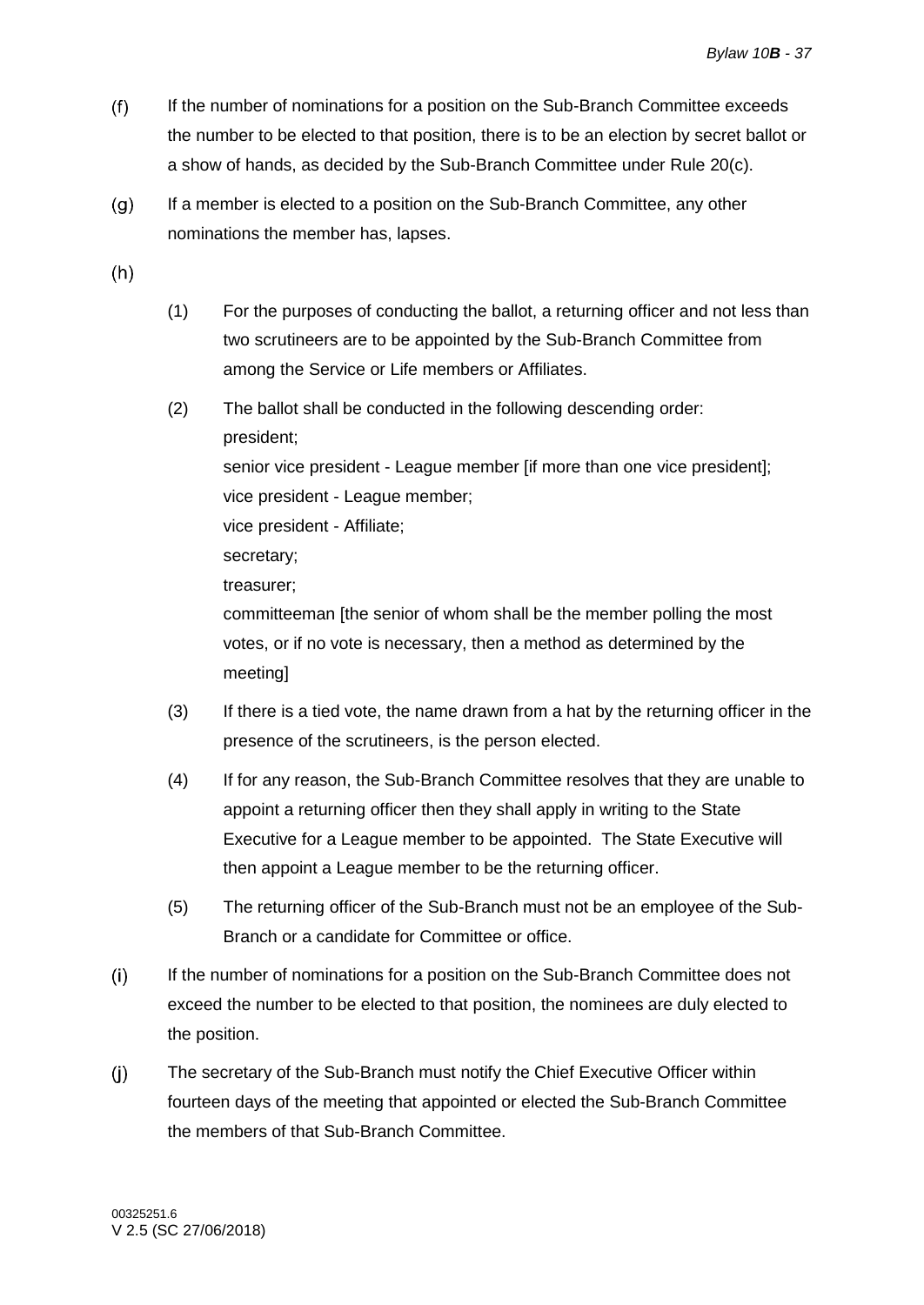- $(k)$ Subject to the provisions of these Rules a Social member may be elected to the Committee of the Sub-Branch but not an executive position. A Service member or Life member or social member of a Sub-Branch may nominate a social member for election to the Sub-Branch Committee other than an executive position.
- $(1)$ A social member of the Sub-Branch is not entitled to vote on any matter other than in respect of the election of a social member to the Committee of the Sub-Branch.
- $(m)$ Canvassing is not permitted for any elected position in the Sub-Branch, subject to Branch Rule 4.9.
- <span id="page-41-1"></span> $(n)$
- (1) Any officer or member of the Committee of the Sub-Branch may be deposed upon a resolution carried at a specially summoned General Meeting of the Sub-Branch convened by the president for the expressed purpose of considering the deposition, and of which at least fourteen (14) days notice shall be given to all members (excluding honorary members) of the Sub-Branch at the address shown in the Sub-Branch register. The notice is to state the time and place of such meeting and the nature of the business to be transacted at that meeting.
- <span id="page-41-2"></span>(2) The meeting deposing the officer or member of the Committee shall forthwith proceed to elect a member to fill the vacancy created. Such casual vacancy shall hold office until the next Annual General Meeting.

 $(o)$ 

- (1) At the meeting referred to in Rule [20\(b\)](#page-38-0) the Committee shall determine whether the elections are to be formal nominations or nominations from the floor at the Annual General Meeting
- (2) Nominations, whether formal or from the floor, of persons who are not Life members or life subscribers, who have not paid the annual subscriptions for the current year, must be rejected [see Rule 11A (b)].
- (3) Formal nominations shall be in accordance with the following Rules [20\(o\)\(4\)](#page-41-0) to [20\(o\)\(8\).](#page-42-1)
- <span id="page-41-0"></span>(4) Nominations for Committee shall be in writing, contain the name and address of the nominated member, be signed by at least two (2) members entitled to vote and shall be delivered to the returning officer at least fourteen (14) days before the date fixed for the Annual General Meeting, or the date of the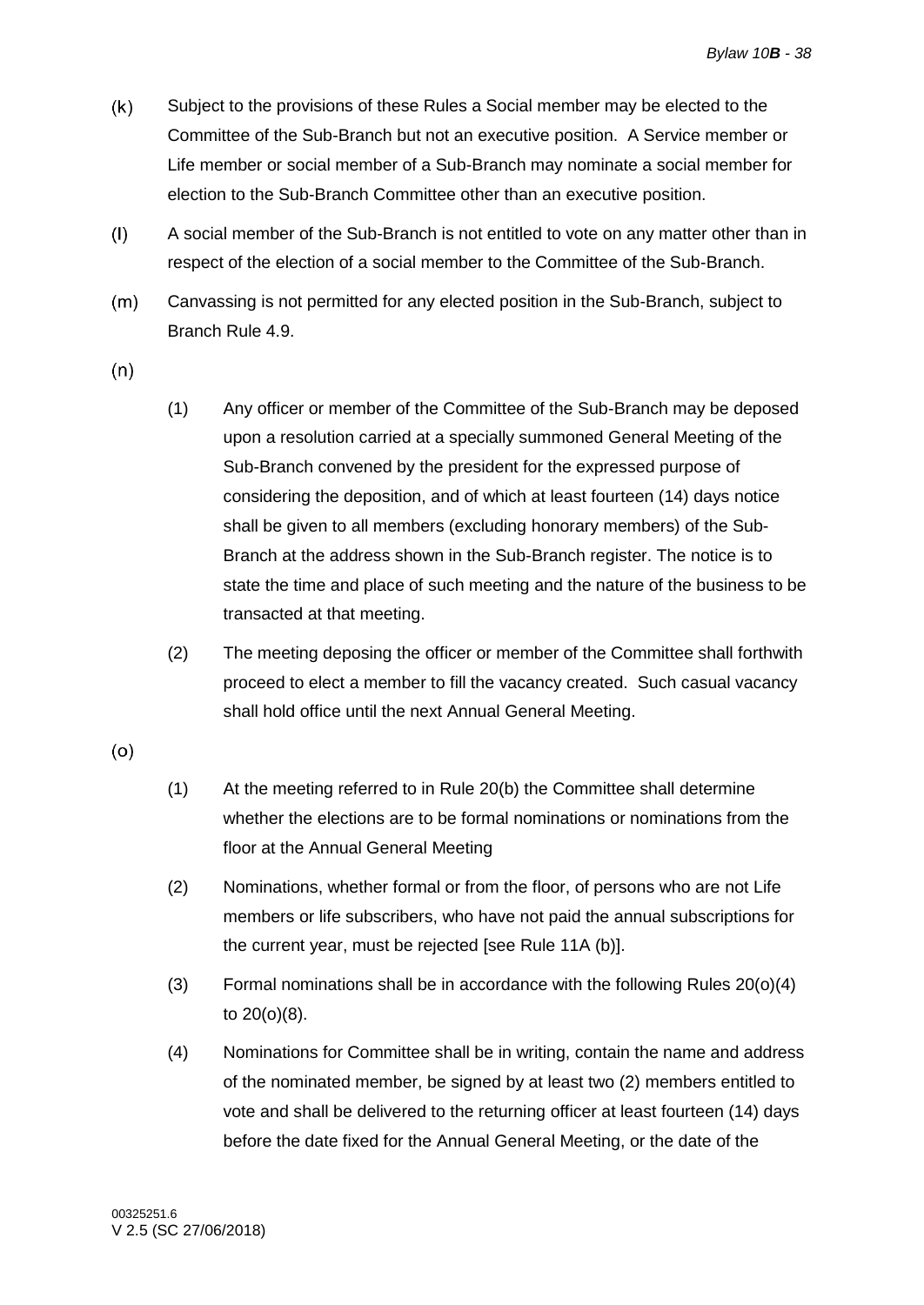election (ballot) if held separately, and shall be posted on the notice board by noon on the day following receipt of each such nomination.

- (5) The name and address of any person proposed for election as a member of the Sub-Branch Committee shall be displayed in a conspicuous place in the Sub-Branch premises for not less than one (1) week before the date of the election.
- (6) The nomination form for election and the record of the Sub-Branch Officers and Committee shall be in accordance with Branch requirements.
- (7) Any withdrawal of a nomination by a candidate shall be in writing and submitted to the returning officer and shall be posted on the notice board by the returning officer at the earliest opportunity.
- <span id="page-42-1"></span>(8) Notwithstanding other provisions in these Rules, a candidate for the office of Sub-Branch President or Senior Vice President (League member) or Vice President (League member) must provide to the Sub-Branch Secretary and the Returning Officer documentary proof of their service record and medal entitlement and until he/she has done so the Returning Officer must reject the nomination. If after the date and time of the close of nominations the required proof has not been provided then the nomination lapses.

### <span id="page-42-0"></span>**21 CUSTODIANS OF SUB-BRANCH PROPERTY**

- $(a)$ Subject to the written approval of the State Executive, the Sub-Branch at a General Meeting, for which notice has been given in accordance with Rule 22A(a) or 22B(a), may appoint, on the recommendation of the Sub-Branch Committee, up to a total of three Service or Life members of the Sub-Branch to be custodians of Sub-Branch property, for a maximum term of five years, on such terms and conditions as approved by the State Executive. A custodian is eligible for re-election.
- $(b)$ A Service member is only entitled to be a custodian of Sub-Branch property if he is a financial member of the Sub-Branch.
- $(c)$ A custodian must resign if he transfers to another Sub-Branch, the unattached list of members, the miscellaneous list of members or ceases to be a member of the League.
- $(d)$ A custodian may be removed from office under the provisions of Rule [20\(n\)\(1\)](#page-41-1) & [\(2\).](#page-41-2)
- $(e)$ The duties and responsibilities of custodians are included in Branch By-Law 13.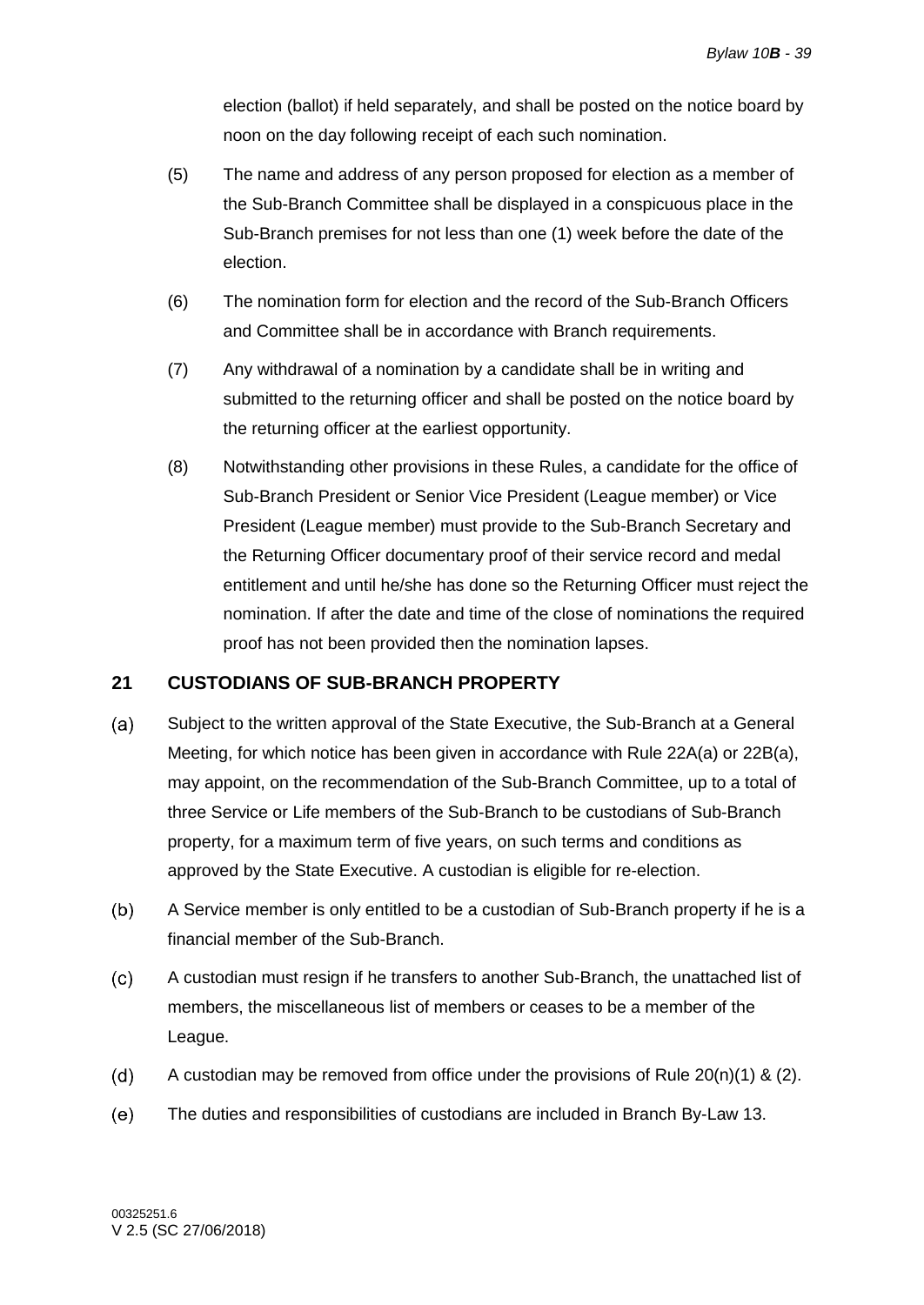### <span id="page-43-0"></span>**22 MEETINGS OF THE SUB-BRANCH**

The Committee must ensure that minutes are taken and kept of each meeting of the Sub-Branch. The minutes must record:

- $(a)$ the name of the members in attendance at the meeting,
- $(b)$ the business considered at the meeting,
- $(c)$ any resolution on which a vote is taken and the result of that vote,
- $(d)$ the financial statements submitted to the members including the certification that the financial statements are true and fair, and
- $(e)$ any auditor's accounts and auditor's report.

### <span id="page-43-1"></span>**22A. ANNUAL GENERAL MEETING**

- $(a)$ The Sub-Branch must hold an Annual General Meeting (AGM), which is the governing body of the Sub-Branch, before the end of April each year on such date, time and place as the Committee of the Sub-Branch shall determine. Notice of the annual general meeting is to be provided to all members (excluding honorary members) of the Sub-Branch in accordance with Rule [12.](#page-20-0)
- $(b)$ At the annual general meeting of the Sub-Branch:
	- (1) the president of the Sub-Branch must present his report on the Sub-Branch for the preceding year.
	- (2) the treasurer of the Sub-Branch must submit the audited financial statements of the Sub-Branch, in accordance with Part 7 of the Act, for the preceding year.
	- (3) the Sub-Branch Committee are to be elected or the returning officer declare the results of an election previously conducted in a manner determined by the Sub-Branch under the provision of Rule [20\(b\).](#page-38-0)
	- (4) the auditor of the Sub-Branch is to be appointed.
	- (5) other business of which notice has been given or which the chairperson deems important is to be dealt with.
	- (6) the returning officer of the Sub-Branch must not be a candidate for office or Committee for which an election is necessary.

 $(c)$ 

(1) Until otherwise determined by the Sub-Branch, the quorum for the annual general meeting shall comprise those Service and Life members and Affiliates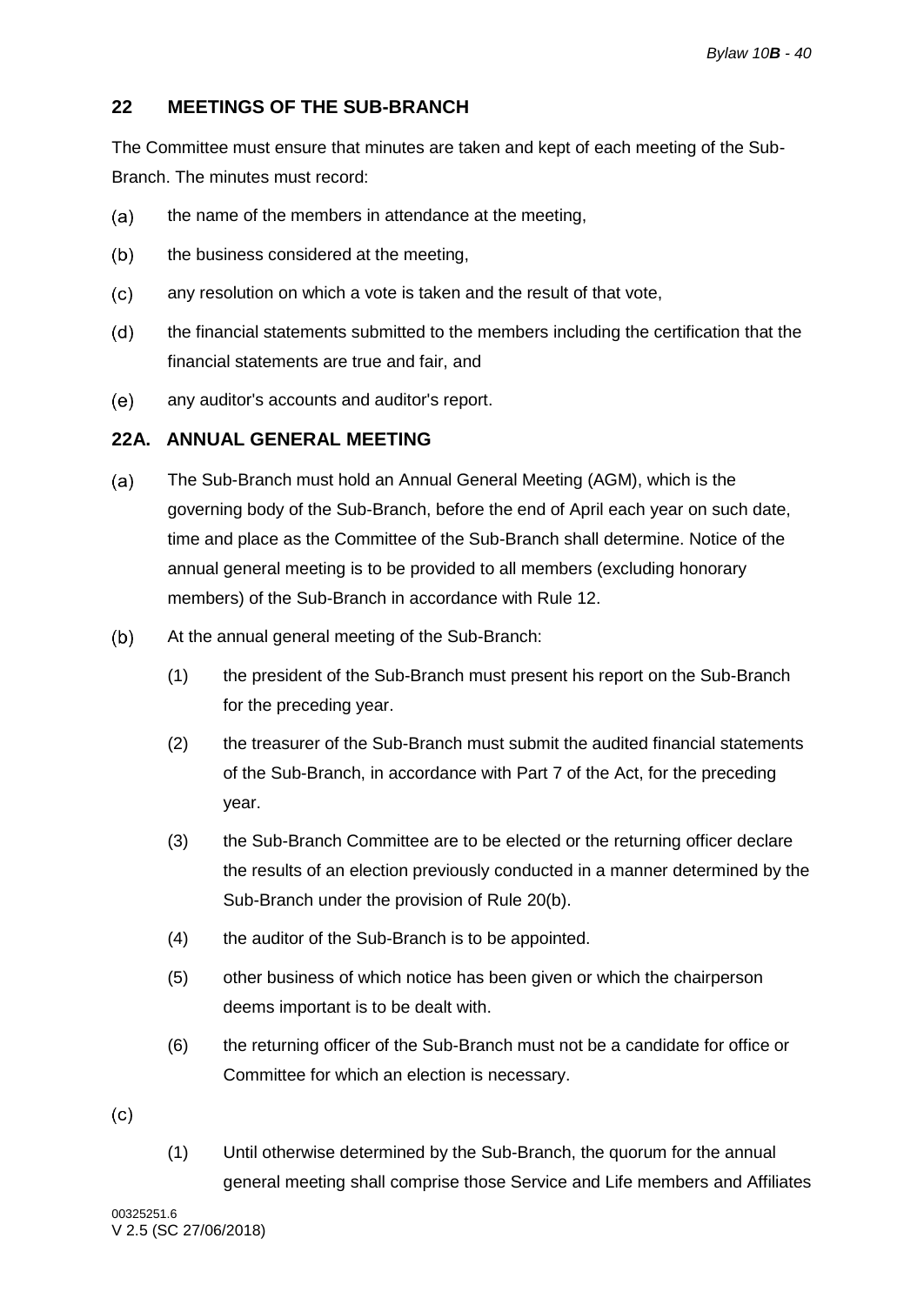present at the appointed time for any meeting, subject to the proviso that the number of Service and Life members (who are not Sub-Branch officers or Committee persons) present exceeds the number of Sub-Branch officers and Committee members present.

- (2) If within half an hour after the appointed time for the commencement of the annual general meeting a quorum is not present, the chairperson must adjourn the annual general meeting to a date not less than twenty one (21) days from the original meeting and to a time and place as the chairperson decides and if at the adjourned meeting the quorum is not present within half an hour after the appointed time for the commencement of the annual general meeting the Service and Life members present are the quorum.
- (3) The Sub-Branch Secretary must give written notice to all members (excluding honorary members) of the Sub-Branch of the adjourned annual general meeting at least fourteen (14) days before the adjourned annual general meeting.

 $(d)$ 

- (1) The president of the Sub-Branch is to be the chairperson of the annual general meeting but if the Sub-Branch president is not present within fifteen (15) minutes after the time appointed for the commencement of the annual General meeting, or is unwilling or unable to act as the chairperson, the Sub-Branch senior vice-president, is to be the chairperson of the annual general meeting.
- (2) If the Sub-Branch senior vice president is not present within fifteen (15) minutes after the time appointed for the commencement of the annual general meeting, or is unwilling or unable to act as the chairperson of the annual general meeting, the Service and Life members of the Sub-Branch present shall elect one of their number to preside as chairperson of the meeting.

 $(e)$ 

- (1) The only business to be transacted at the annual general meeting is that included on the agenda, unless the chairperson decides that it is in the interests of the Sub-Branch that business not included on the agenda be transacted.
- (2) The annual general meeting shall determine if an honorarium is to be paid in the following financial year to Sub-Branch officers and if so the amount to be paid.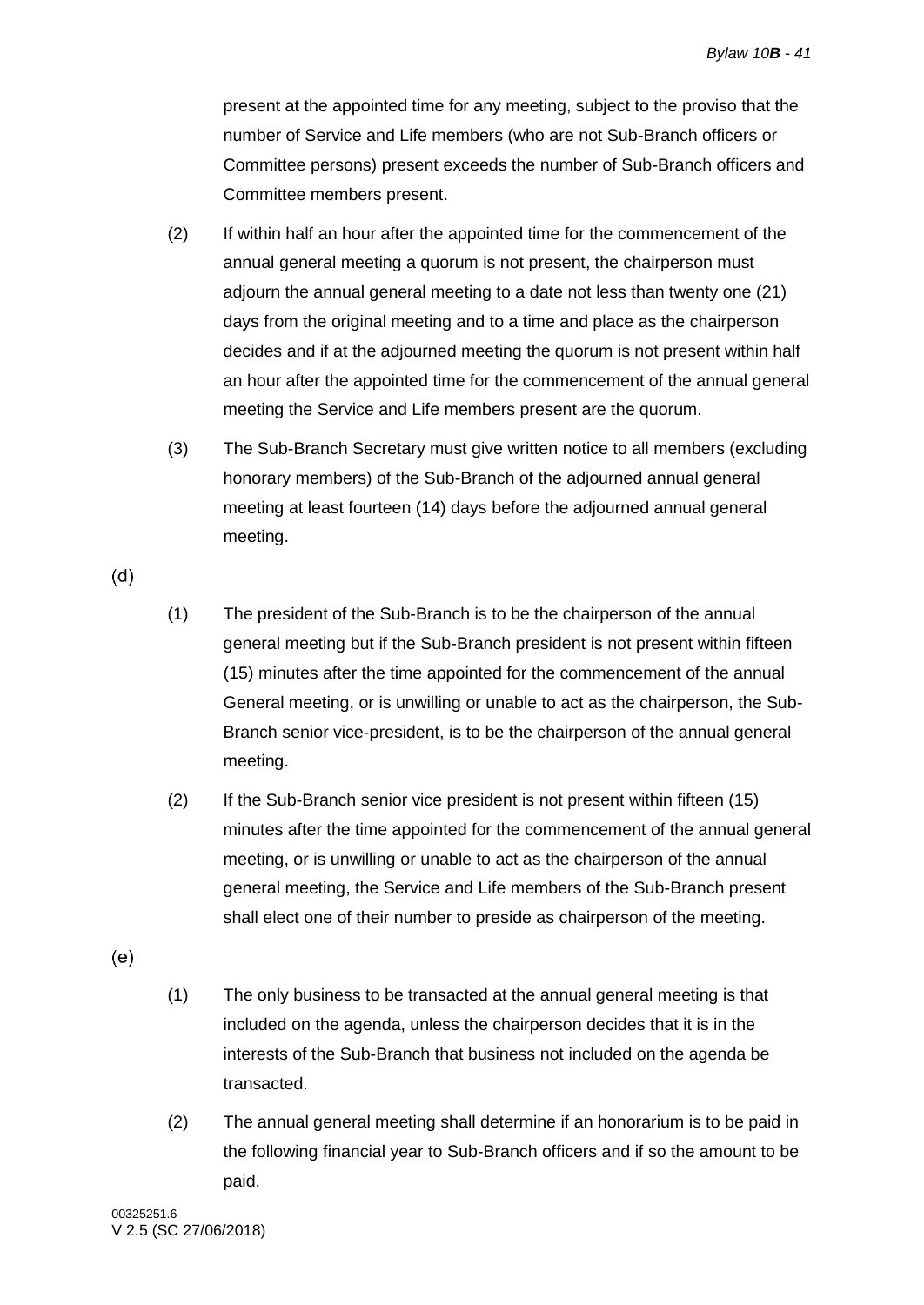- $(f)$ A quorum must be present at the annual general meeting before any business is to be transacted except for the election of a chairperson and the adjournment of the annual general meeting under Rule 22A(c)(2).
- $(g)$ A question arising at the annual general meeting is to be decided by a majority unless otherwise required by the Act, the National Constitution or the Branch Constitution or these Rules.
- $(h)$ Save for the election of the Sub-Branch Committee which shall be conducted in accordance with Rule [20\(b\)](#page-38-0) and [20\(e\),](#page-39-1) a question arising at an annual general meeting is to be determined on a show of hands and unless before or on the show of hands a poll is demanded, a declaration by the chairperson that a resolution has, on a show of hands, been carried or carried unanimously or carried by a particular majority or lost and an entry to that effect is made in the minute book, that entry is evidence of that fact, without proof of the number or proportion of the votes recorded in favour of, or against, that resolution.
- $(i)$ At an annual general meeting of the Sub-Branch a member of the Sub-Branch entitled to vote under these Rules has one vote only. A member of the Sub-Branch entitled to vote at an annual general meeting may only vote in person, by postal or absentee voting, as determined by the Committee under Rule [20\(b\).](#page-38-0) Proxy voting is not permitted.
- $(i)$ In the case of an equality of voting on a question, the chairperson is entitled to exercise a casting vote.
- $(k)$ A poll at an annual general meeting may be demanded by no less than five members of the Sub-Branch entitled to vote at the annual general meeting.
- $(1)$ If a poll on any question is demanded, it is to be taken at that meeting in such manner as the chairperson directs and the resolution of the poll is to be deemed to be a resolution of the annual general meeting on that question.
- $(m)$ If a poll is demanded on the election of a chairperson or on a question of an adjournment under Rule 22A(c)(2) it is to be taken immediately.
- $(n)$ A poll that is demanded on any other question is to be taken at such time before the close of the annual general meeting as the chairperson directs.
- $(0)$ Subject to Rule 11A(b), a member of the Sub-Branch is not entitled to vote at the annual general meeting unless all moneys due and payable by the member to the Sub-Branch have been paid.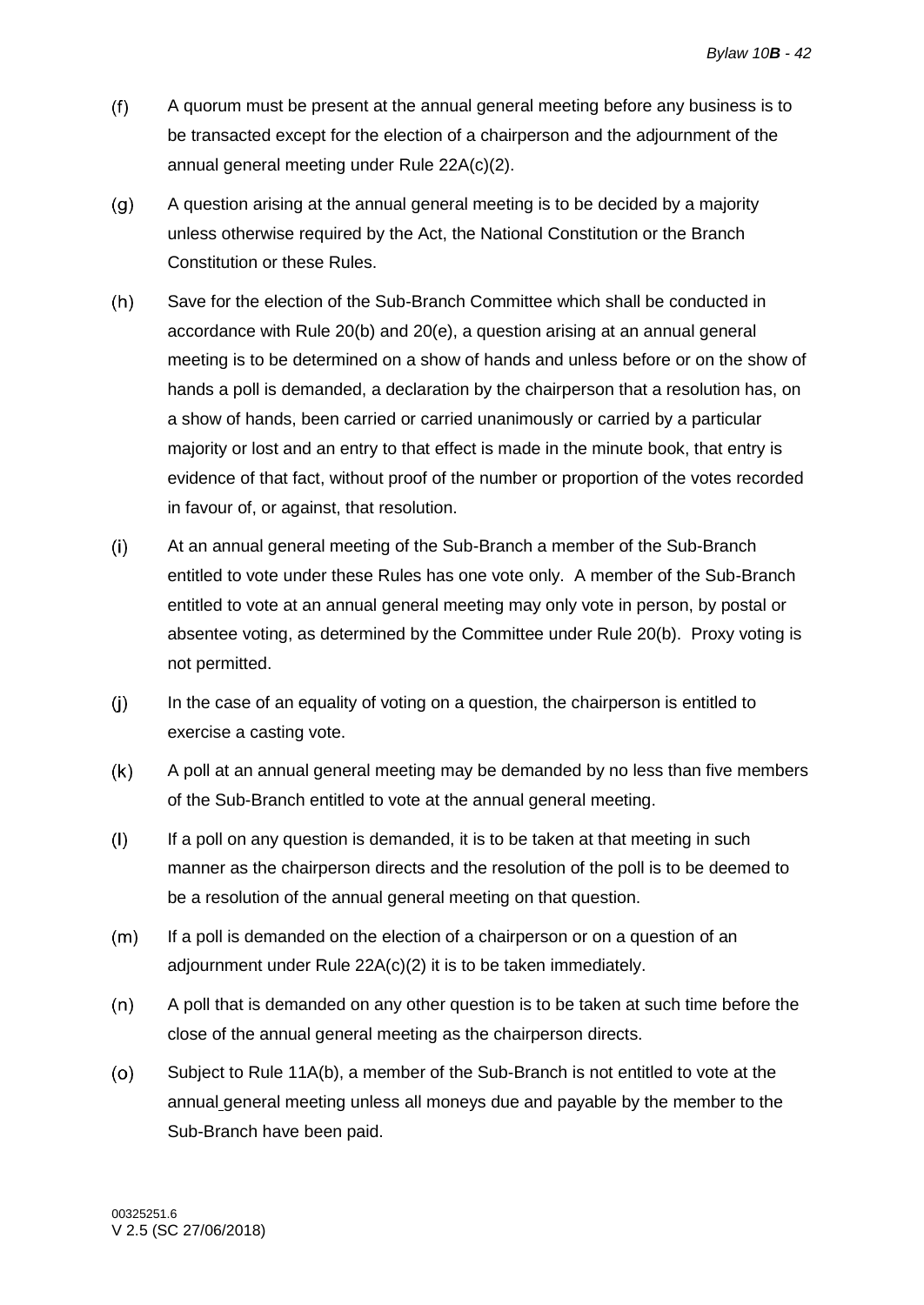### <span id="page-46-0"></span>**22B. ORDINARY GENERAL MEETINGS**

- The Sub-Branch Committee shall, subject to Rule [12,](#page-20-0) convene not less than one  $(a)$ ordinary general meeting (OGM) of the members [excluding honorary members] of the Sub-Branch between Annual General Meetings.
- $(b)$ One such ordinary general meeting shall be held within sixty days immediately preceding the Annual Conference under the Branch Constitution to:
	- (1) Determine the votes of the Sub-Branch for Branch Officers.
	- (2) Instruct the Sub-Branch delegates to the Annual Conference on how to vote on matters listed in the Agenda for the Annual Conference.
- $(c)$
- (1) Until otherwise determined by the Sub-Branch, the quorum for an ordinary general meeting shall comprise those Service and Life members and Affiliates present at the appointed time for any meeting, subject to the proviso that the number of Service and Life members (who are not Sub-Branch Officers or Committee persons) present exceeds the number of Sub-Branch Officers and Committee members present.
- (2) If within half an hour after the appointed time for the commencement of the ordinary general meeting a quorum is not present, the chairperson must adjourn the ordinary general meeting to a date not less than twenty one (21) days from the original meeting and to a time and place as the chairperson decides and if at the adjourned meeting the quorum is not present within half an hour after the appointed time for the commencement of the ordinary general meeting the Service and Life members present are the quorum.
- (3) The Sub-Branch Secretary must give written notice to all members of the Sub-Branch of the adjourned ordinary general meeting at least fourteen (14) days before the adjourned ordinary general meeting.
- $(d)$
- (1) The president of the Sub-Branch is to be the chairperson of the ordinary general meeting but if the Sub-Branch President is not present within fifteen (15) minutes after the time appointed for the commencement of the ordinary general meeting, or is unwilling or unable to act as the chairperson, the Sub-Branch senior vice-president, is to be the chairperson of the ordinary general meeting.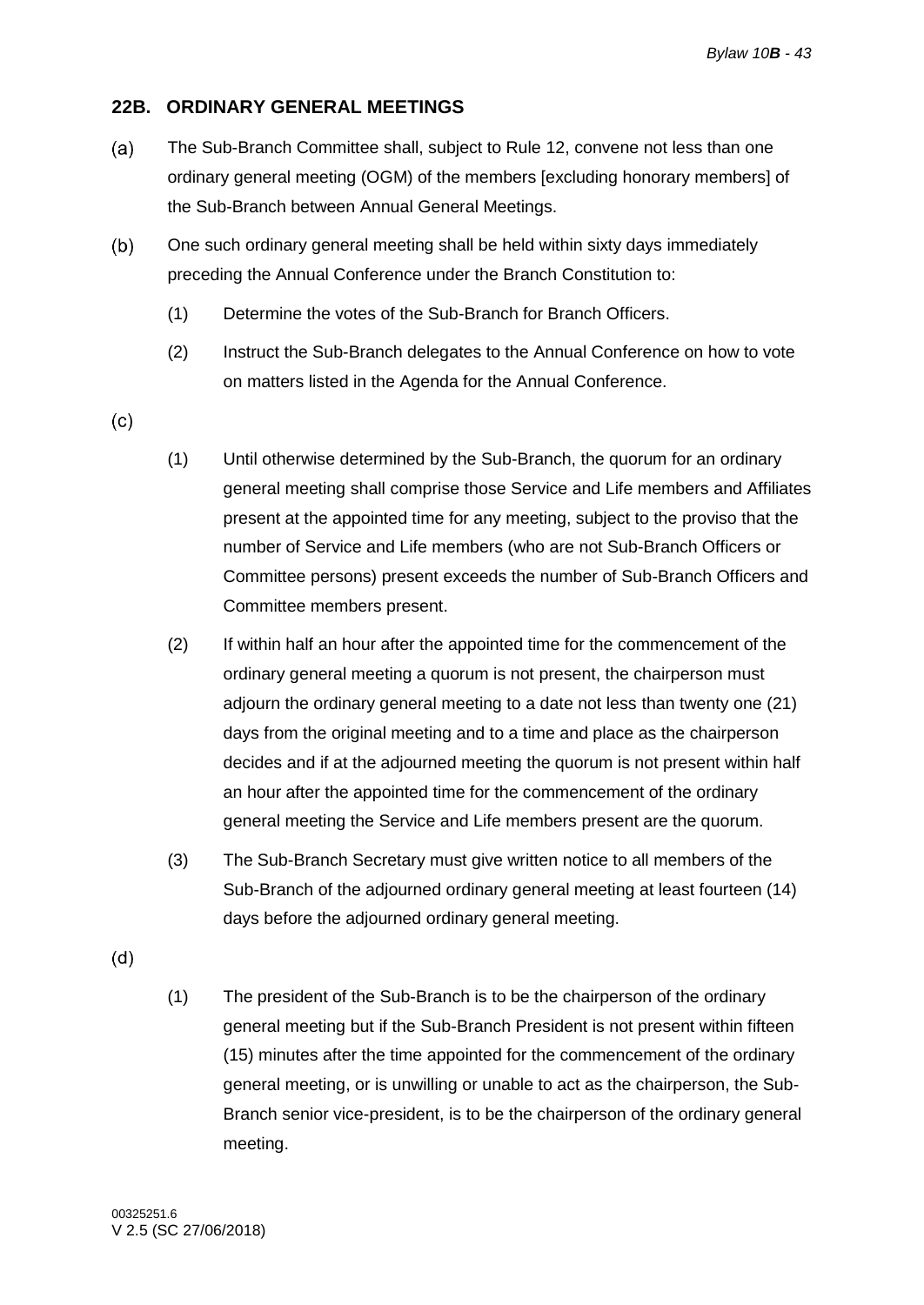- (2) If the Sub-Branch senior vice president is not present within fifteen (15) minutes after the time appointed for the commencement of the ordinary general meeting, or is unwilling or unable to act as the chairperson of the ordinary general meeting, the Service and Life members of the Sub-Branch present shall elect one of their number to preside as chairperson of the meeting.
- $(e)$ The only business to be transacted at the ordinary general meeting is that included on the agenda, unless the meeting resolves that it is in the interest of the Sub-Branch that the business not included on the agenda be transacted.
- $(f)$ A quorum must be present at an ordinary general meeting before any business is to be transacted except for the election of a chairperson and the adjournment of the ordinary general meeting under Rule 22B(c)(2).
- $(q)$ A question arising at the ordinary general meeting is to be decided by a majority unless otherwise required by the Act, the National Constitution or the Branch Constitution or these Rules.
- $(h)$ A question arising at an ordinary general meeting is to be determined on a show of hands and unless before or on the show of hands a poll is demanded, a declaration by the chairperson that a resolution has, on a show of hands, been carried or carried unanimously or carried by a particular majority or lost and an entry to that effect is made in the minute book, that entry is evidence of that fact, without proof of the number or proportion of the votes recorded in favour of, or against, that resolution.
- $(i)$ At an ordinary general meeting of the Sub-Branch a member of the Sub-Branch entitled to vote under these Rules has one vote only. A member of the Sub-Branch entitled to vote at an ordinary general meeting may only vote in person. Proxy voting is not permitted.
- $(i)$ In the case of an equality of voting on a question, the chairperson is entitled to exercise a casting vote.
- $(k)$ A poll at an ordinary general meeting may be demanded by no less than five members of the Sub-Branch entitled to vote at the ordinary general meeting.
- $(1)$ If a poll on any question is demanded, it is to be taken at that meeting in such manner as the chairperson directs and the resolution of the poll is to be deemed to be a resolution of the ordinary general meeting on that question.
- $(m)$ If a poll is demanded on the election of a chairperson or on a question of an adjournment under Rule 22B(c)(2) it is to be taken immediately.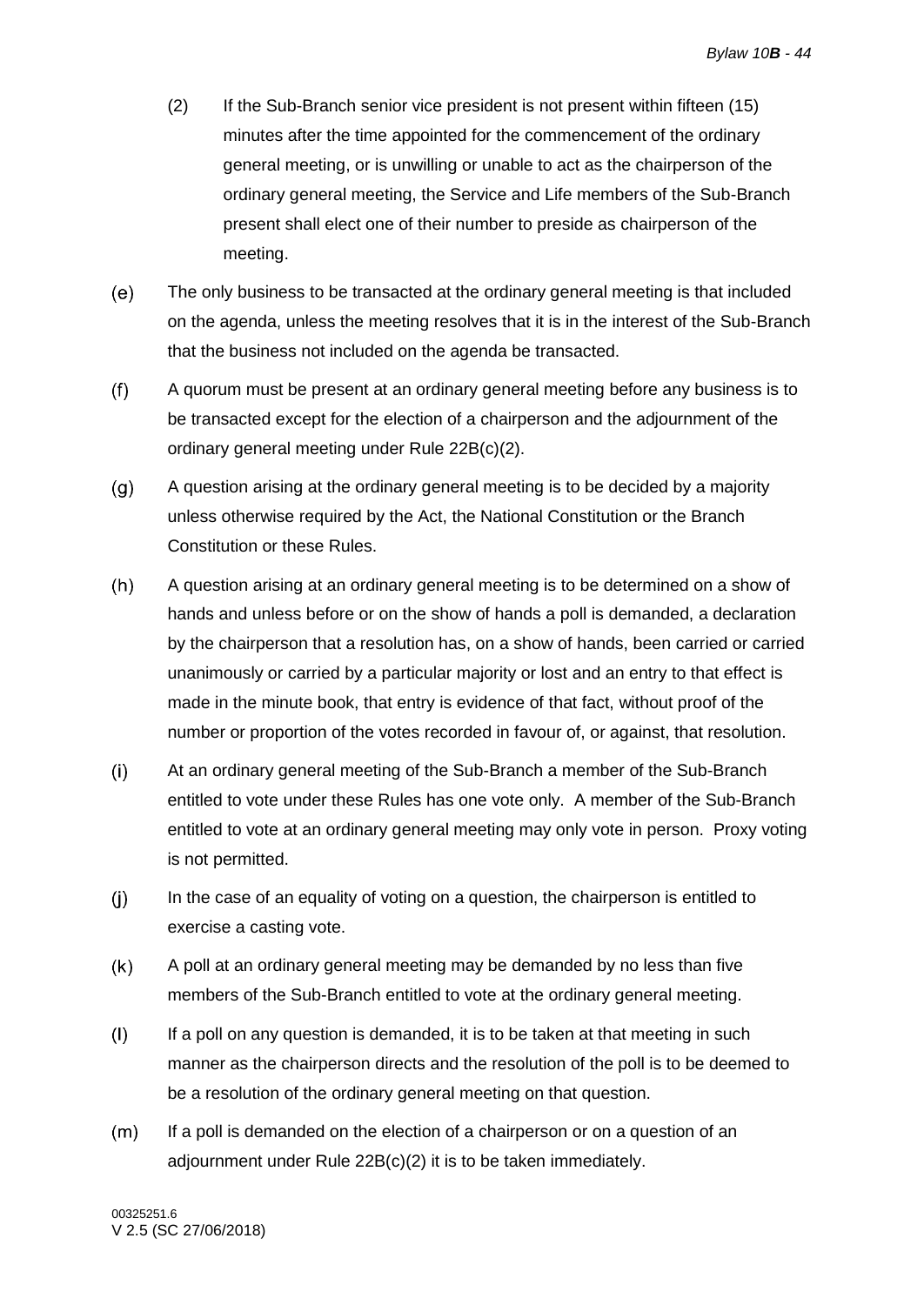- $(n)$ A poll that is demanded on any other question is to be taken at such time before the close of the ordinary general meeting as the chairperson directs.
- $(0)$ Subject to Rule 11A (b), a member of the Sub-Branch is not entitled to vote at an ordinary general meeting unless all moneys due and payable by the member to the Sub-Branch have been paid.

### <span id="page-48-0"></span>**22C. EXTRAORDINARY GENERAL MEETINGS**

- $(a)$ Subject to the provisions of Rule 22C(t), the Sub-Branch Committee must, on the written request of five per cent of the Service and Life members of the Sub-Branch, convene an extraordinary general meeting.
- $(b)$ The request under Rule 22C(a) must state the business for which the extraordinary general meeting is required.
- $(c)$ The extraordinary general meeting shall be called within thirty days from the receipt of the request, such meeting to be held within forty-nine days of the date of the receipt of the request.
- If the Sub-Branch Committee does not convene an extraordinary general meeting  $(d)$ pursuant to Rule 22C(a) in the time required under Rule 22C(c), the extraordinary general meeting may be convened by the members who had made the request under Rule 22C(a).
- $(e)$ The Sub-Branch Committee or, if proceeding under Rule 22C(d), the requesting members, must serve on the members (excluding honorary members) of the Sub-Branch a notice of the extraordinary general meeting together with details of the business to be transacted at least seven (7) days before the extraordinary general meeting.

 $(f)$ 

- (1) Except for a meeting convened under Rule 22C(t), the quorum for an extraordinary general meeting shall comprise those Service and Life members and Affiliates present at the appointed time for the meeting, subject to the proviso that the number of Service and Life members (who are not Sub-Branch officers or Committee persons) present exceeds the number of Sub-Branch officers and Committee members present.
- (2) If within half an hour after the appointed time for the commencement of the extraordinary general meeting a quorum is not present the meeting, if convened upon the requisition of members, shall be dissolved.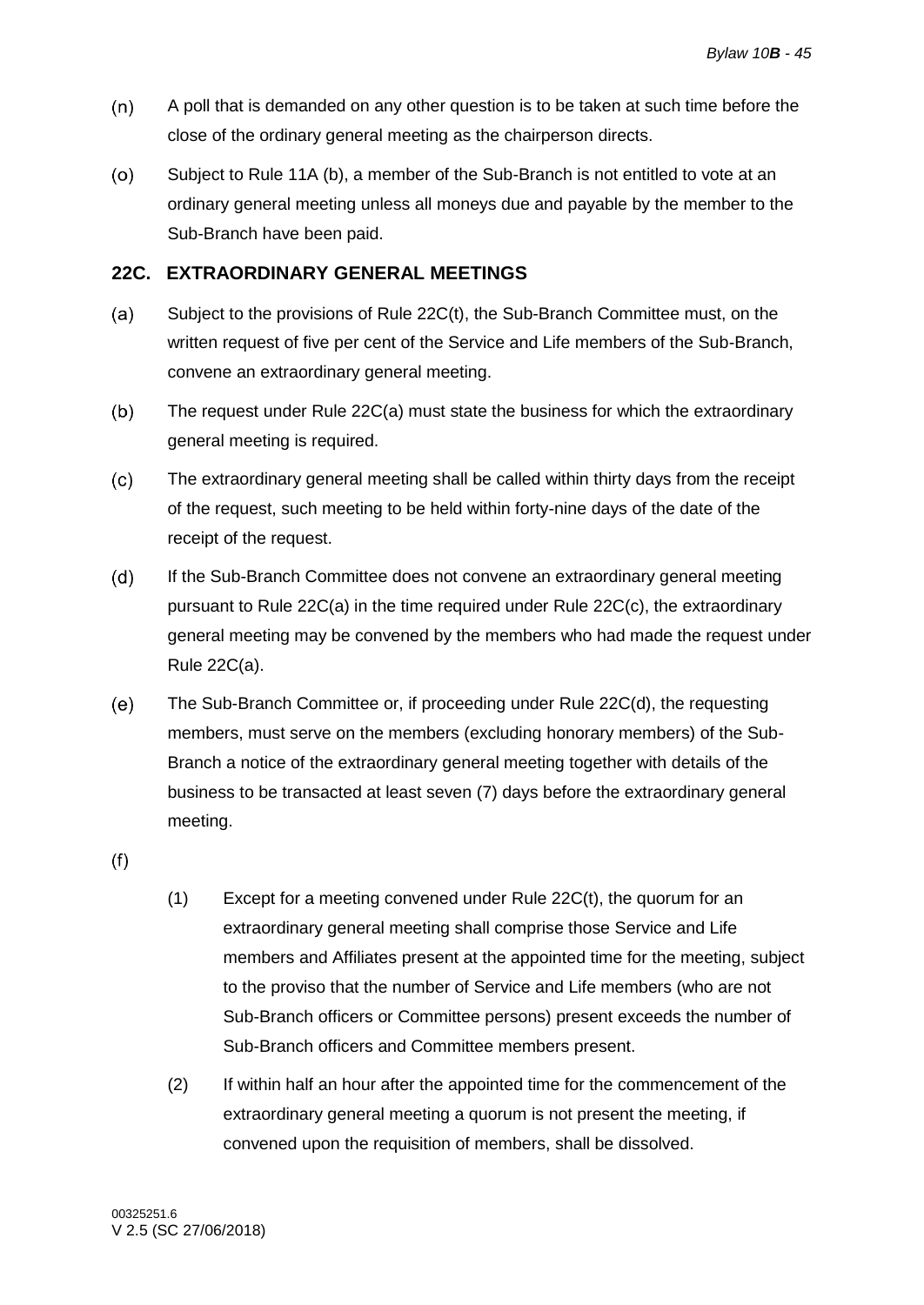- (3) If within half an hour after the appointed time for the commencement of the extraordinary general meeting a quorum is not present the meeting, if convened by the State Executive, shall be adjourned by the chairperson to a date not less than twenty-one days from the original meeting and to a time and place as the chairperson decides and if at the adjourned meeting the quorum is not present within half an hour after the appointed time for the commencement of the Extraordinary general meeting the Service and Life members present are the quorum.
- (4) The Secretary of the Sub-Branch must give written notice to all members (excluding Community and honorary members) of the Sub-Branch of the adjourned extraordinary general meeting at least seven days before the adjourned extraordinary general meeting.
- Subject to Rule 22C(v) hereof:  $(g)$ 
	- (1) The president of the Sub-Branch is to be the chairperson of the extraordinary general meeting but if the Sub-Branch president is not present within fifteen minutes after the time appointed for the commencement of the extraordinary general meeting, or is unwilling or unable to act as the chairperson, the Sub-Branch senior vice-president, is to be the chairperson of the extraordinary general meeting.
	- (2) If the Sub-Branch senior vice president is not present within fifteen minutes after the time appointed for the commencement of the extraordinary general meeting, or is unwilling or unable to act as the chairperson of the extraordinary general meeting, the Service and Life members of the Sub-Branch present shall elect one of their number to preside as chairperson of the meeting.
- $(h)$ The only business to be transacted at the extraordinary general meeting is that included on the agenda.
- $(i)$ A quorum must be present at the extraordinary general meeting before any business is to be transacted except for the election of a chairperson and the adjournment of the extraordinary general meeting under Rule 22C(f)(3).
- $(i)$ A question arising at the extraordinary general meeting is to be decided by a majority unless otherwise required by the Act, the National Constitution or the Branch Constitution or these Rules.
- $(k)$ A question arising at an extraordinary general meeting is to be determined on a show of hands and unless before or on the show of hands a poll is demanded, a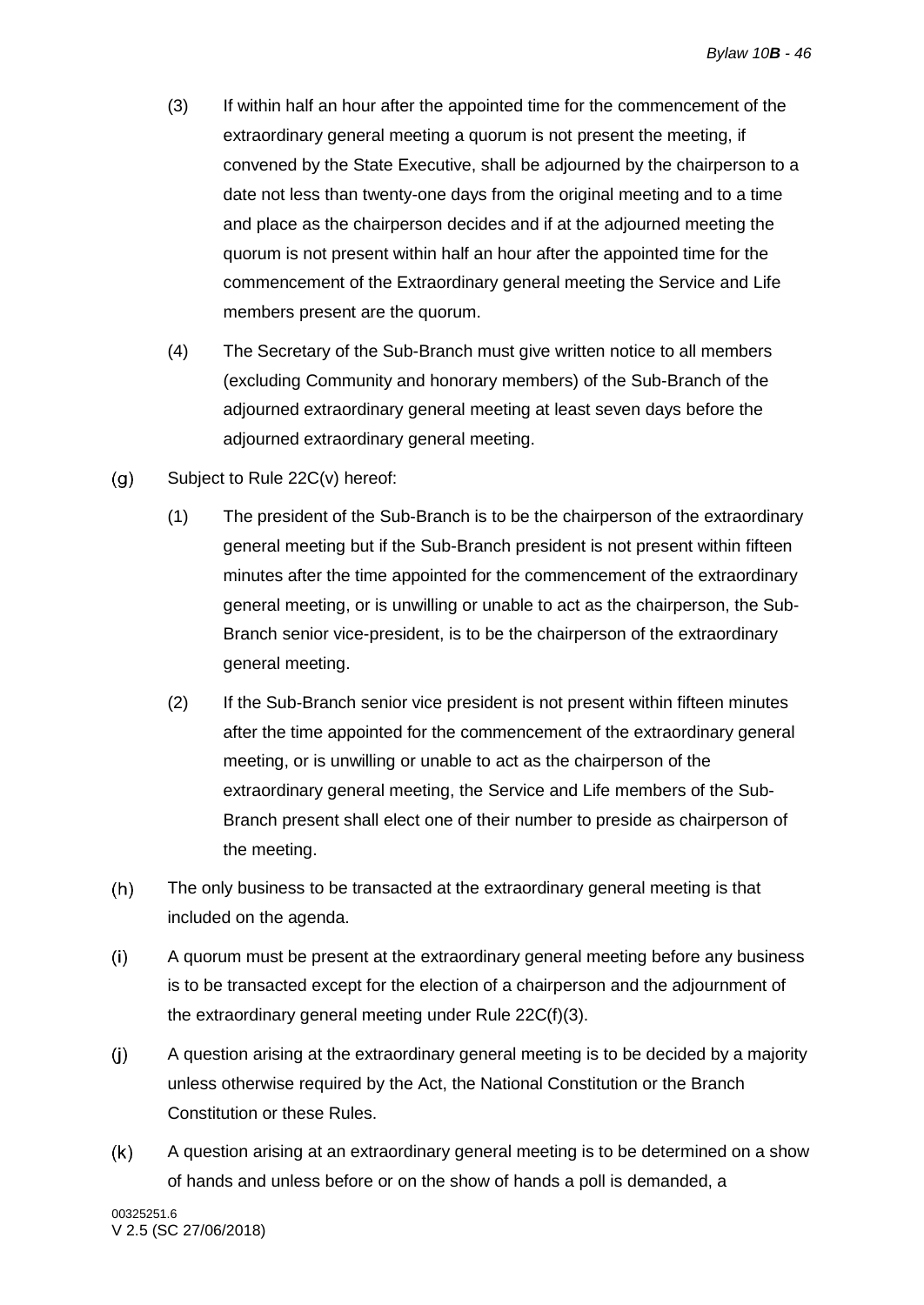declaration by the chairperson that a resolution has, on a show of hands, been carried or carried unanimously or carried by a particular majority or lost and an entry to that effect is made in the minute book, that entry is evidence of that fact, without proof of the number or proportion of the votes recorded in favour of, or against, that resolution.

- $(1)$ At an extraordinary general meeting of the Sub-Branch a member of the Sub-Branch entitled to vote under these Rules has one vote only. A member of the Sub-Branch entitled to vote at an extraordinary general meeting may only vote in person. Proxy voting is not permitted.
- Except for an extraordinary general meeting convened under Rule 22C(t), in the case  $(m)$ of an equality of votes the chairperson of the meeting is entitled to exercise a casting vote.
- $(n)$ A poll at an extraordinary general meeting may be demanded by no less than five members of the Sub-Branch entitled to vote at the extraordinary general meeting.
- $(0)$ If a poll on any question is demanded, it is to be taken at that meeting in such manner as the chairperson directs and the resolution of the poll is to be deemed to be a resolution of the extraordinary general meeting on that question.
- $(p)$ If a poll is demanded on the election of a chairperson or on a question of an adjournment under Rule 22C(f)(3) it is to be taken immediately.
- $(q)$ A poll that is demanded on any other question is to be taken at such time before the close of the extraordinary general meeting as the chairperson directs.
- $(r)$ Subject to Rule 11A(b), a member of the Sub-Branch is not entitled to vote at an extraordinary general meeting unless all moneys due and payable by the member to the Sub-Branch have been paid.
- $(s)$ Unless called by the State Executive under Rule 22C(t), there shall only be one extraordinary general meeting of the Sub-Branch in any one calendar year. Should circumstances prevail that members require an additional extraordinary general meeting, the request referred to in Rule 22C(a) shall be directed to the Chief Executive Officer who shall refer the matter to the State Branch Tribunal, which shall provide a written report and recommendation to the State Executive within forty-nine days of receipt of the request.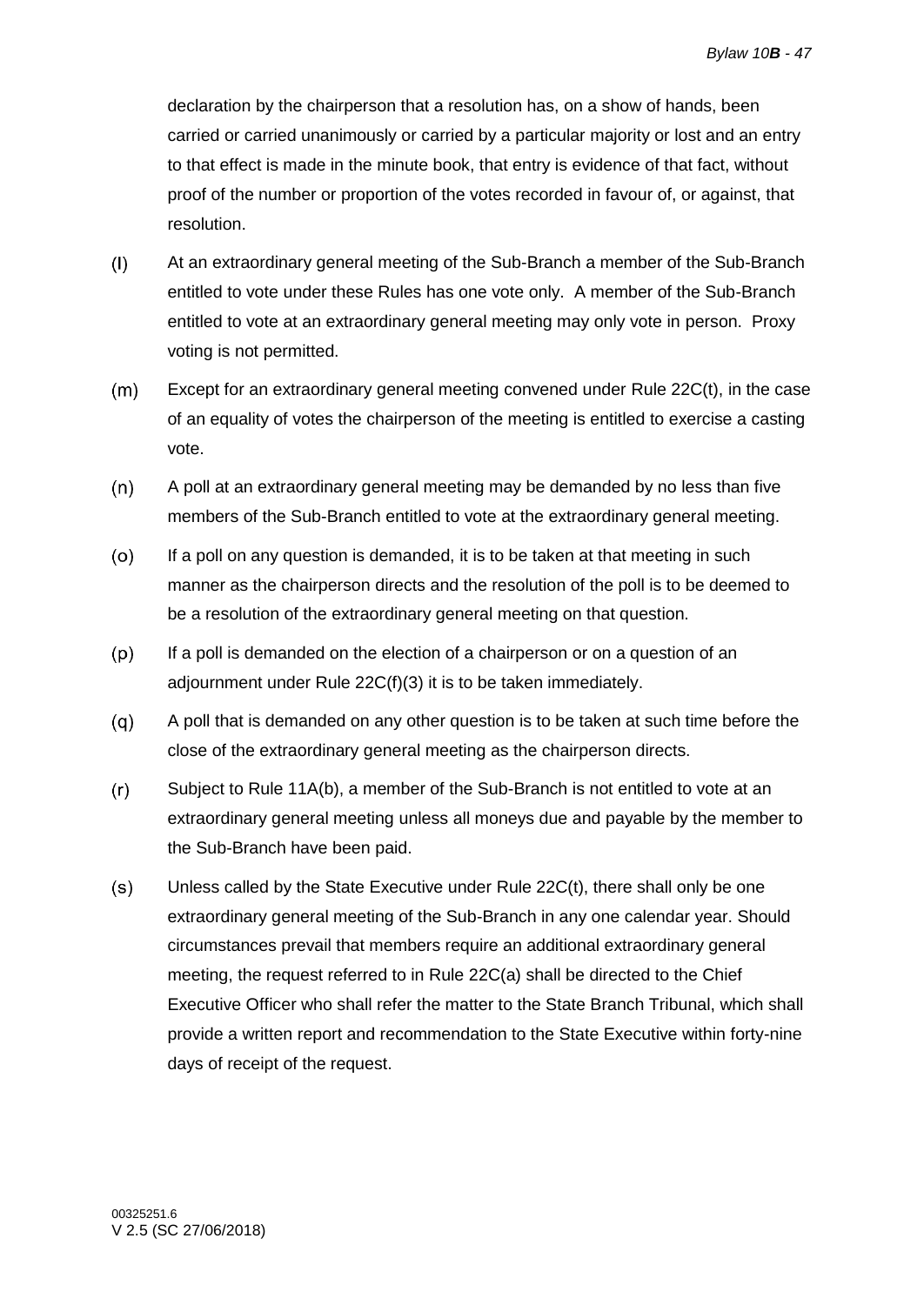- $(t)$ The State Executive may:
	- (1) convene an extraordinary general meeting of a Sub-Branch, either as a result of the deliberations of the State Branch Tribunal under Rule 22C(s) or of its own volition; and
	- (2) determine the quorum of the extraordinary general meeting.
- When the State Executive convenes an extraordinary general meeting of the Sub- $(u)$ Branch the State Executive shall appoint a person to chair the meeting.
- $(v)$ The State Executive must serve a notice on the members (excluding honorary members) of the Sub-Branch of the extraordinary general meeting convened under Rule 22C(t) together with the business to be transacted at least seven (7) days before the extraordinary general meeting.
- $(w)$ At the Sub-Branch extraordinary general meeting, however convened, a State officer, the Chief Executive Officer or representative appointed by resolution of the State Executive, shall have the right to attend and speak at the meeting.

### <span id="page-51-0"></span>**23 SUSPENSION OR DISSOLUTION OF THE SUB-BRANCH**

- If the Sub-Branch contravenes or fails to observe or perform any of the provisions of  $(a)$ the National Constitution, fails to be bound by or promote the standing policy of the League or has been guilty of conduct prejudicial to the interests of the League, the Branch may deal with the matter in accordance with National Bylaw 8.
- $(b)$ The provisions contained in National Bylaw 8 apply, mutatis mutandis, if the Sub-Branch contravenes or fails to observe or perform any of the provisions of these Rules or has been guilty of conduct prejudicial to the interest of the Branch.
- $(c)$ If the charter of the Sub-Branch is suspended, the State Executive is to control the affairs of the Sub-Branch.
- $(d)$ If the Sub-Branch is dissolved, wound up or its charter is withdrawn by the Branch, the Sub-Branch property shall be dealt with in accordance with rule [36\(e\).](#page-57-3)

### <span id="page-51-1"></span>**24 SIGNING OF CHEQUES & ELECTRONIC FUNDS TRANSFER**

<span id="page-51-2"></span> $(a)$ A cheque, or an Electronic Funds transfer, drawn on an account of the Sub-Branch is to be signed by any two executive members of the Committee; duly minuted as signatories by the Sub-Branch Committee. The Committee may also resolve to nominate the Manager (if appointed) to be a signatory, provided that where accounts are administered under the Veterans Act 2005 (VIC) the signatories must comply with the Act.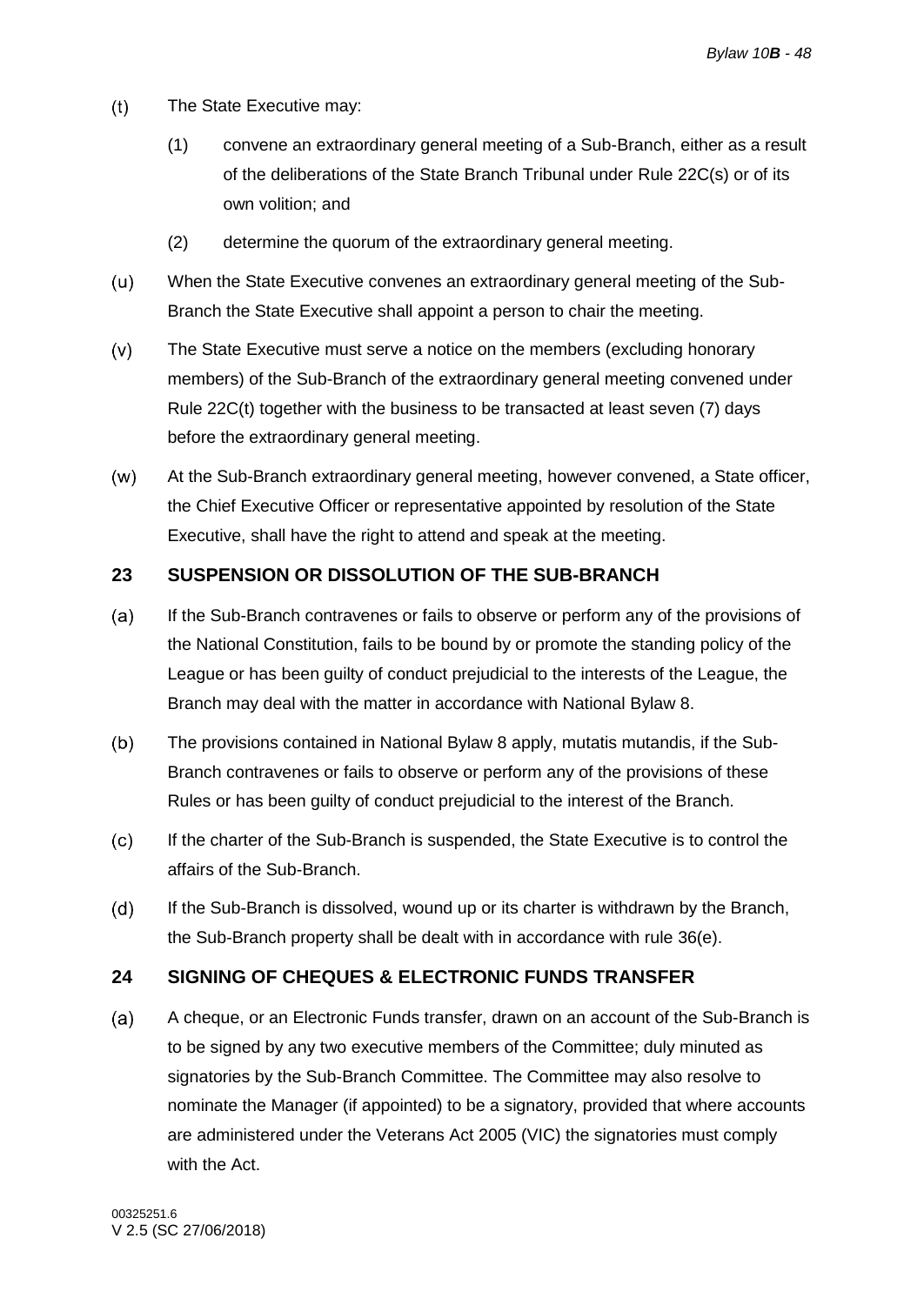The procedure for urgent electronic funds transfers where no signatories are available shall be determined by the Sub-Branch Committee. All Electronic Funds transfers are to be presented by the Treasurer at the next Sub-Branch Committee Meeting [see Branch Bylaw 4 (l)

 $(b)$ If signatories to cheques, as provided for in rule [24\(a\),](#page-51-2) are not present or available to sign cheques drawn on a special gaming account, that has been set up for the purpose of paying out prize money, the authority to sign these cheques may be delegated, by the Committee, to the Manager and the duty senior supervisor. The management and the operation of this special account shall be the responsibility of the Sub-Branch Treasurer.

### <span id="page-52-0"></span>**25 SUB-BRANCH BOOKS**

- Except as otherwise provided in these Rules, the secretary or the secretary/treasurer  $(a)$ of the Sub-Branch is to keep in his custody or under his control all the books, accounts, minutes books, statutory registers kept under any law (if any), records and securities maintained by the Sub-Branch.
- $(b)$ The Sub-Branch must, if required by the Branch, produce for inspection all books, accounts, minutes books, statutory registers kept under any law (if any), records and securities and supply such returns and other information as the Branch may from time to time require.
- $(c)$ Subject to the Act, any member may have access to the minutes of General Meetings and the register of members. A member must not make improper use of information about a person obtained from the register of members and access to personal information of a person recorded in the register of members may be restricted by the Committee.
- $(d)$ Those funds generated by, or for a Sub-Committee of the Sub-Branch, a Sporting Section or a Subsidiary Association or Section (as defined in Branch Rules Part 16), remain under the control of the President and members of the Sub-Branch Committee.

### <span id="page-52-1"></span>**26 ACCOUNTS OF THE SUB-BRANCH**

The audited accounts of the Sub-Branch must be provided to the Branch by 30 April each year.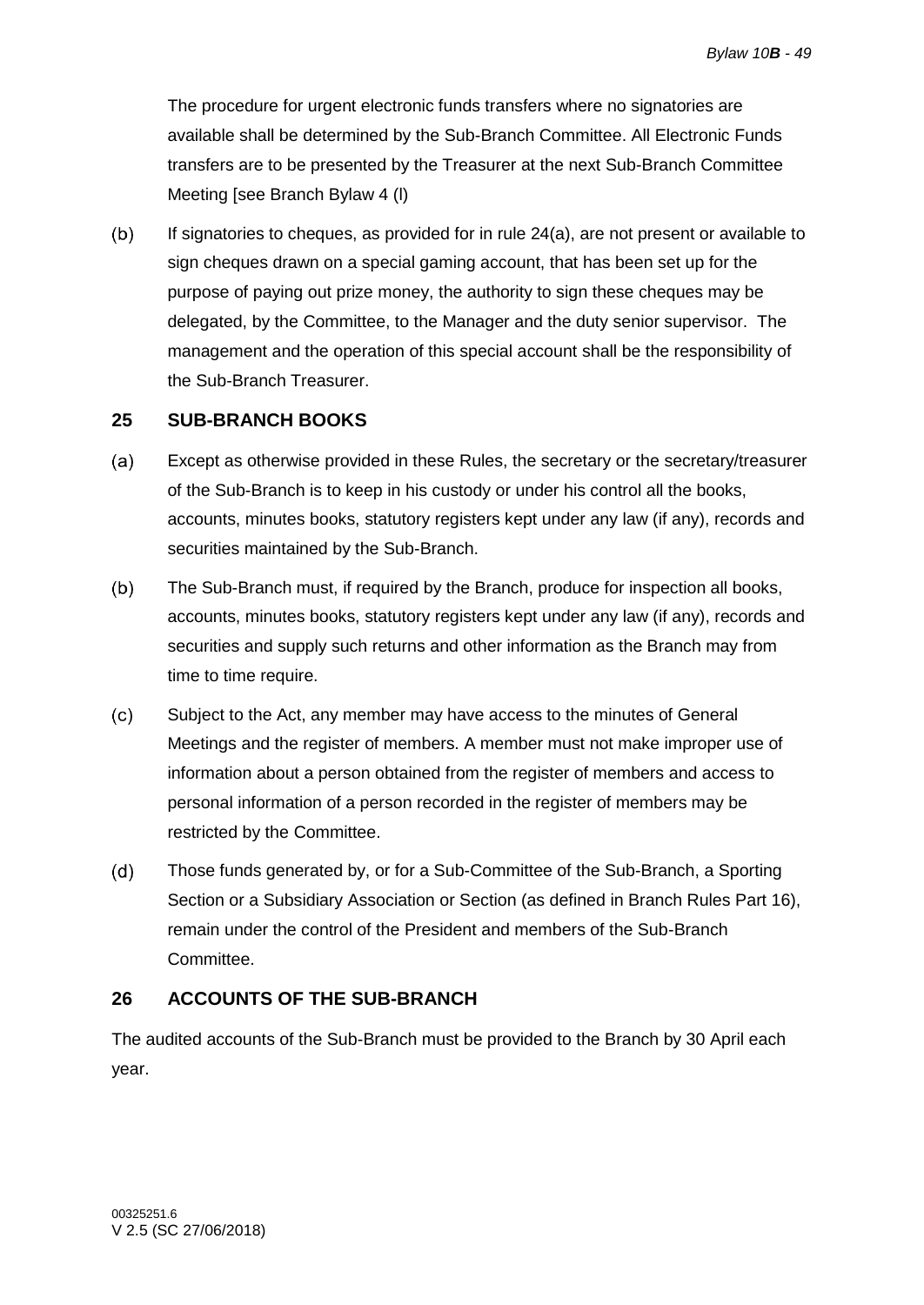### <span id="page-53-0"></span>**27 MONEY RECEIVED**

All money raised, collected or otherwise received by any person or persons where the name of the Sub-Branch is used or inferred must be paid into the Sub-Branch bank account and a receipt issued.

### <span id="page-53-1"></span>**28 COMMUNICATIONS WITH GOVERNMENTS, THE LEAGUE AND BRANCHES**

A League matter raised by the Sub-Branch or a member of the Sub-Branch for the attention of any Government of the Commonwealth, State or Territory, the League or any of its Officers or the Branch or any other State Branch, must be directed through the Chief Executive Officer, unless otherwise approved in writing by the State Executive.

### <span id="page-53-2"></span>**29 NO AMALGAMATION**

The Sub-Branch must not amalgamate with any other body, including another Sub-Branch, without the prior written approval of the State Executive.

### <span id="page-53-3"></span>**30 SALE OF REAL SUB-BRANCH PROPERTY AND CREATION OF SECURITY INTERESTS**

- <span id="page-53-4"></span> $(a)$ The Sub-Branch is not authorised and must not supply or offer to supply or permit a person to supply or offer to supply Sub-Branch real property without the prior written authorisation of the State Executive.
- <span id="page-53-5"></span> $(b)$ The Sub-Branch is not authorised and must not lease or offer to lease or permit a person to lease or offer to lease Sub-Branch real property with an option to supply or acquire the Sub-Branch property without the prior written authorisation of the State Executive.
- <span id="page-53-6"></span> $(c)$ The Sub-Branch is not authorised and must not create any security interest whatsoever or permit a person to create any security interest whatsoever over Sub-Branch property without the prior written authorisation of the State Executive.
- $(d)$ The request for authorisation under Rule [30\(a\),](#page-53-4) [\(b\)](#page-53-5) or [\(c\)](#page-53-6) must include details of the Sub-Branch property and evidence of the Market Value and/or Market Rental of the Sub-Branch property.
- $(e)$ A Sub-Branch is not authorised and must not raise a secured loan from any source without the prior written authorisation of the State Executive, which shall not be unreasonably withheld.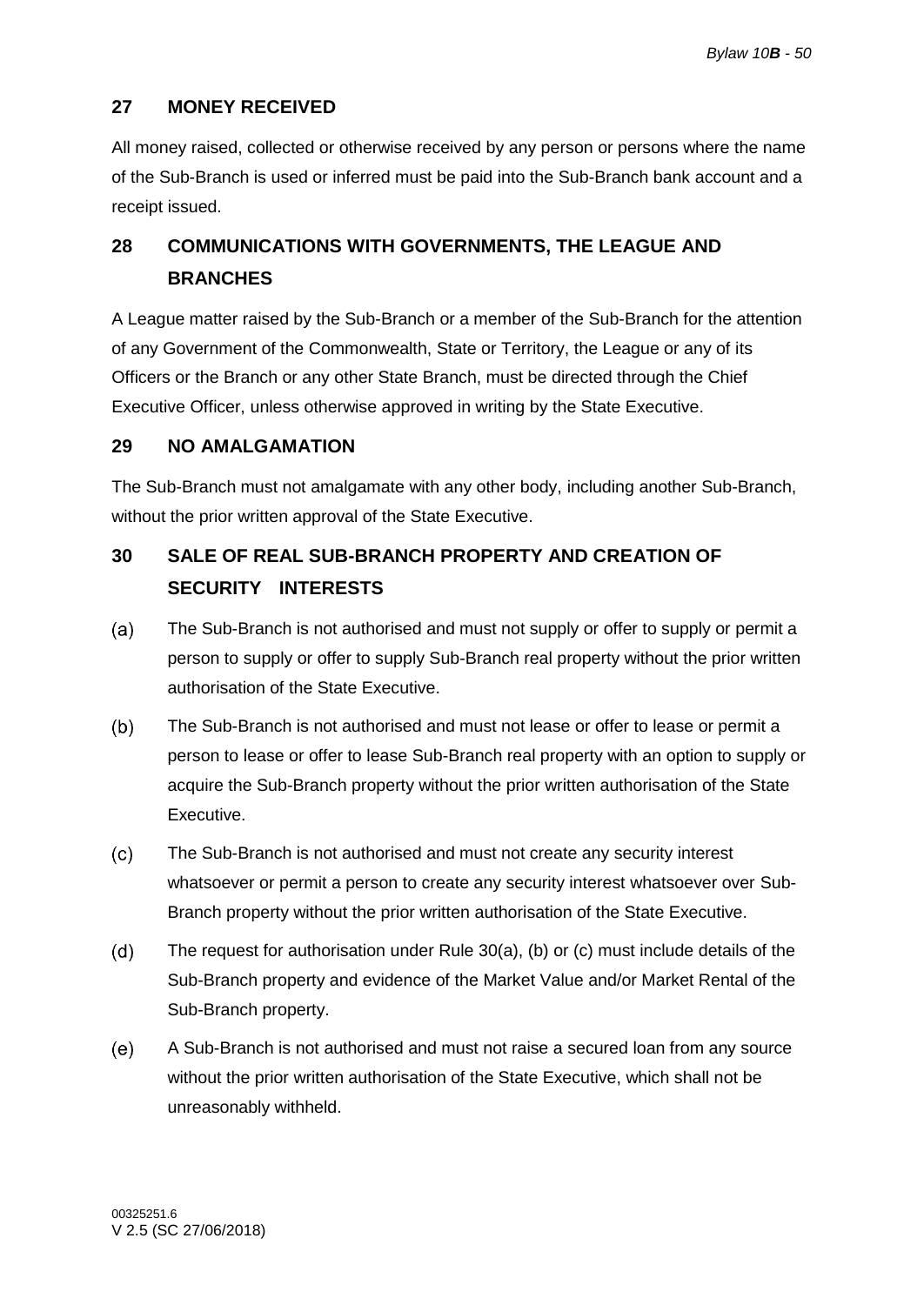### <span id="page-54-0"></span>**31 SUB-BRANCH MILITARY MEMORABILIA**

A Sub-Branch must not dispose of any military and historical memorabilia it has in its possession or power without the prior written approval of the State Executive.

### <span id="page-54-1"></span>**32 APPOINTMENT OF A NOMINEE**

The Nominee (being a nominee appointed under Section 54 of the Liquor Control Reform Act) shall have power to appoint Sub-Branch stewards and any further bar staff as required and arrange salaries and duties and conditions of employment. All instructions relative to the sale of liquor and staff shall be given by the Nominee. Any other bar staff shall receive instructions from the Nominee.

In the absence of the secretary, any nominee, senior Steward, officers or a committee member from the Sub-Branch, the steward on duty will be in charge of the discipline of the Sub-Branch.

### <span id="page-54-2"></span>**33 BY-LAWS**

- $(a)$ The Sub-Branch may draw up Sub-Branch By-Laws for its administrative activities. The Sub-Branch By-Laws must not be inconsistent with the National Constitution, the Branch Constitution or these Rules. Insofar as the Sub-Branch By-Laws are inconsistent with the National Constitution or the Branch Constitution or these Rules they are invalid.
- $(b)$ The Sub-Branch By-Laws are to be submitted to the Branch for approval and are not operative until approved in writing by the State Executive.

### <span id="page-54-3"></span>**34 LICENSING REQUIREMENTS (ADDITIONAL)**

- $(a)$ No liquor shall be sold or supplied to any person under the age of eighteen (18) years except where any such person is accompanied by a spouse or parent or guardian and the liquor is sold or supplied for consumption as part of a meal supplied on the Sub-Branch premises.
- $(b)$ A visitor shall not be supplied with liquor in the Sub-Branch premises unless the visitor is:
	- (1) a guest in the company of a member of the Club; or
	- (2) at a particular function or occasion in respect of which a limited licence has been granted under the provisions of Section 26 of the Liquor Control Reform Act.
- $(c)$ No person under eighteen (18) years of age shall be employed in the Sub-Branch.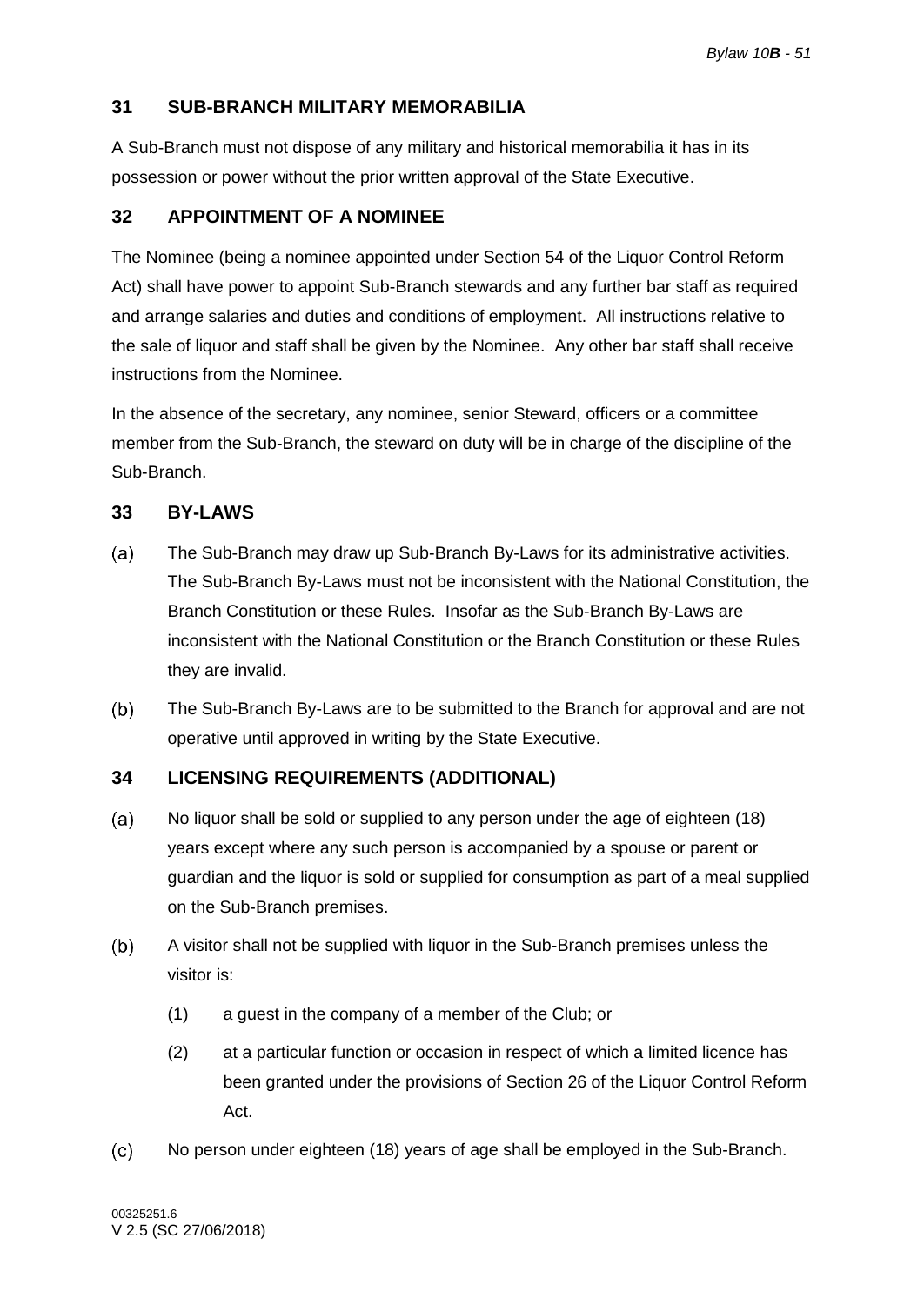- $(d)$ No payment or part payment of any Secretary, Manager or other Officer or Servant of the Sub-Branch shall be made by way of commission or allowance from or upon the receipts of the Sub-Branch for the sale and disposal of liquor.
- $(e)$ No liquor shall be sold or supplied for consumption elsewhere than on the Sub-Branch premises unless the licence under the Liquor Control Reform Act authorises the sale of liquor for consumption off the Sub-Branch premises. Any liquor so sold must be removed from the premises of the Sub-Branch by the Member purchasing same.
- $(f)$ No member, visitor shall be served with liquor except in accordance with the Club Licence held by the Sub-Branch under the Liquor Control Act or in accordance with any Extended Hours Permit held in conjunction therewith.
- $(g)$ No member or other person shall on the Sub-Branch premises bet or offer to bet, whether by way of gaming, wagering, cards or dice, or on the result of any race, game, sport or exercise, or in any other manner whatsoever, nor commit any other breach of the Gambling Regulation Act 2003 (Vic), unless so authorised by a Statute or Regulation.
- $(h)$ No person shall receive a greater profit, benefit or advantage from the Sub-Branch than that received by every Member thereof other than a remuneration or honorarium as approved by the Committee for work done by the Secretary, Treasurer or other Officer of the Sub-Branch or salary or wages paid to employees.
- $(i)$ The Sub-Branch may, with the authority of the Committee make application from time to time:
	- (1) for a Limited Licence to authorise the sale and disposal of liquor on occasions or in locations not authorised by the Club Licence;
	- (2) for an Extended Hours Permit to authorise the sale and disposal of liquor within the premises of the Sub-Branch at times to which the hours authorised by the Club Licence do not ordinarily extend.
- $(i)$ Notwithstanding any provisions to the contrary contained in these Rules while and as long as the Sub-Branch is the holder of a Club Licence under the Liquor Control Reform Act:
	- (1) the facilities of the Sub-Branch shall be provided and maintained from the joint funds of the Sub-Branch; and
	- (2) except as otherwise permitted under the Liquor Control Reform Act no person shall be entitled to receive nor shall receive a greater profit, benefit or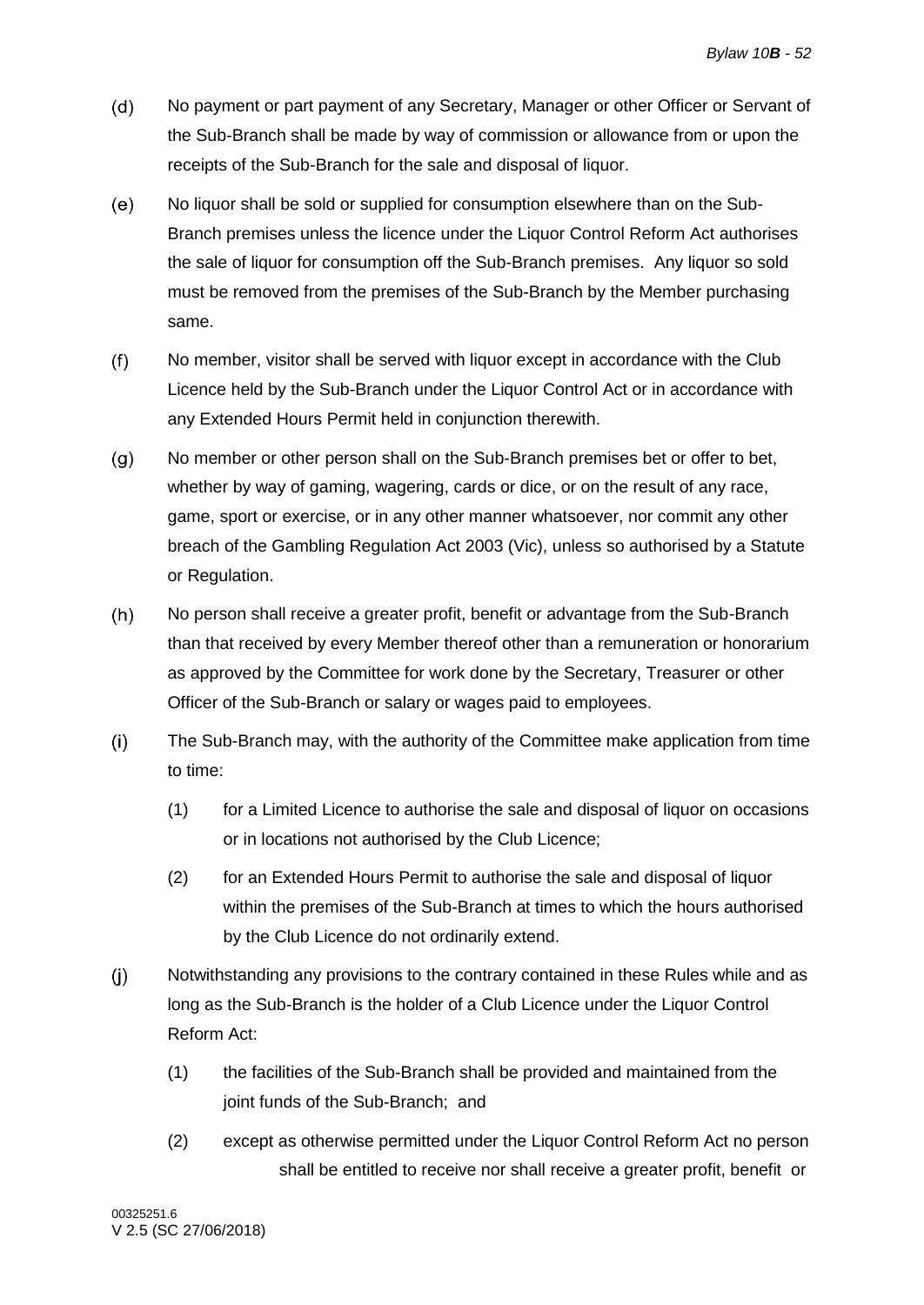advantage from the Sub-Branch than that to which any member is entitled or receives.

(3) The Secretary of the Sub-Branch shall keep a record of members of the Sub-Branch voting at an election of members of the Sub-Branch.

### <span id="page-56-0"></span>**35 VISITORS**

- $(a)$ The names of all Visitors, and the names of members introducing them, shall be recorded in a book kept for that purpose.
- Visitors' names and addresses shall be entered in the Visitors Book, which shall be  $(b)$ signed by the member introducing the Visitors. Visitors may only remain in the Sub-Branch during the pleasure and presence of the member introducing them and must not be supplied with liquor in the Sub-Branch premises unless the guest is in the company of a member of the Sub-Branch and were admitted to the Sub-Branch premises, in accordance with the provisions of these Rules.
- $(c)$ The number of Visitors allowable per member shall not exceed three (3) per visit, or such other number as shall be fixed by the Committee from time to time, except when with the consent of the Committee a special function is held at which one (1) or a small number of members is or are the host.
	- (1) Any member may object to the presence of any visitor and in such case the visitor must immediately retire from the premises of the Sub-Branch.
	- (2) The same visitor may not be admitted to the Sub-Branch on more than twelve (12) occasions in the one calendar year, but this restriction shall not apply to the partner, son or daughter and fiancée of a member.
- $(d)$ Members introducing Visitors are held responsible for their good conduct and also any debts contracted by them to the Sub-Branch.
- $(e)$ Visitors may be allowed to take part in games conducted at the premises of the Sub-Branch but not to the exclusion of members of the Sub-Branch and any such Visitors if requested by an Officer or Official of the Sub-Branch to vacate the premises shall do so immediately.

### <span id="page-56-1"></span>**36 APPLICATION AND DISPOSAL OF ASSETS**

 $(a)$ The income and property of the Sub-Branch is to be used and applied solely in promotion of its purposes and the exercise of its powers.